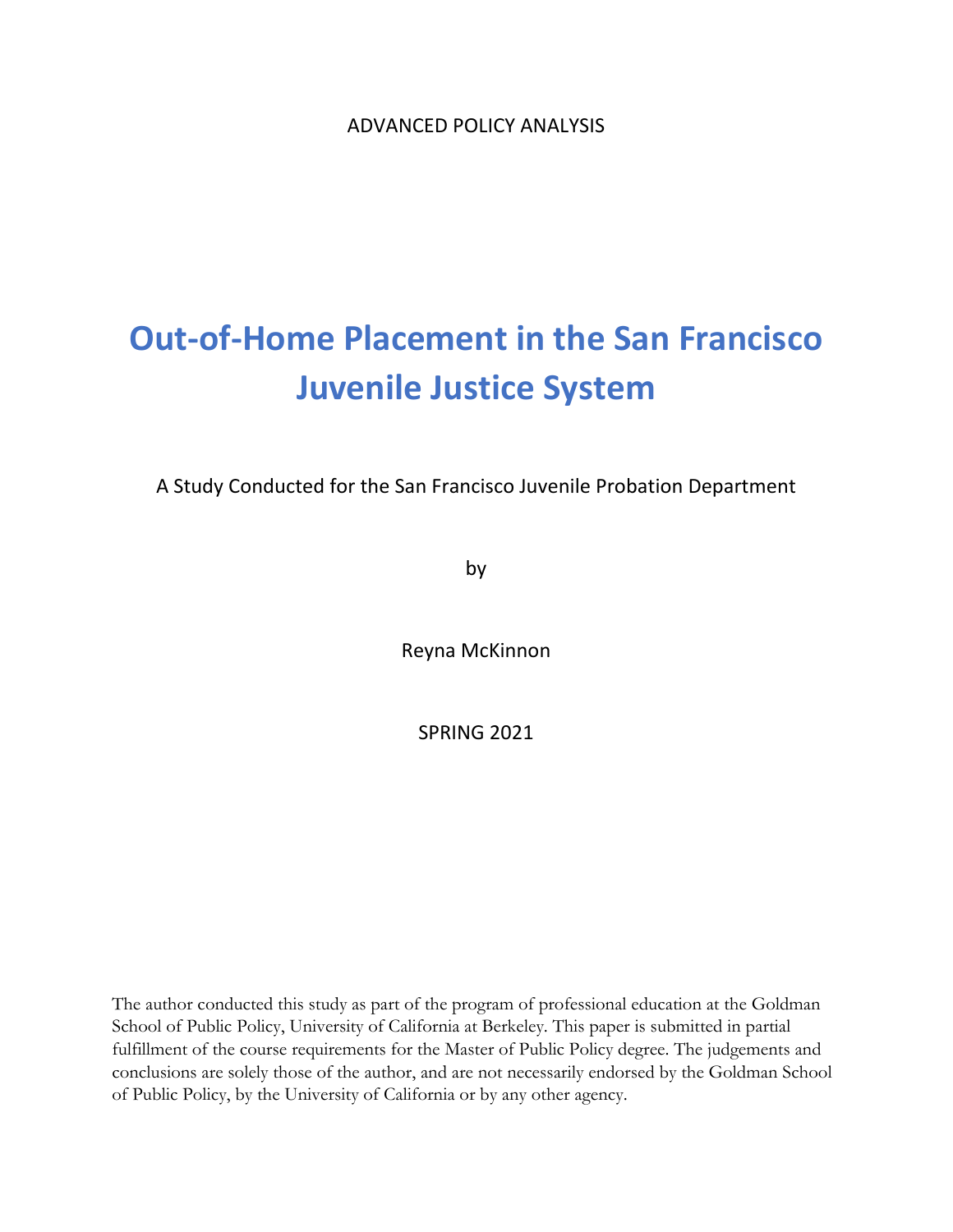# **Table of Contents**

| I.    |                                                                                      |
|-------|--------------------------------------------------------------------------------------|
| Π.    |                                                                                      |
| III.  | The Role of Out-of-Home Placement<br>in the San Francisco Juvenile Justice System  8 |
| IV.   |                                                                                      |
| V.    |                                                                                      |
| VI.   | Opportunities to Address                                                             |
|       |                                                                                      |
| VIII. |                                                                                      |
| IX.   |                                                                                      |
|       |                                                                                      |
|       |                                                                                      |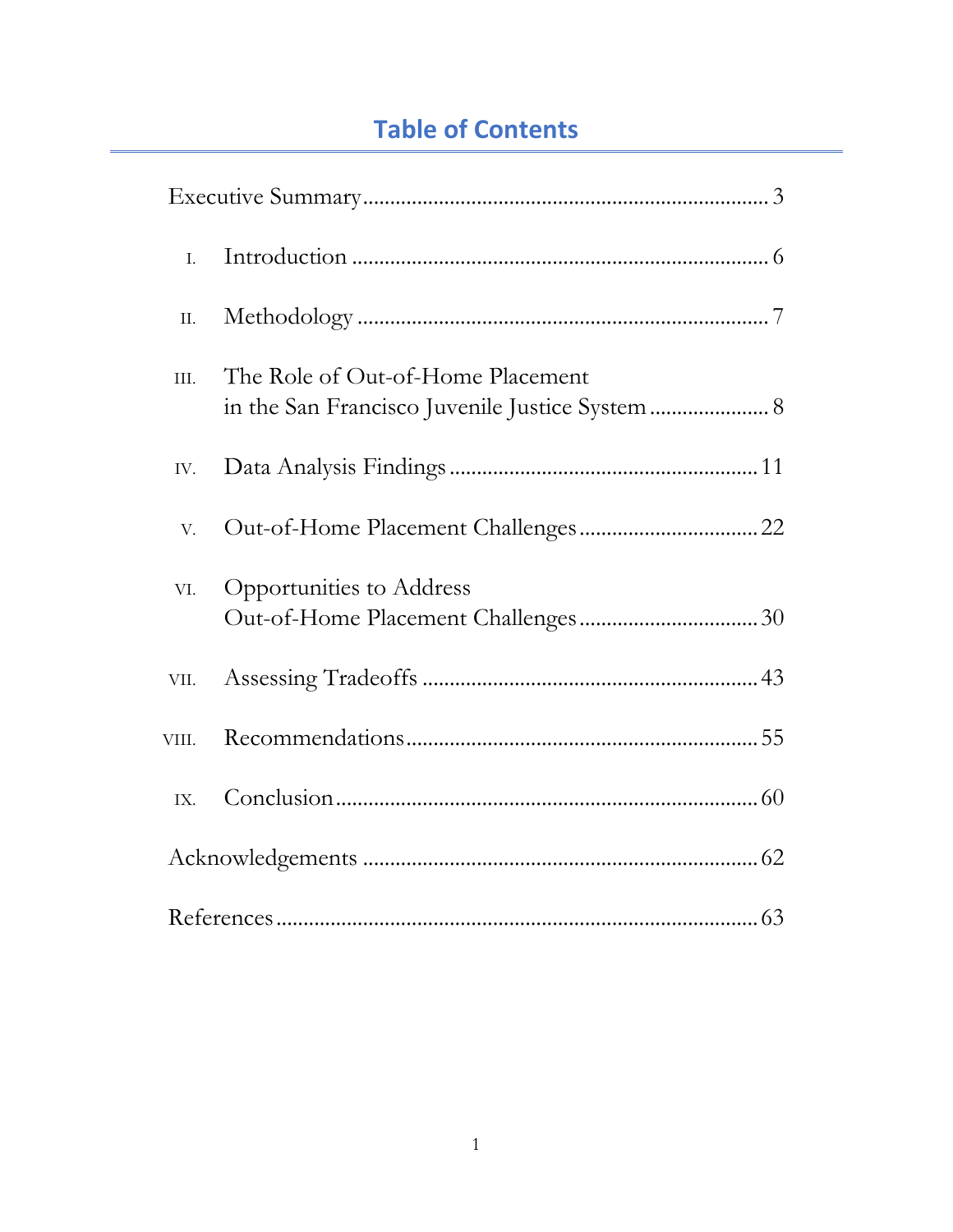# **Figures**

| Figure 1. Youth in OOHP as a proportion of the total active probation caseload. 12            |  |
|-----------------------------------------------------------------------------------------------|--|
| Figure 2. Youth in STRTPs and resource families as a proportion of total youth in OOHP 13     |  |
|                                                                                               |  |
|                                                                                               |  |
|                                                                                               |  |
|                                                                                               |  |
|                                                                                               |  |
|                                                                                               |  |
|                                                                                               |  |
|                                                                                               |  |
|                                                                                               |  |
| Figure 12. Proportion of youth went AWOL at least once, overall and by gender20               |  |
|                                                                                               |  |
|                                                                                               |  |
|                                                                                               |  |
|                                                                                               |  |
| Figure 17. Post-disposition, pre-placement youth in Juvenile Hall in 2019 or 2020 by gender26 |  |
|                                                                                               |  |

# **Tables**

| Table 4. Number of STRTP or resource family placements per youth since January 1, 201918 |  |
|------------------------------------------------------------------------------------------|--|
|                                                                                          |  |
| Table 6. Summary of tradeoffs: Addressing Post-Disposition Time in Secure Detention 44   |  |
| Table 7. Summary of tradeoffs: Addressing Lack of Resource Family Placements51           |  |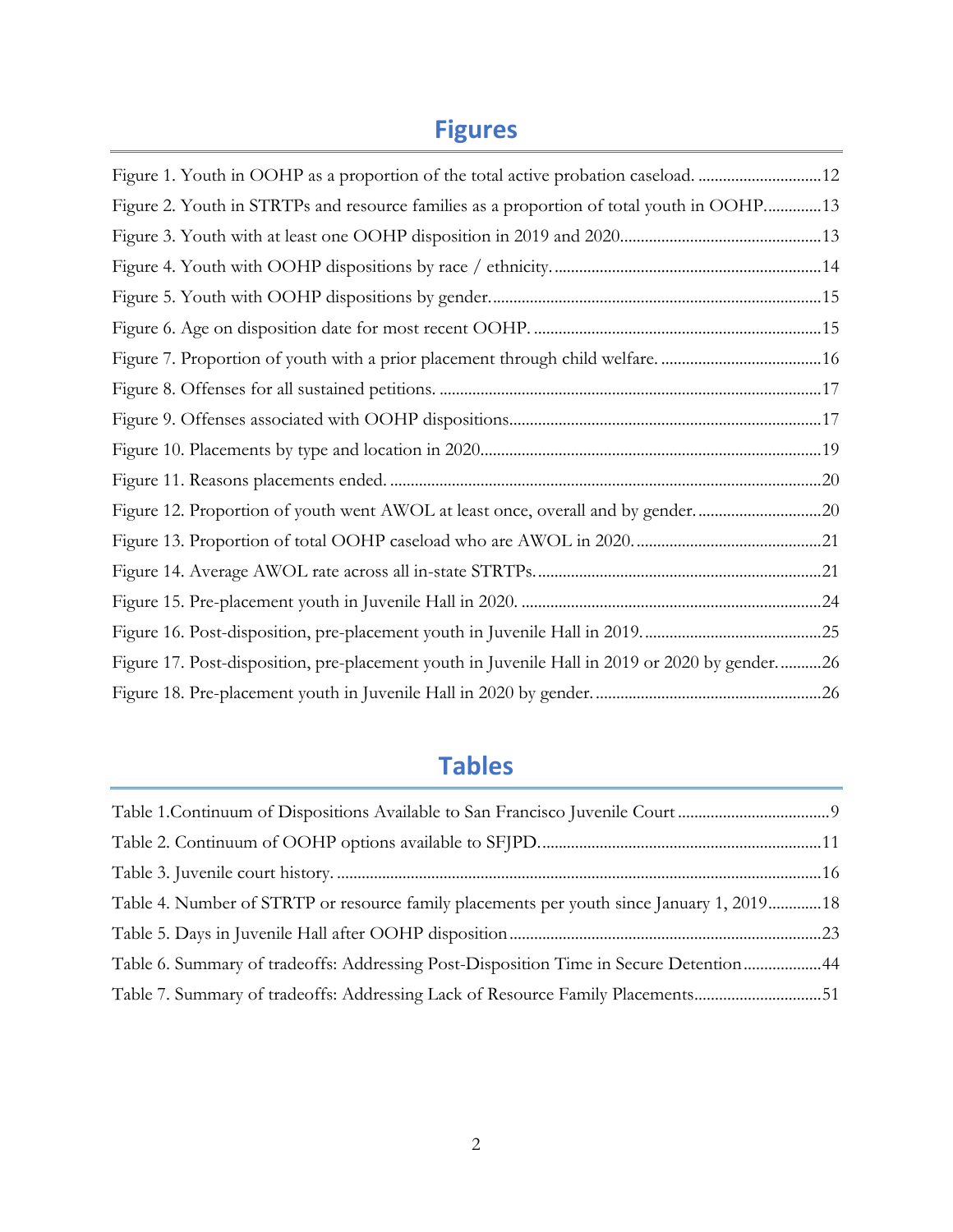# **Executive Summary**

<span id="page-3-0"></span>Prepared for the San Francisco Juvenile Probation Department (SFJPD), this report evaluates outof-home placement (OOHP) in San Francisco's juvenile justice system. OOHP is when a minor is removed from their home by the juvenile court and enters the foster care system. Youth can either be placed in a home-based setting with a resource family,<sup>[1](#page-3-1)</sup> or in a congregate care setting in a short-term residential treatment facility (STRTP).<sup>[2](#page-3-2)</sup> The goal of OOHP is to provide young people with an environment conducive to treatment and growth.

This report provides a comprehensive analysis of the available data on San Francisco youth who were in OOHP in 2019 and 2020 and offers recommendations for how SFJPD can address two challenges related to OOHPs, including (a) how to reduce the time young people spend in secure detention after they are ordered to OOHP by the court; and (b) how to increase the number of home-based placement options.

Data findings and recommendations are based on a combination of analysis of available data on the juvenile court and placement history of a sample of youth in OOHP, interviews with over twenty individuals with expertise on OOHP, and case studies of how other jurisdictions and departments have addressed OOHP challenges.

## **Key Data Findings**

The following are key findings that emerged from analysis of available data on young people ordered to OOHP in 2019 and 2020.

- Youth in OOHP made up between 12 percent and 16 percent of all youth on probation at SFJPD in 2020. The number of young people in OOHP declined in 2020 following the onset of the COVID-19 pandemic.
- 95 percent of youth in OOHP are youth of color and 63 percent of them are Black, showing that racial disparities among youth in OOHP are more pronounced than disparities across all young people on probation.
- 45 percent of youth studied had a prior home removal through the child welfare system.
- Youth had high levels of involvement with the juvenile court including, on average, eight referrals, over five bookings in Juvenile Hall, nearly three sustained petitions, and nearly two OOHP dispositions.[3](#page-3-3)

<span id="page-3-1"></span><sup>&</sup>lt;sup>1</sup> Formerly known as foster families.

<span id="page-3-2"></span><sup>2</sup> Formerly known as group homes.

<span id="page-3-3"></span><sup>&</sup>lt;sup>3</sup> Referral: issued to a youth for allegedly committing a criminal act, like an arrest in the adult criminal justice system. Sustained petition: a petition is a document filed with the juvenile court alleging that a minor has committed a criminal act. Filing a petition formally begins the court process. A petition is sustained when a youth is found to have committed an offense. Disposition: the juvenile court's decision about how a case will be handled after a petition is sustained, like the sentencing stage of an adult trial.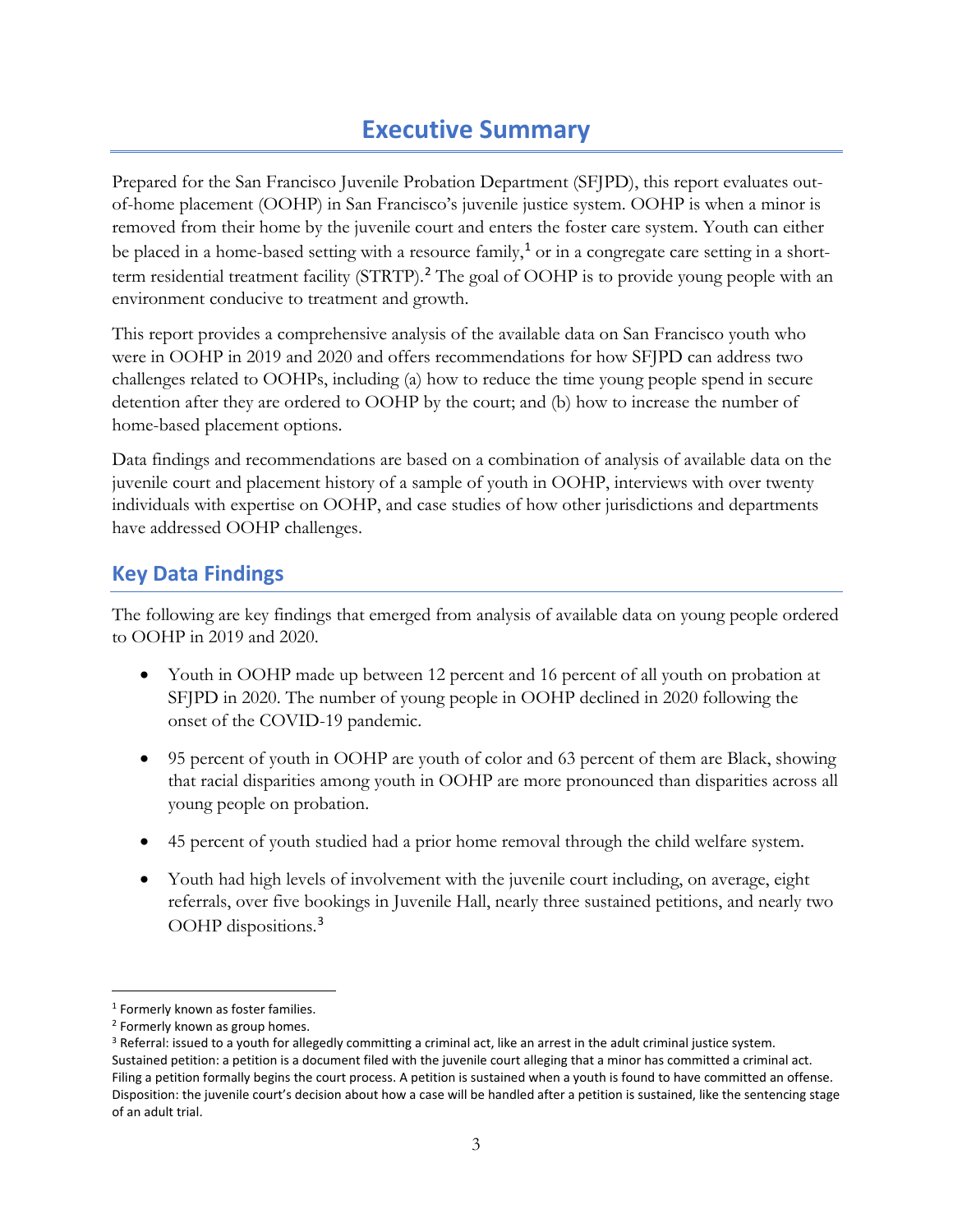- The proportion of placements in home-based resource family settings increased over the course of 2020 as the number of young people in placement fell. However, the number of resource family placements stayed relatively constant at around ten. There was a similar trend in placement location, with most placements being outside of the Bay Area prior to the COVID-19 pandemic.
- Many young people run away from placement. Since January 1, 2019, 62 percent of the young people studied had run away from a placement at least once. AWOL rates were higher among girls than boys, although there were fewer girls in OOHP overall.

## **Out-of-Home Placement Challenges**

## *Post-Disposition Time in Secure Detention*

Youth in San Francisco who are in Juvenile Hall on the date they are ordered to OOHP by the court, on average, spend 25 additional days in custody before they are released to a placement. Young people are still in custody during this post-disposition period because probation officers need time to match the youth with a placement. SFJPD should minimize the time young people spend in secure detention because juvenile detention infringes on the liberty of young people, leads to worse educational, employment, and health outcomes, and is an ineffective strategy at preventing future delinquency. **SFJPD needs a way to minimize the time youth spend in secure detention after receiving their OOHP disposition.** 

## *Lack of Resource Family Placements*

Continuum of Care Reform, a California state law that transformed the foster care system, mandates that county placing agencies, including SFJPD, prioritize placing youth in home-based settings before considering congregate care options. Over the course of 2020, SFJPD greatly increased the proportion of youth who were in home-based placements with a resource family. However, there are limited resource family options available to youth. Currently SFJPD works with one non-relative resource family. All other resource families that host a youth are either relatives or kin. As a result, youth who do not have a relative or kin who can serve as a resource family, or require higher levels of care that cannot be accommodated in a relative or kin home, do not have the opportunity to be placed in a home-based setting. **SFJPD needs to recruit more non-relative resource families, including resource families who are certified to provide intensive services foster care (ISFC). [4](#page-4-0)**

## **Recommendations**

The following recommendations offer ways for SFJPD to address OOHP challenges.

<span id="page-4-0"></span><sup>4</sup> Intensive Services Foster Care (ISFC) is a resource family care option for youth who need intensive treatment and behavioral support. Youth in ISFC homes receive a higher level of care and supervision. Resource parents who are certified to provide ISFC must undergo additional training, are paid more, and get more access to support and respite.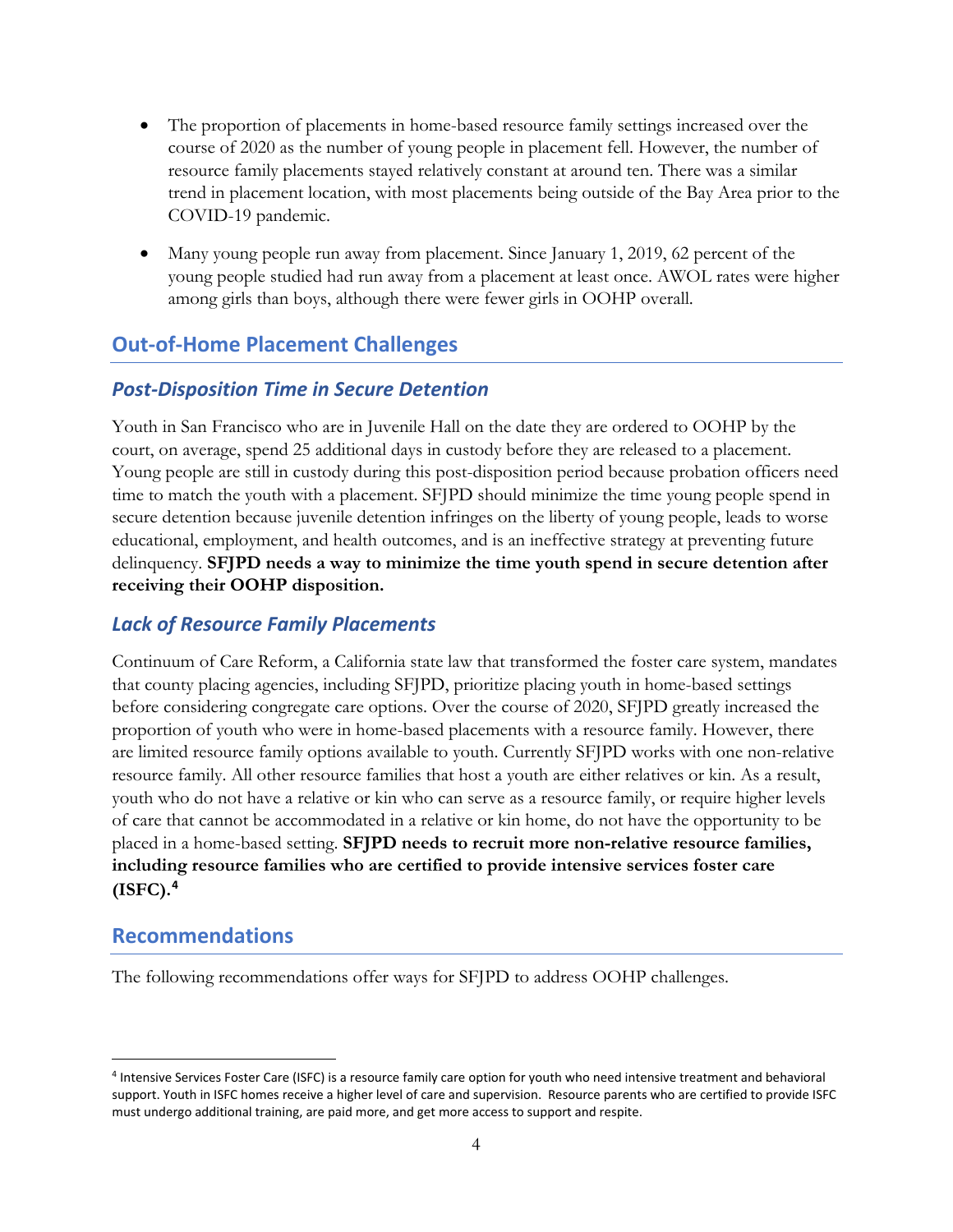## *Post-Disposition Time in Secure Detention*

- 1. SFJPD should secure at least 15 temporary placement beds, whether family-based, congregate care, or a combination, for youth awaiting an OOHP match.
- 2. Youth should be able to stay in temporary placements for up to 90 days, with the goal that most youth will stay for three weeks or less.
- 3. SFJPD should contract with a Foster Family Agency (FFA)<sup>[5](#page-5-0)</sup> to create an emergency foster care program modeled after SFHSA's contract with Alternative Family Services. SFJPD should prioritize this option for youth who are exiting secure detention into a temporary placement.
- 4. SFJPD should acquire temporary placement beds in a local STRTP where youth can stay during the pre-placement period. This option should be used for youth who cannot be placed in an emergency resource family.
- 5. SFJPD should consider allowing for youth to complete their placement in a temporary placement if it is going well. Doing so will likely increase the capacity needs in temporary placements because some beds would be occupied for longer than two to four weeks.

## *Lack of Resource Family Placements*

- 6. SFJPD should contract with an FFA to recruit and retain resource families. The FFA should help the department recruit non-relative, and ISFC certified resource families. The FFA should also provide supportive services to these resource families.
- 7. SFJPD should continue to refer youth who have experienced commercial sexual exploitation or are at risk to Family and Me. However, these youth will need a temporary placement option while they are matched with a resource family so that they do not remain in custody during the matching process.
- 8. SFJPD should designate a staff member to attend monthly Family and Me meetings to stay up to date on the progress of the program implementation.
- 9. SFJPD should encourage existing resource families to use the City's Mobile Response Team<sup>[6](#page-5-1)</sup> as a source of support during crisis situations and to help prevent crises.

## *Other Considerations*

10. SFJPD should engage in a collaborative and inclusive process to develop the program design and implementation plans for all new placement options recommended above. Voices of family and youth impacted by the juvenile justice system should be centered.

<span id="page-5-0"></span><sup>&</sup>lt;sup>5</sup> Foster Family Agencies (FFAs) are private organizations licensed by the state to support counties with placing young people who require more intensive care. FFAs recruit, certify, train, and support resource parents.<br><sup>6</sup> All families with youth in the San Francisco juvenile justice system currently have access to 24/7 support through the Mobile

<span id="page-5-1"></span>Response Team run by Seneca Family of Agencies. The Mobile Response Team provides services to young people experiencing mental health crises or who require preventative care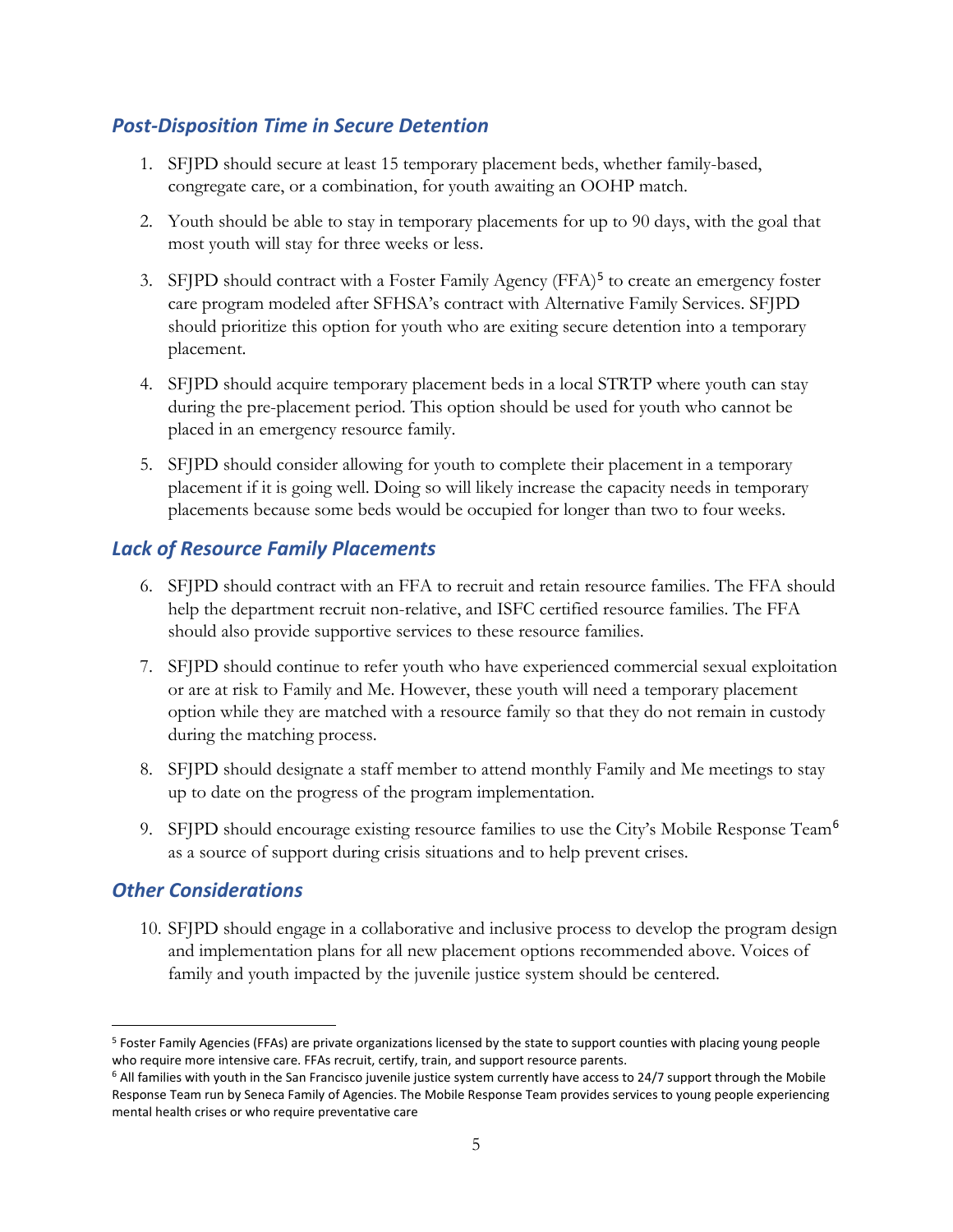## **I. Introduction**

<span id="page-6-0"></span>The San Francisco Juvenile Probation Department (SFJPD) is responsible for the supervision of youth in the county's juvenile justice system. Most minors on probation in San Francisco are on wardship, non-wardship, or informal probation, in which they live at home and are under supervision of probation officers. A small subset of youth on the department's caseload are in out-of-home placement (OOHP), a restrictive disposition in which a youth is removed from their home by the Court. Upon home removal, these young people enter the foster care system and can either be placed in home-based care with a resource family or in congregate care in a short-term residential treatment program (STRTP). Legally, youth can be ordered to OOHP through probation only if the Court finds that returning the child home would be "contrary to the child's welfare" (WIC Section 628). Often, a court makes this finding for one of two reasons: (1) if a youth poses a genuine risk to public safety and requires treatment that cannot be provided while they remain in their home, or (2) if their family home has been proven to be unsafe (Muhammad, 2019). The goal of OOHP is to create an environment that is appropriate to youth development, raising a child with the capacities to become a thriving adult (San Francisco Superior Court Judge, 2021).

SFJPD faces several challenges with OOHPs. This study offers recommendations for how the department can address two of those problems.

An additional purpose of this study is to help SFJPD understand the population of young people in OOHP in San Francisco from a data perspective. Analysis is provided on the demographics, juvenile court history, and OOHP history of a sample of youth who were ordered to OOHP in 2019 and 2020.

## **Problem Definitions**

Youth in San Francisco who are in Juvenile Hall on the date they are ordered to OOHP by the Court, on average, spend 25 additional days in custody before they are released to a placement [\(Table 5\)](#page-23-0). Young people are still in custody

#### **Glossary**

**Referral:** Arrest of a youth for allegedly committing a criminal act. In San Francisco, the Crisis Assessment and Receiving Center (CARC), run by Huckleberry Youth Programs, is responsible for intake of youth after referral. At the time of referral, youth can be diverted from the system, be released conditionally upon their return for future processing by way of a citation, or they can be booked into Juvenile Hall.

**Petition**: The charging document filed with the juvenile court alleging that a minor has committed a criminal act. Filing a petition formally begins the court process. A petition is sustained when a youth is found to have committed an offense.

**Court disposition**: The juvenile court's decision about how a case will be handled after a petition is sustained. It is similar to the sentencing stage of an adult trial.

**Out-of-home placement (OOHP)**: When a minor is removed from their home by the juvenile court. This is one disposition option available in delinquency proceedings.

**Resource family**: Foster family

**STRTP**: Short Term Residential Therapeutic Program. A residential congregate care facility for minors in the foster care system. Many facilities that were formerly called group homes have been recertified as STRTPs.

**Wardship**: When a minor is a ward of the court, the court takes over primary responsibility for the treatment and control of the young person.

(Definitions of Terms - Juvenile Probation and Court Processing, n.d.; Guide to Wardship - Being a Ward of the Court in the California Juvenile Justice System, n.d.)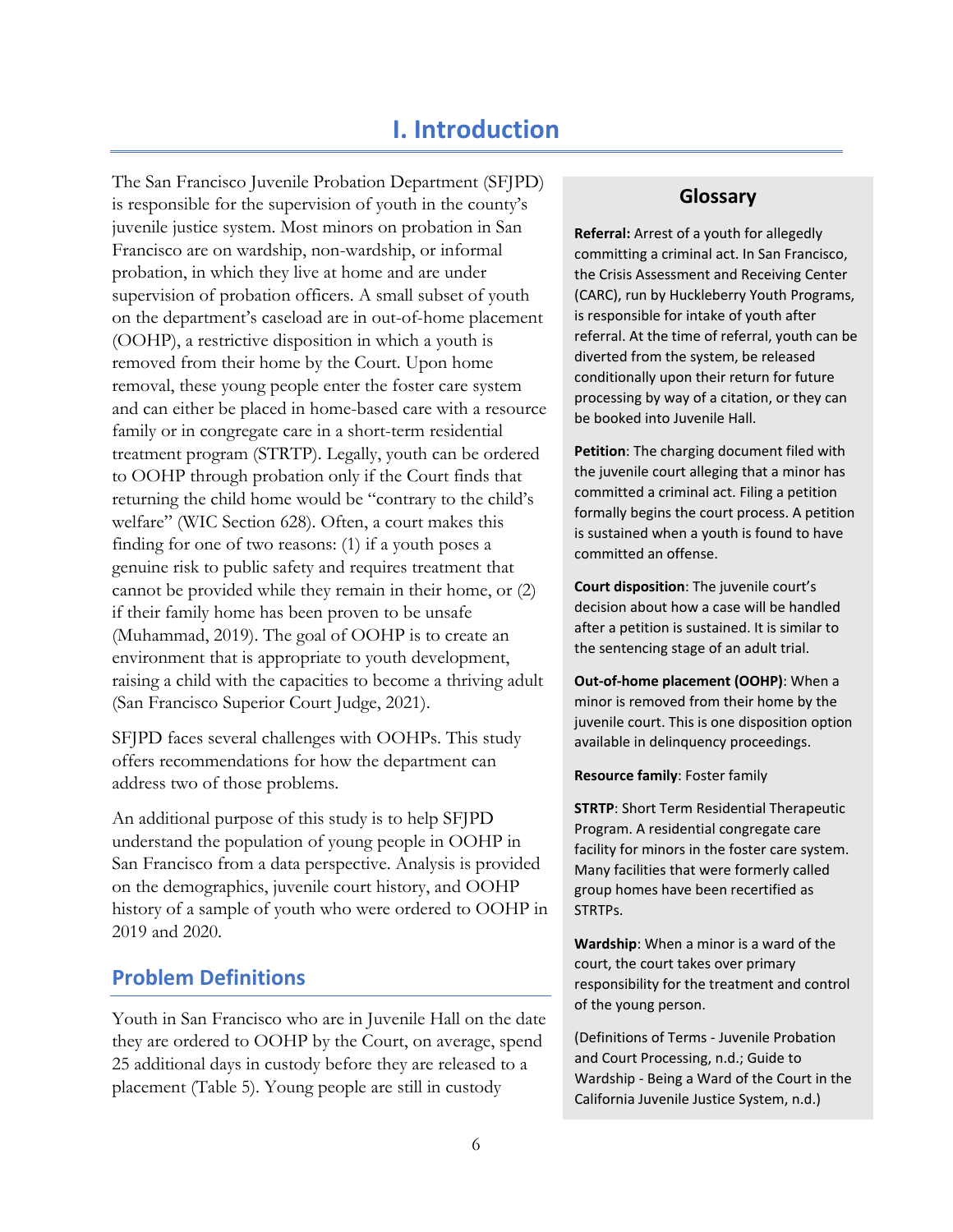during this post-disposition period because probation officers need time to match the youth with a placement (Supervising Probation Officer, 2021). SFJPD should minimize the time young people spend in secure detention because juvenile detention infringes on the liberty of young people, leads to worse educational, employment, and health outcomes, and is an ineffective strategy at preventing future delinquency (Eliminate Confinement as a Response to Probation Rule Violations, 2020). **SFJPD needs a way to minimize the time youth spend in secure detention after receiving their OOHP disposition.** 

Continuum of Care Reform, a California state law that transformed the foster care system, mandates that county placing agencies, including SFJPD, prioritize placing youth in home-based settings before considering congregate care options (Palacios & Desautels, 2021). Over the course of 2020, SFJPD greatly increased the proportion of youth who were in home-based placements with a resource family [\(Figure 10\)](#page-19-0). However, there are limited resource family options available to youth at SFJPD. Currently SFJPD works with one non-relative resource family. All other resource families that host youth are either relatives or kin (Social Worker, 2021). As a result, youth who do not have a relative or kin who can serve as a resource family or require higher levels of care that cannot be accommodated in a relative or kin home, do not have the opportunity to be placed in a home-based setting. **SFJPD needs to recruit more non-relative resource families, including resource families who are certified to provide intensive services foster care.**

## **Opportunity for Change**

The City and County of San Francisco has committed to making broad changes to the juvenile justice system. This includes the closure of Juvenile Hall through a collaborative process centering the voices of youth, families, and the community. SFJPD is committed to this process and to supporting the City's alternative to Juvenile Hall.

Furthermore, SFJPD has set aside \$2.9 million in their budget to contract with a community-based organization(s) to create a community-based residential program for youth who would otherwise be detained in Juvenile Hall while awaiting OOHP (Chief Probation Officer Miller, 2020). This report analyzes the efficacy of a community-based residential facility as well as other strategies for reducing post-disposition time in secure detention.

<span id="page-7-0"></span>As the City reimagines its response to youthful misbehavior, it is a good time to make changes to the landscape of placement options available to youth in OOHP.

# **II. Methodology**

This study uses a mixed methods approach to understand and weigh possible ways to address some of the out-of-home placement (OOHP) challenges faced by SFJPD.

• **Data Analysis:** Analyzed SFJPD data on juvenile court history of youth with OOHP dispositions, California Department of Social Services data on placement history for these young people, and SFJPD monthly data on youth in OOHP in 2020 (Augustus Database on Juvenile Court History, 2021; CWS/CMS Database, 2021; OOHP Monthly Statistics, 2021).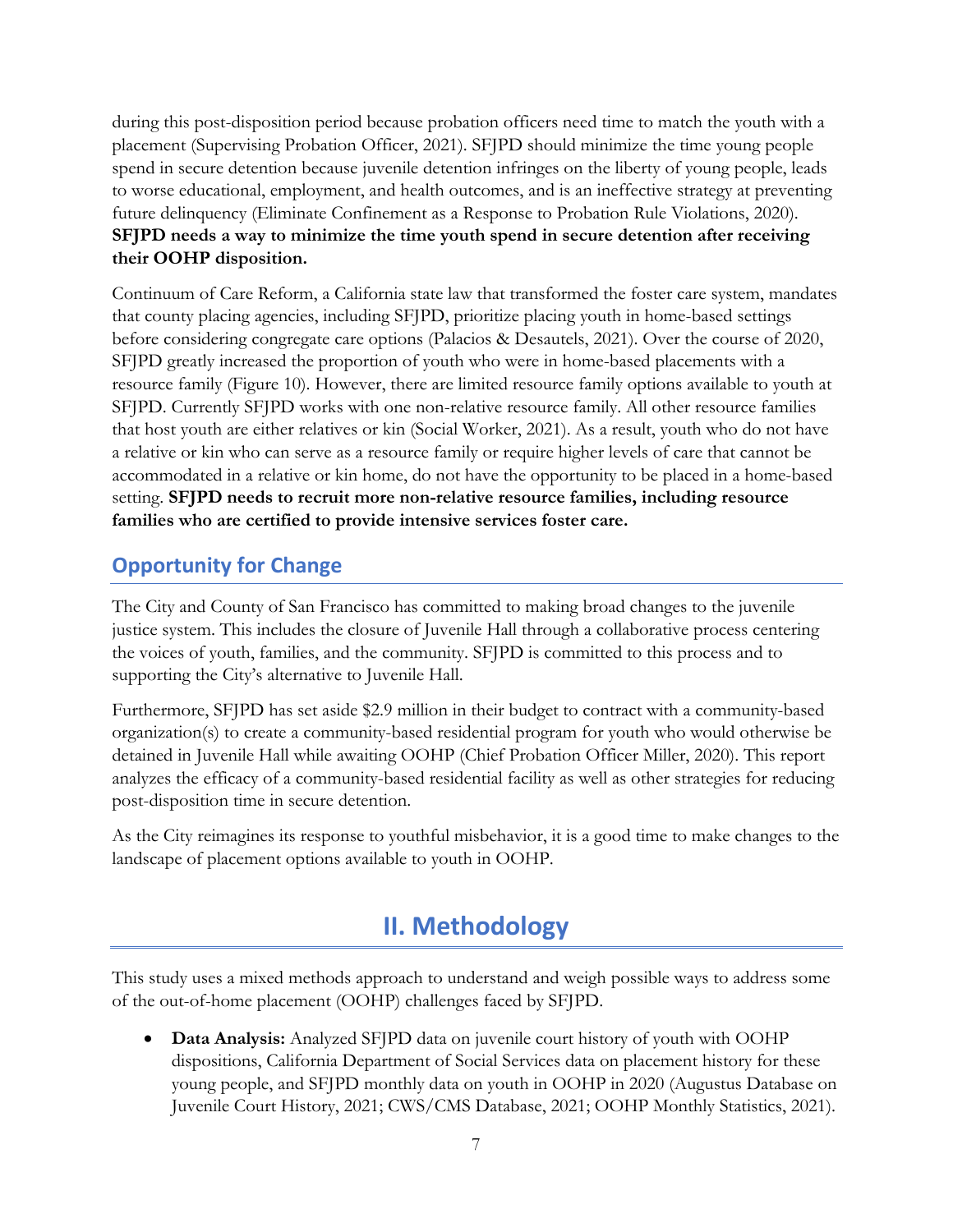- **Stakeholder Interviews:** Interviewed over twenty individuals with expertise in OOHP including probation officers, a juvenile court judge, community advocates, Foster Family Agency staff, child welfare agency staff, child development experts, and mental health providers.
- **Literature Review & Best Practices Research:** Compiled research on juvenile detention and OOHP in the probation context, as well as best practices research on promising approaches in other jurisdictions to inform analysis.

<span id="page-8-0"></span>This study is limited because no interviews were conducted with young people with direct experience in OOHP or their family members. Ultimately, any decision on how to move forward with OOHP options should be consistent with the needs identified by young people and their families.

# **III. The Role of Out-of-Home Placement in the San Francisco Juvenile Justice System**

The juvenile justice system has three goals: (1) to provide treatment and guidance to minors with the goal of rehabilitation, (2) to hold young people accountable for their behavior, and (3) to ensure community safety. There is a contradiction between the control and autonomy required to meet the system's objectives. On the one hand, control is seen as necessary to hold young people accountable for their actions and keep the community safe. On the other hand, adolescents need space to learn and grow from their mistakes. However, higher levels of control, such as detention, have been found to lead to more delinquent behavior and worse educational outcome (Lipsey, 2009).

Nationally, there has been a dramatic decrease in the number of adolescents on probation since the 1990s. There appear to be two reasons for this decrease: (1) the amount of juvenile crime has decreased over time, and (2) juvenile justice systems have implemented diversion strategies to decrease the number of young people on probation and in detention because of the growing evidence on the harms of probation and detention (Tucker & Palomino, 2019). There has also been a parallel decrease in the number of young people in juvenile detention and in residential facilities (Gass, 2015).





In addition to diversion, which reduces the number of young people who ever enter probation, the juvenile justice system in California requires that Juvenile Courts use a continuum of responses to delinquent behavior that is proportional to the seriousness of the offense and the public safety risk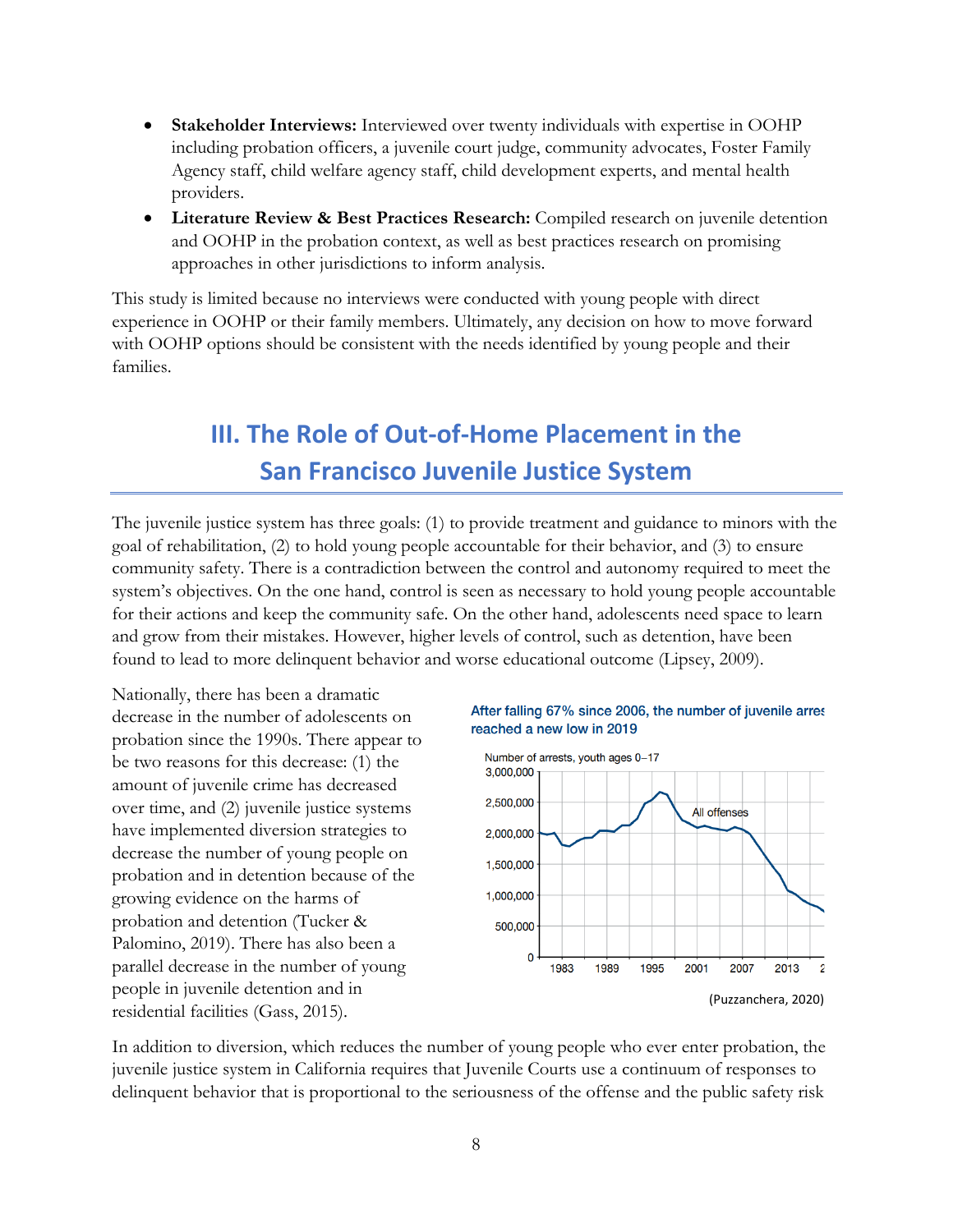of each youth (Overview of the Juvenile Justice System in California, 2019). Courts are required to consider the least restrictive disposition before moving to more restrictive options with the goal of limiting youth contact with the juvenile justice system to the greatest extent possible. The continuum of dispositions available to the San Francisco Juvenile Court ranges from informal probation at the least restrictive end to secure detention at the most restrictive end.[7](#page-9-1) San Francisco commits very few young people to secure detention in the Department of Juvenile Justice (DJJ), the state youth prison. As of January 31, 2021, there were only two individuals in DJJ who were referred by the San Francisco Court, both of whom are over 18 years old (Monthly Statistics Through January 2021, 2021). Out-of-home placement (OOHP) is the most restrictive disposition that is commonly used by the San Francisco Juvenile Court. [Table 1](#page-9-0) includes a simplified list of the continuum of disposition options available to the Court. This report focuses on OOHP.

<span id="page-9-0"></span>

| <b>Restriction level</b><br>$(low - high)$ | Disposition                                                                                                                                                                            |
|--------------------------------------------|----------------------------------------------------------------------------------------------------------------------------------------------------------------------------------------|
|                                            | Informal Probation                                                                                                                                                                     |
| 2                                          | <b>Formal Probation</b>                                                                                                                                                                |
| 3                                          | Out-of-Home Placement                                                                                                                                                                  |
| 4                                          | Commitment to Log Cabin Ranch<br>(Closed in 2018. San Francisco can send youth to camps in other counties.)                                                                            |
| 5                                          | Commitment to the Division of Juvenile Justice<br>(Will stop accepting youth in July 2021. San Francisco is currently in the process of<br>developing an alternative secure facility.) |

**Table 1. Continuum of Dispositions Available to San Francisco Juvenile Court**

## **Child Welfare System Overlap**

A child or youth can also be removed from their home by a Juvenile Court through the child welfare system. Child welfare system removals occur when a Court finds that a youth's parents have abused or neglected them. Youth who are removed from their home in the child welfare system are referred to as "dependent" youth, while youth who are removed from their home through the juvenile justice system are call "delinquent" youth. Dependent youth also enter OOHP and have the same placement options as delinquent youth (Overview of the Foster Care System in California, 2016).

Many young people who are referred to the Court through the juvenile justice system have had prior involvement in the child welfare system. Estimates in various counties around the country indicated that between one half to three-quarters of justice-involved youth had been in both systems (Dual Status Youth Data Standards (AB 1911), 2017). In San Francisco, 45 percent of probation youth in OOHP in the studied sample had a prior home removal through child welfare [\(Figure 7\)](#page-16-0).

<span id="page-9-1"></span><sup>&</sup>lt;sup>7</sup> San Francisco used to have two additional more restrictive disposition options for youth with the most serious offenses: The Division of Juvenile Justice, the youth prison system run by the State of California, and Log Cabin Ranch, the county's corrections camp. The Division of Juvenile Justice will stop accepting youth in July 2021 and Log Cabin Ranch closed in 2018. Technically, SFJPD could still send youth to detention camps in other counties.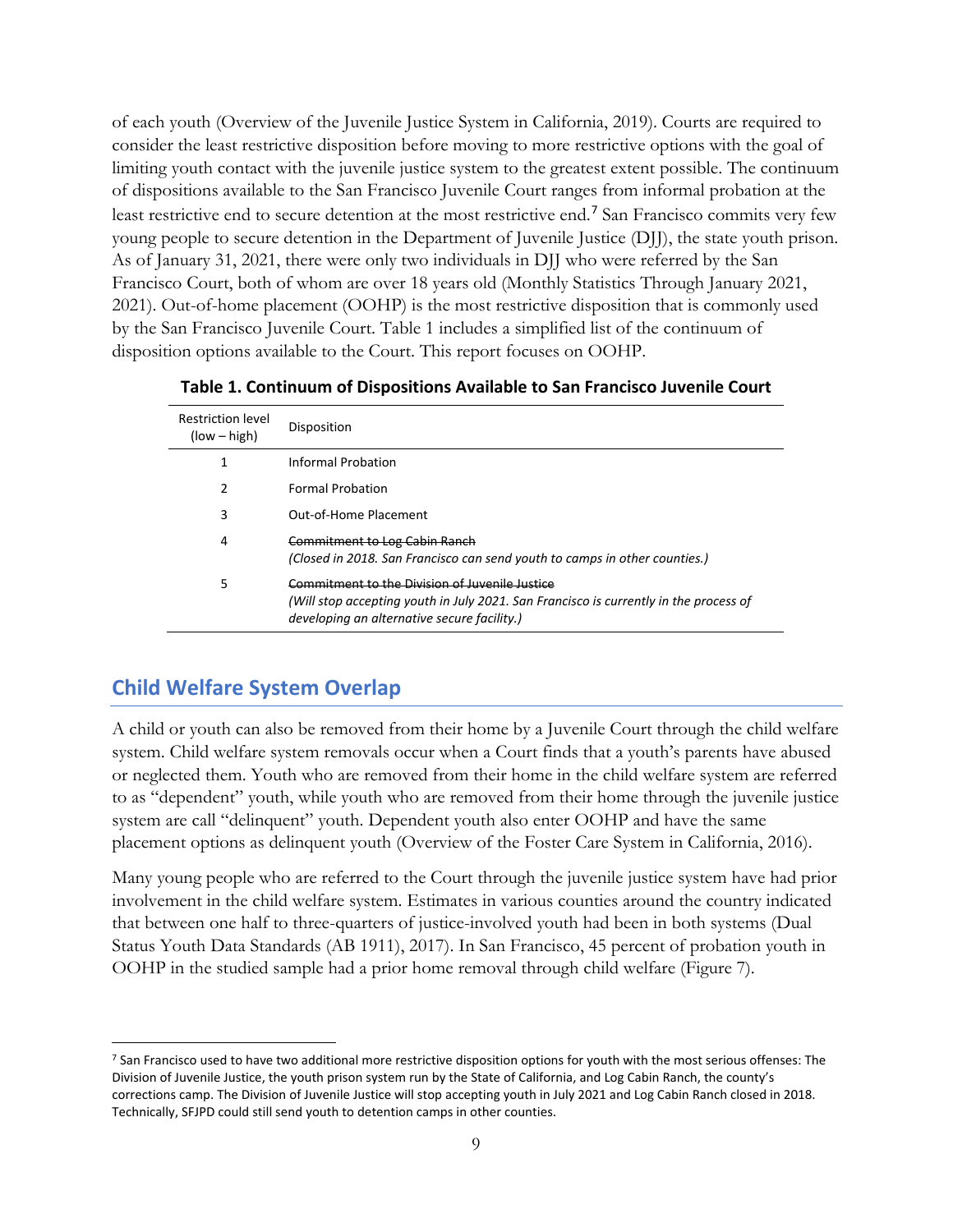Under California law, by default a youth cannot have an open case in the child welfare system and in the juvenile justice system. After the passage of Assembly Bill 129 in 2005, counties could opt-in to become dual jurisdictions, where a youth can have cases open in both systems. As of 2017, 18 of the 58 California counties were dual jurisdictions. San Francisco is not one of them, so when a youth becomes a ward of the court through the juvenile justice system in San Francisco, their child welfare case is closed (Dual Status Youth Data Standards (AB 1911), 2017).

## **Continuum of Care Reform**

The State of California experienced a major overhaul in the foster care system, which covers youth in OOHP in the child welfare and juvenile justice systems, with the 2017 implementation of Continuum of Care Reform (CCR). The goal of CCR was to keep children with their families, and when that is not possible, to reduce reliance on congregate care and increase the capacity of homebased family care (California's Child Welfare Continuum of Care Reform, 2015). Evidence showing that foster children in congregate care settings had more justice-system involvement and worse educational outcomes compared to children in home care served as the impetus for this policy change.

Under CCR, families who were formerly called "foster families" are now called "resource families." Compared to the approval process prior to CCR, all resource families, including relative resource families, must undergo a more extensive approval process to serve as home-based caregivers for children in the foster care system. They must undergo a background check, a comprehensive home visit, a psycho-social evaluation, and attend 12 hours of training. The goal of the new process is to improve the experience of youth in home-based care by improving the quality of parenting. CCR also provided additional funding for resource family recruitment, training, and retention.

Oftentimes, child welfare agencies and probation departments will work with Foster Family Agencies (FFA) to recruit, support, and retain resource families. FFAs are private organizations licensed by the state to support counties with placing young people who require more intensive care. FFAs recruit, certify, train, and support resource parents. FFAs can offer both intensive foster care homes, including intensive services foster care (ISFC) or therapeutic foster care (TPC), or nontreatment foster home, which do not provide intensive treatment services (Foster Family Agencies, n.d.).

CCR also restructured the congregate care placement system from the Group Home model to the Short-Term Residential Treatment Program (STRTP) model. The role of STRTPs along the continuum of care is to provide intensive, high quality care for a short period of time to prepare youth to return to a home-based setting. STRTPs must provide a set of "core services," which include mental health services, to be licensed by the state (Short-Term Residential Therapeutic Program Interim Licensing Standards, 2020). Now, when a youth is placed in congregate care, their stay should be short-term with a specific care plan and intensive treatment in order to return the youth to their family or a home-based setting quickly and safely. STRTP placements must be reviewed every six months (California's Child Welfare Continuum of Care Reform, 2015).

Under the principles of CCR, probation departments and child welfare agencies are required by law to attempt to identify a resource family for every youth and exhaust all home care options before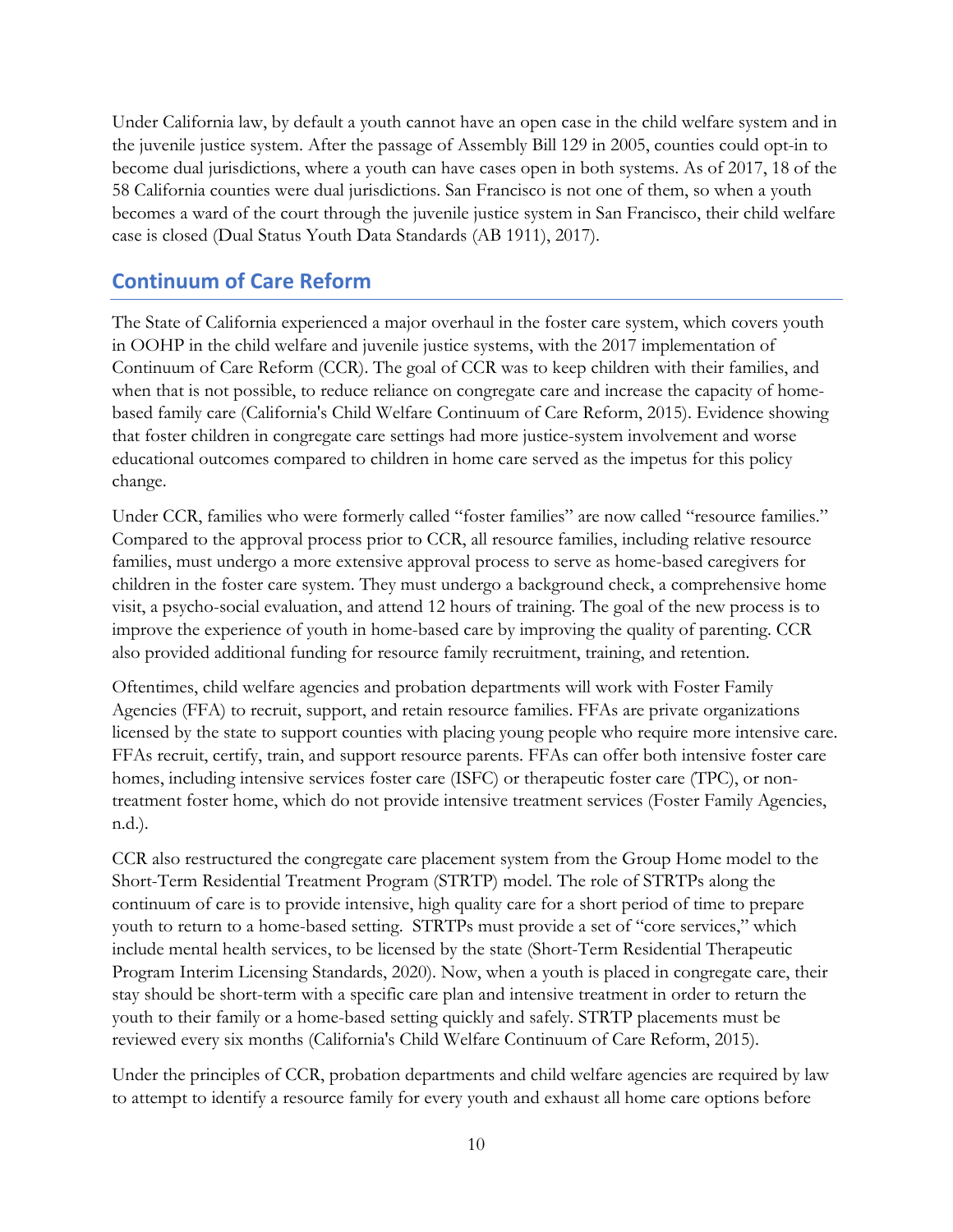sending a young person to an STRTP group care placement. The goal is to minimize the number of foster youth in congregate care placements (Palacios & Desautels, 2021). However, the California Department of Social Services reported that in the first quarter of 2020, statewide only 11 percent of probation youth in the foster care system were in resource family homes, while 76 percent of youth in the child welfare system were in resource family homes (Continuum of Care Reform Dashboard, 2020). Probation departments across California have struggled to increase the number of homebased placements.

## **Out-of-Home Placement Options**

Within the category of OOHP, there is a continuum of placement options from least restrictive to most restrictive. The least restrictive OOHP is placement with a relative resource family and the most restrictive is placement in an STRTP outside of San Francisco.<sup>[8](#page-11-2)</sup> While a Juvenile Court Judge is responsible for making a disposition determination, probation officers at SFJPD are often responsible for matching youth with a specific placement option. Sometimes, the Court recommends a specific placement, such as a resource family placement or placement in a specific STRTP. The Court can also require SFJPD to present placement options to the court for approval before a young person can be officially placed (Supervising Probation Officer, 2021). Table 2 includes the continuum of OOHP options available to SFJPD.

<span id="page-11-1"></span>

| <b>Restriction level</b><br>$(low - high)$ | <b>Out-of-Home Placement Options</b>                                  |
|--------------------------------------------|-----------------------------------------------------------------------|
| 1                                          | Relative or Kin Resource Family                                       |
| 2                                          | Non-Relative Resource Family*                                         |
| 3                                          | Intensive Service Foster Care*                                        |
| 4                                          | STRTP placement in San Francisco                                      |
| 5                                          | STRTP placement outside San Francisco                                 |
| 6                                          | <b>STRTP placement outside California (decertified December 2020)</b> |

#### **Table 2. Continuum of OOHP options available to SFJPD.**

<span id="page-11-0"></span>\*SFJPD currently works with only one non-relative resource family and does not use intensive services foster care.

## **IV. Data Analysis Findings**

The following section includes data analysis findings on the size and demographics of the out-ofhome placement (OOHP) population in the San Francisco juvenile justice system. It also includes findings on the San Francisco Juvenile Court histories of these individuals and their placement histories. This analysis uses Juvenile Court data compiled by SFJPD, placement data reported to the California Department of Social Services, and monthly out-of-home placement data collected by

<span id="page-11-2"></span><sup>8</sup> Prior to January 2021, SFJPD also had the option to send youth to STRTPs outside of California, but these STRTPs were decertified by the state in December 2020.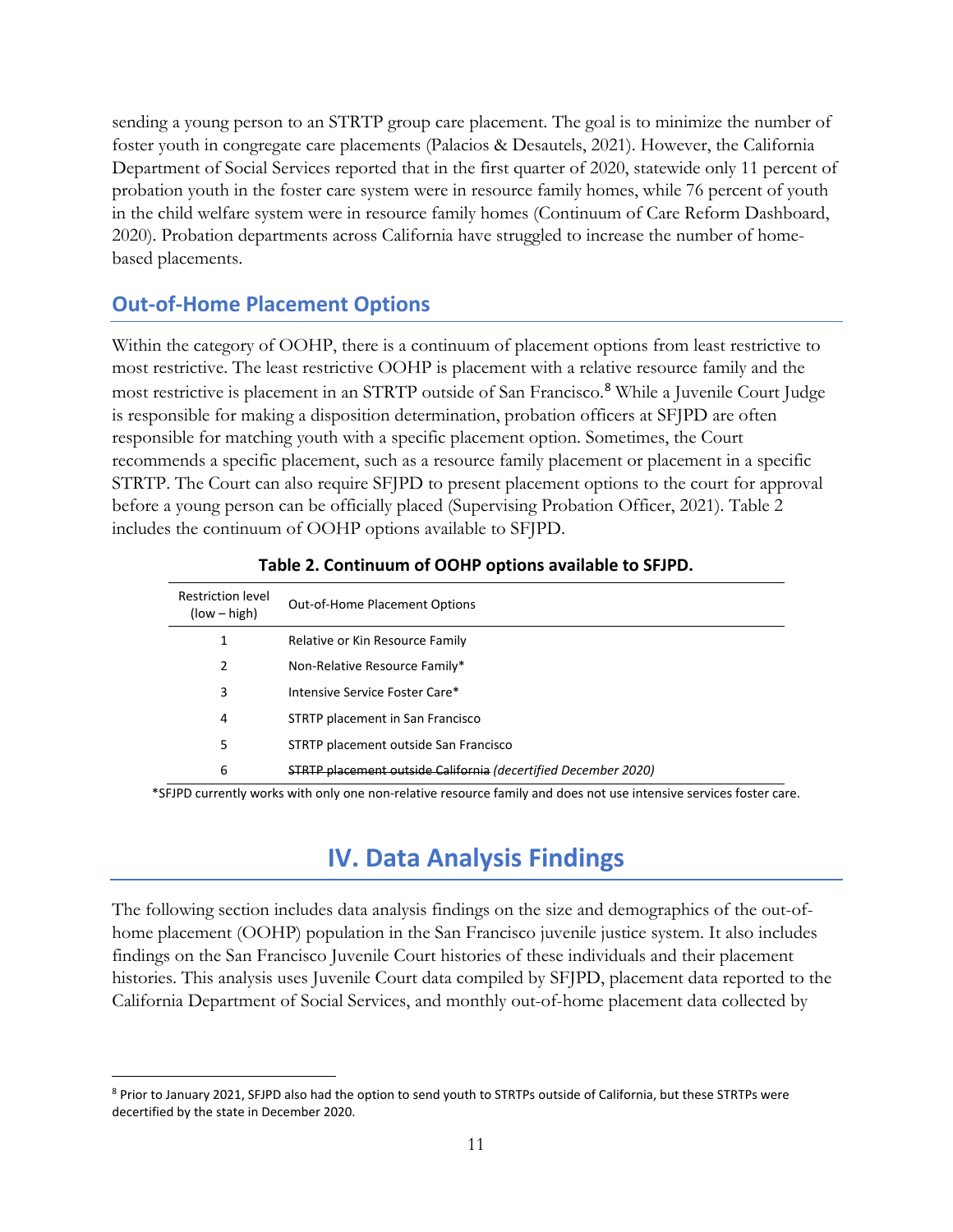SFJPD. The data do not account for any Juvenile Court involvement young people had in other counties.

## **Scope**

A small portion of young people on probation in San Francisco are in OOHP. In January 2020, there were 77 young people in OOHP, making up 16 percent of SFJPD's total active caseload. During the COVID-19 pandemic, the number of young people in OOHP decreased, both due to lower instances of juvenile crime during shelter in place, and due to an effort to move young people out of congregate care settings for safety reasons (Supervising Probation Officer, 2021). In January 2021, there were 45 young people in OOHP, only 12 percent of the SFJPD's total active caseload [\(Figure 1\)](#page-12-0). The numbers from January 2020 are more representative of the status quo OOHP caseload.



<span id="page-12-0"></span>**Figure 1. Youth in OOHP as a proportion of the total active probation caseload.** Last day of month point-in-time counts, January 2020 – January 2021

This study focuses on minors who are in STRTP or resource family placements because these are the primary placement options available in the foster care system for minors. Of the 77 individuals in SFJPD's OOHP caseload at the end of each month, only 42 of them were in an STRTP or a resource family home in January 2020. The remaining youth were in the pre-disposition, preplacement, or pre-adjudication stages, AWOL, on a home trial, in a transitional housing program, or in county jail on an adult criminal complaint. By January 2021, only 19 of the 42 young people in OOHP were in an STRTP or a resource family home [\(Figure 2\)](#page-13-0).

Source: SFJPD Monthly Statistics January 2021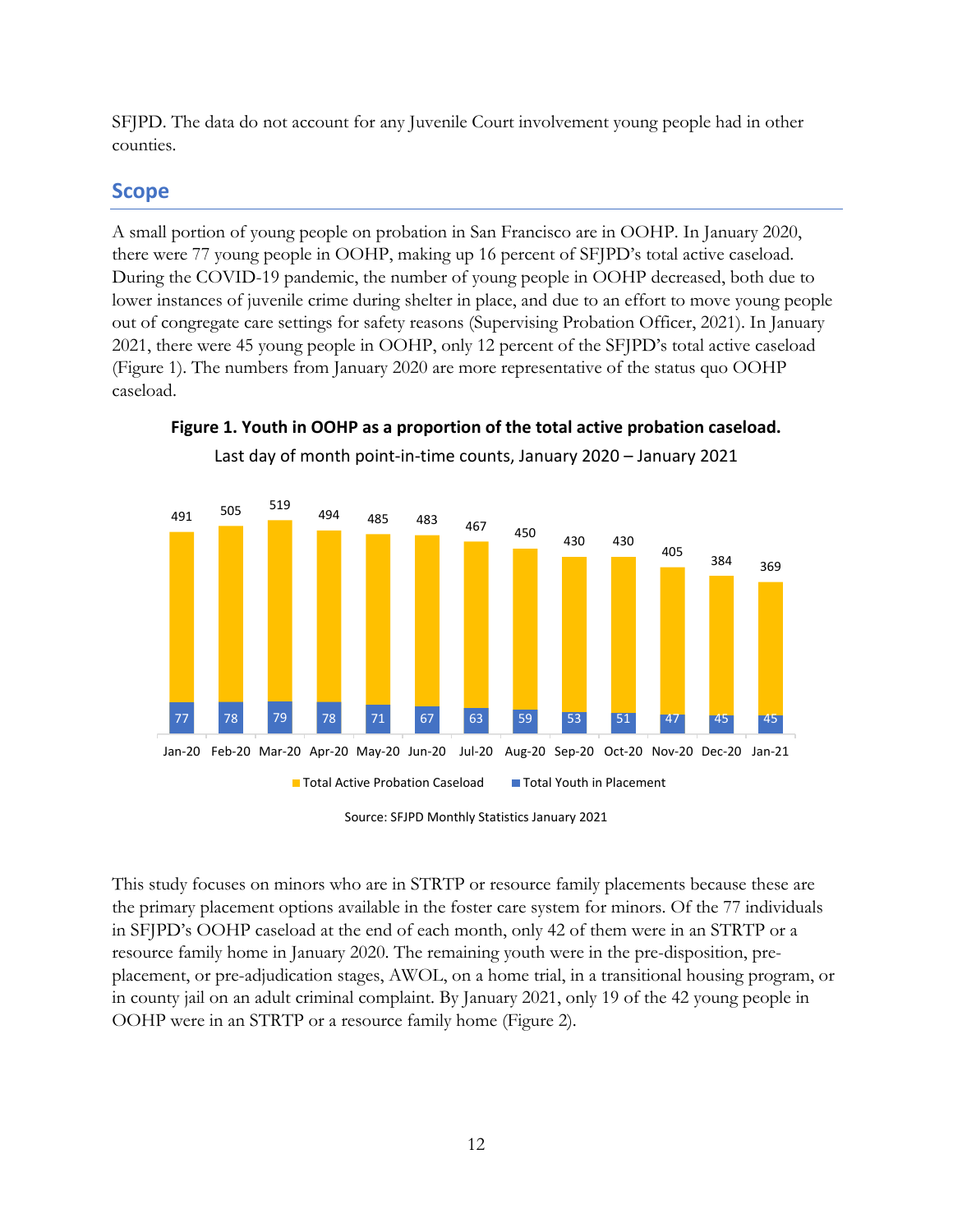

<span id="page-13-0"></span>

The San Francisco Juvenile Court also ordered fewer youth to OOHP in 2020 compared to 2019 [\(Figure 3\)](#page-13-1). In 2019, 65 young people had at least one OOHP disposition. Nine youth had more than one OOHP disposition that year. In 2020, only 37 young people had at least one OOHP disposition, while six youth had more than one.

# **Figure 3. Youth with at least one OOHP disposition in 2019 and 2020.**



<span id="page-13-1"></span>All youth with OOHP dispositions January 1, 2019 – March 8, 2021, N = 92

Source: SFJPD Augustus Database on Juvenile Court History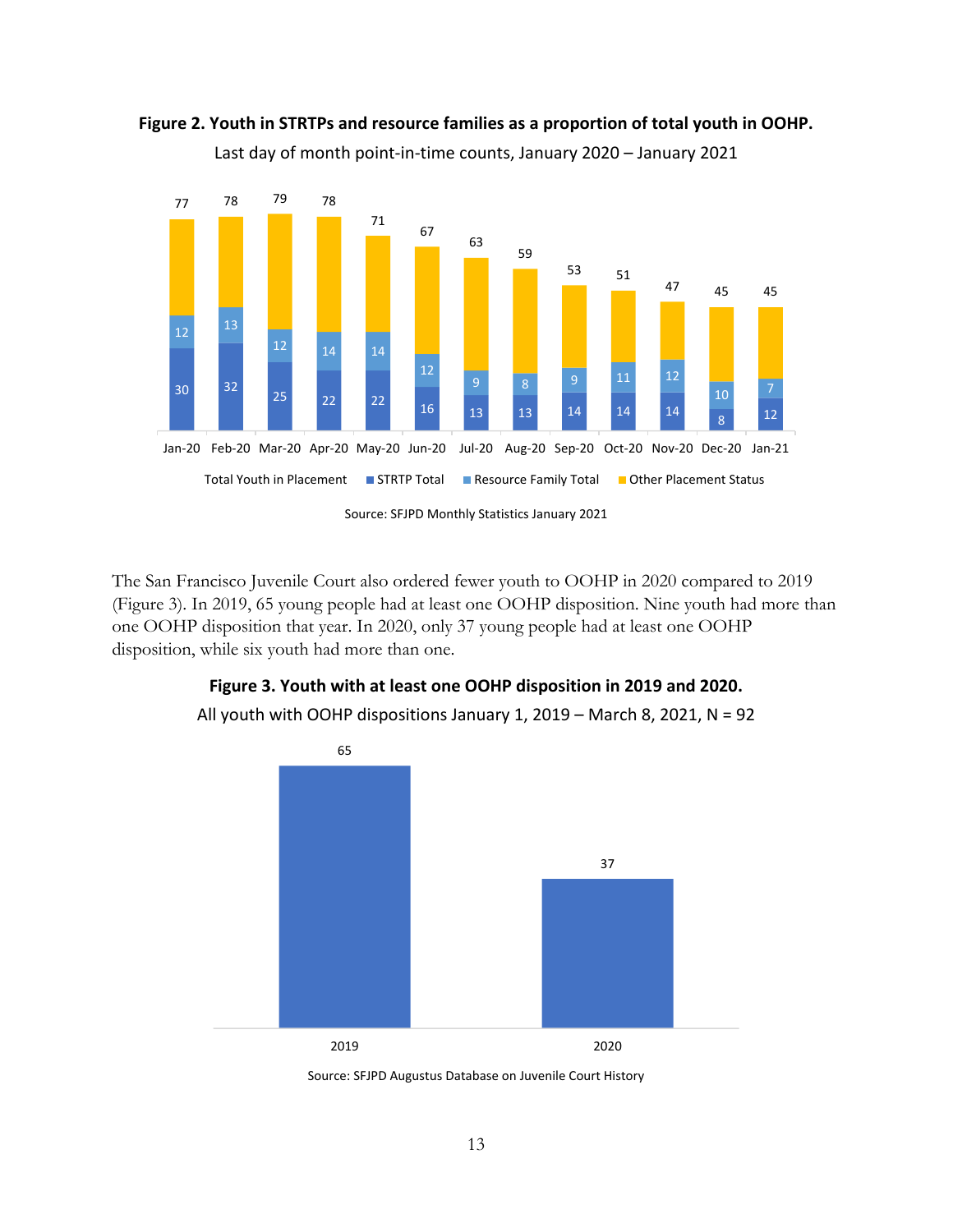## **Demographics**

There are dramatic racial disparities in the OOHP population in San Francisco. Ninety five percent of all young people with OOHP dispositions since January 2019 are youth of color. [Figure 4](#page-14-0) shows that 63 percent of young people with OOHP dispositions are Black. Black youth are overrepresented in OOHP compared to the overall probation population, which is 51 percent Black. These racial disparities are striking considering that, as of 2020, only 5.5 percent of youth in San Francisco identified as Black (Child Population, by Race/Ethnicity, 2020). These data demonstrate that racial equity, including a goal to reduce racial disparities, must be at the center of all decisions regarding OOHP and juvenile probation more broadly.

<span id="page-14-0"></span>

**Figure 4. Youth with OOHP dispositions by race / ethnicity.**

Source: SFJPD Augustus Database on Juvenile Court History

Youth of color are also overrepresented in the county's child welfare system. Most of the children served by the San Francisco Human Services Agency Family and Children's Services Division, which manages the county's child welfare program, are Black (43 percent) and Latinx (32 percent) (Racial Equity Action Plan 2021-2023, 2021). Black youth are even more overrepresented in probation and in OOHP than in the county's child welfare system.

Most young people ordered to OOHP are boys. Over 80 percent of the young people in the sample are boys. This is consistent with the gender demographics of all youth on SFJPD's active caseload as of January 31, 2021 [\(Figure 5\)](#page-15-0). On that date, 76 percent of young people with an active probation case were boys.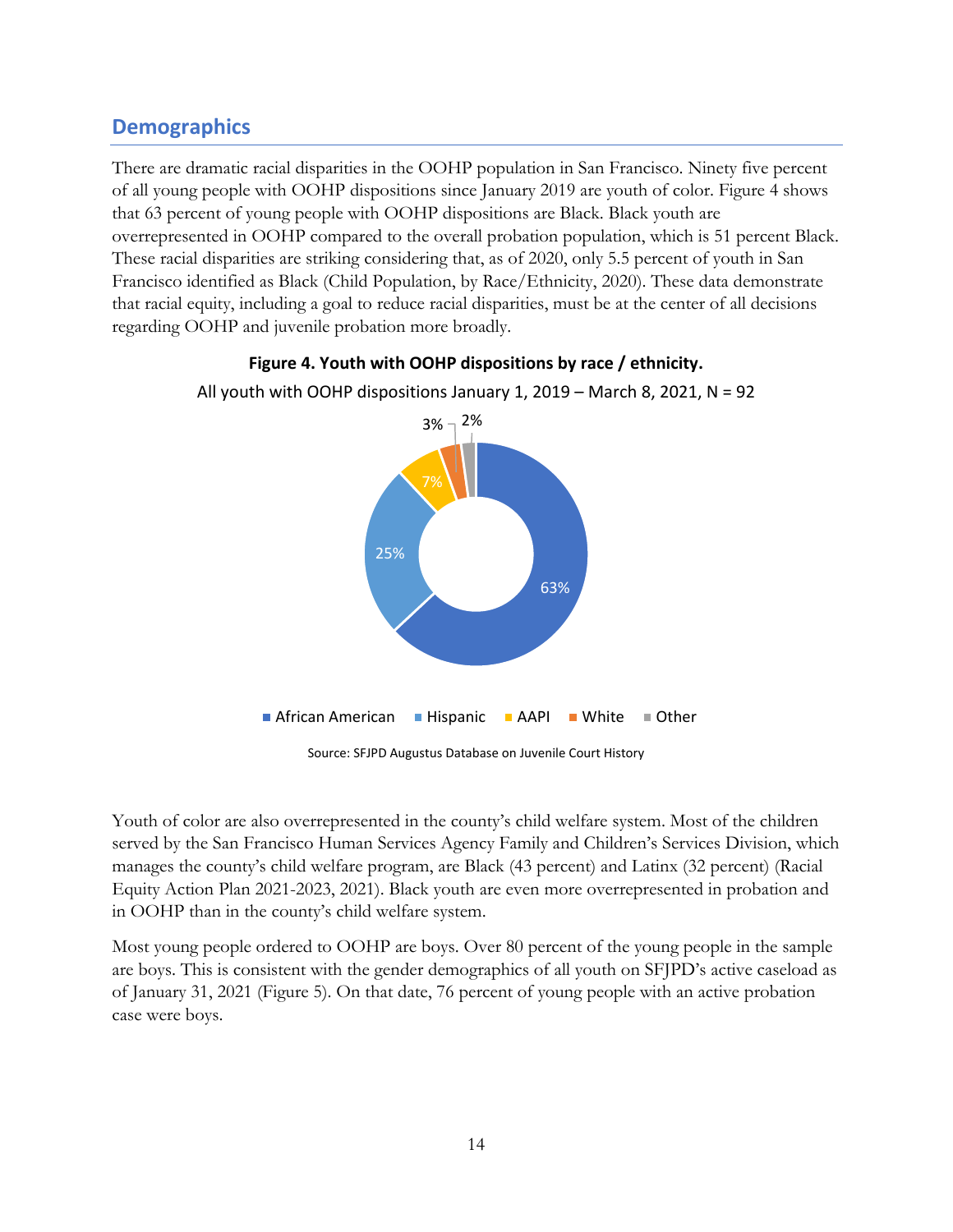#### **Figure 5. Youth with OOHP dispositions by gender.**

<span id="page-15-0"></span>All youth with OOHP dispositions January 1, 2019 – March 8, 2021, N = 92



Source: SFJPD Augustus Database on Juvenile Court History SFJPD's Augustus Database did not appear to include transgender or gender non-conforming as gender options.

California law sets the minimum age for delinquency adjudication at 12 years old, except for certain egregious offenses (Minimum Age for Delinquency Adjudication - Multi-Jurisdiction Survey, 2020). Most youth in the OOHP population are older teens. Many young people are 17 on their OOHP disposition date and some are nonminors [\(Figure 6\)](#page-15-1).

#### **Figure 6. Age on disposition date for most recent OOHP.**



<span id="page-15-1"></span>All youth with OOHP dispositions January 1, 2019 – March 8, 2021, N = 92

Source: SFJPD Augustus Database on Juvenile Court History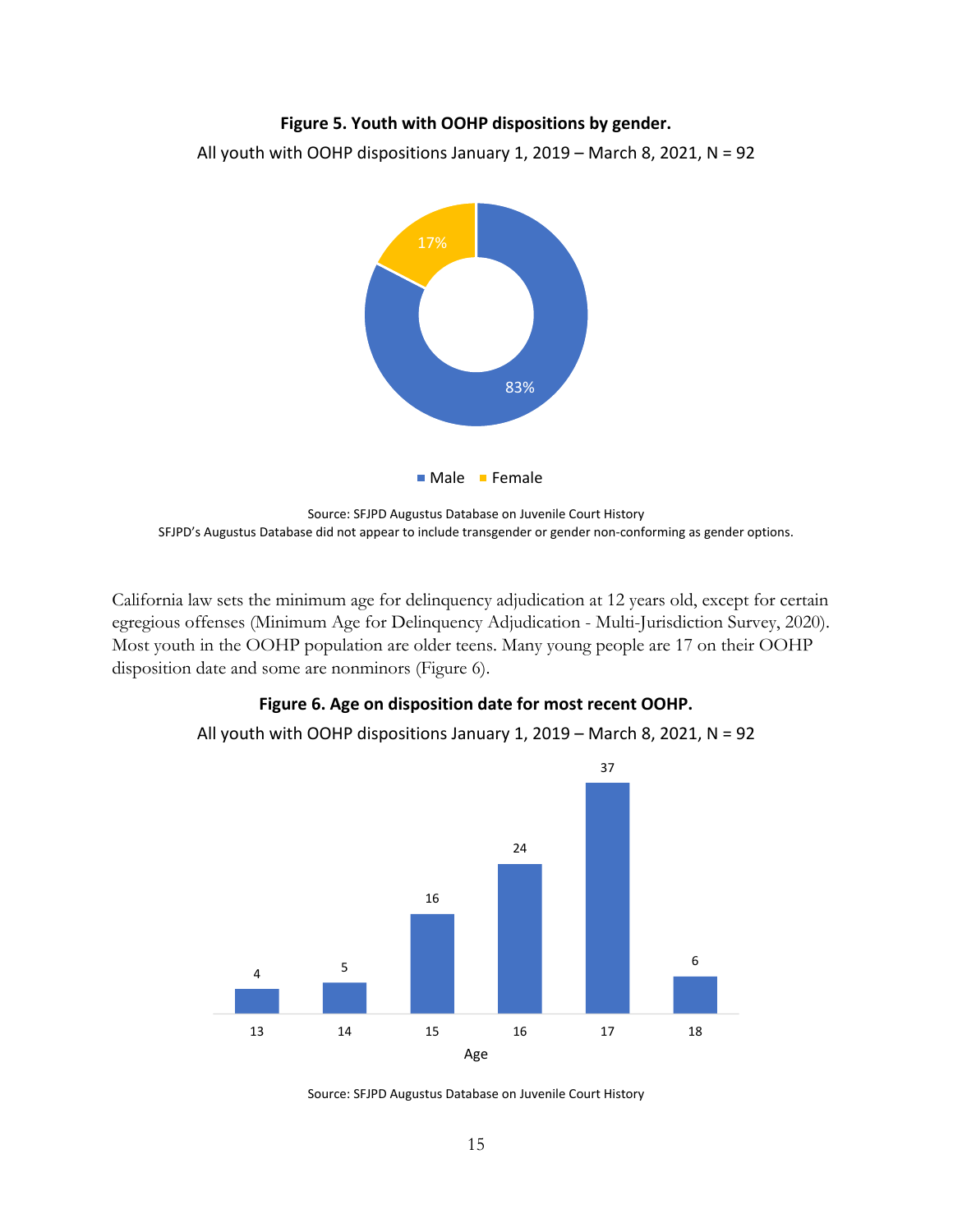A high proportion of youth in OOHP through juvenile probation have also experienced a home removal through the child welfare system [\(Figure 7\)](#page-16-0).

#### **Figure 7. Proportion of youth with a prior placement through child welfare.**

<span id="page-16-0"></span>All youth with OOHP dispositions January 1, 2019 – March 8, 2021 who overlapped with CWS/CMS data,  $N = 74$ 





## **Juvenile Court History**

OOHP is a disposition that should be used only for young people who have committed serious offenses, multiple repeated offenses, or have an unsafe family home. Data on the full juvenile court history of 92 young people who had OOHP dispositions in 2019 and 2020 show that these young people had a median of eight referrals each (including referrals for new offenses and for probation violations), were booked into Juvenile Hall five times on average, and had a median of nearly 3 sustained petitions. It is also notable that all youth had at least one sustained petition for a 707b offense.[9](#page-16-2) On average, these young people had nearly two OOHP dispositions during their history in the San Francisco juvenile justice system [\(Table 3\)](#page-16-1).

<span id="page-16-1"></span>

| All youth with OOHP dispositions January 1, 2019 - March 8, 2021 |      |              |                |                |           |     |      |
|------------------------------------------------------------------|------|--------------|----------------|----------------|-----------|-----|------|
|                                                                  | Mean | Min          | 25th Pct.      | Median         | 75th Pct. | Max | N    |
| Referrals per youth*                                             | 8    | $\mathbf{1}$ | $\overline{4}$ | 6              | 12        | 24  | 92   |
| Referrals with at least one<br>707b offense                      | 2.8  | $\mathbf 0$  | 1              | $\overline{2}$ | 4         | 10  | 92   |
| Juvenile Hall bookings per<br>youth                              | 5.4  | $\mathbf{1}$ | 3              | 5              | 7         | 15  | 89** |
| Average days in Juvenile Hall<br>per booking per youth           | 38   | 5            | 19             | 30             | 42        | 541 | 89** |
| Sustained petitions per youth                                    | 2.7  | $\mathbf{1}$ | $\mathbf{1}$   | $\overline{2}$ | 3         | 8   | 92   |
| Sustained petitions with a 707b<br>charge per youth              | 1.3  | $\Omega$     | 1              | $\mathbf{1}$   | 2         | 5   | 92   |
| OOHP dispositions per youth                                      | 1.7  | $\mathbf{1}$ | $\mathbf{1}$   | $\mathbf{1}$   | 2         | 7   | 92   |

#### **Table 3. Juvenile court history.**

\* All referrals, including those for probation violations. \*\* Two of 92 youth were never booked into Juvenile Hall. Source: SFJPD Augustus Database on Juvenile Court History

<span id="page-16-2"></span><sup>&</sup>lt;sup>9</sup> A 707b offense is a serious offense that is listed in Welfare and Institutions Code 707(b). Some 707(b) offenses include killing, raping, kidnapping, and some offenses involving drugs or weapons. These offenses can be transferred to adult court in some circumstances (WIC Section 707(b)).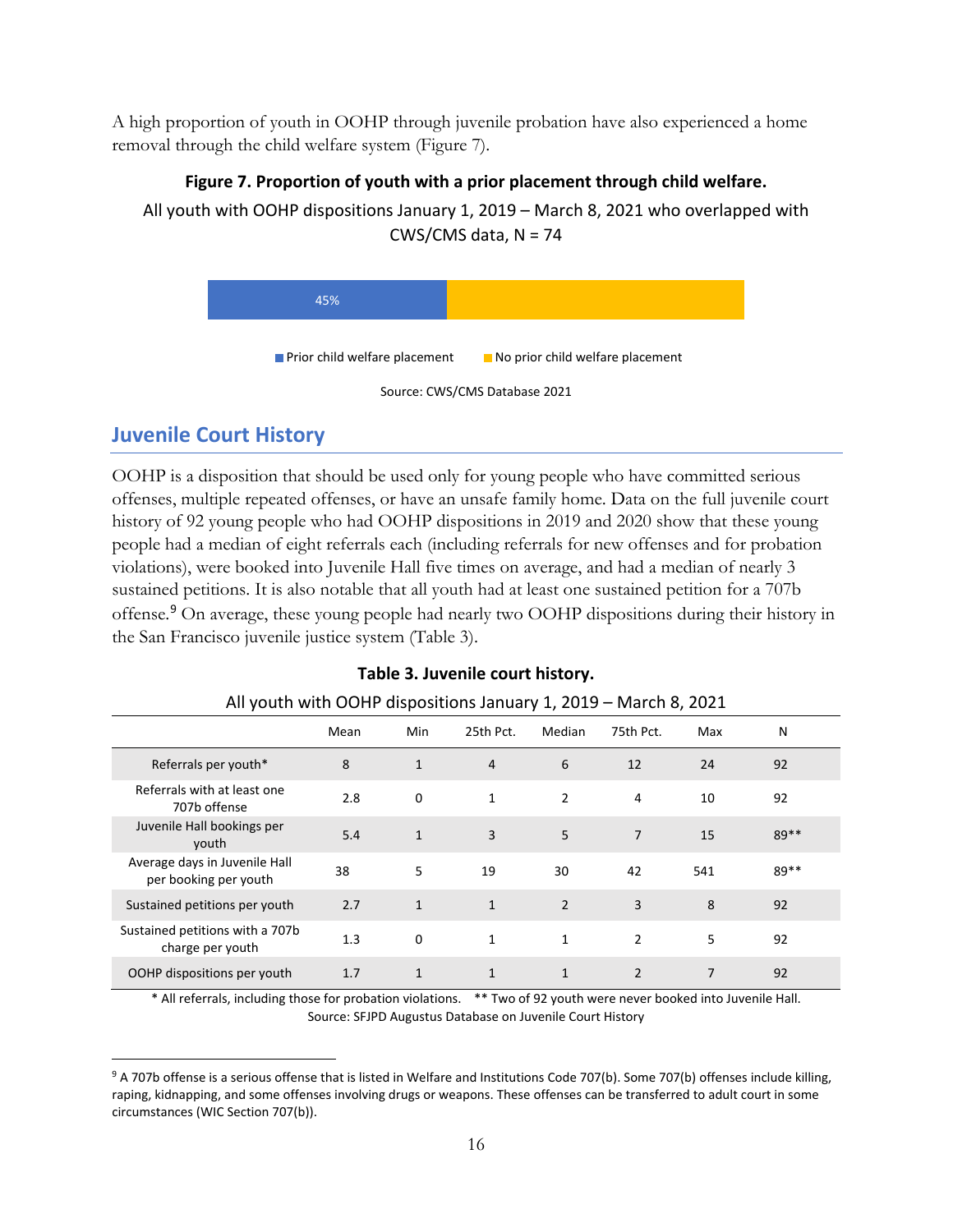An investigation of all offenses that were associated will all sustained petition for the sample, show that robbery was the most common offense, with assault, status offenses, theft, and assault and battery also common [\(Figure 8\)](#page-17-0). Looking specifically at the offenses that led to an OOHP disposition, robbery was again the most common offense, with assault and theft also common [\(Figure 9\)](#page-17-1).

<span id="page-17-0"></span>

## **Figure 8. Offenses for all sustained petitions.**

<span id="page-17-1"></span>Source: SFJPD Augustus Database on Juvenile Court History and California Policy Lab Crime Crosswalk



#### **Figure 9. Offenses associated with OOHP dispositions**

All youth with OOHP dispositions January 1, 2019 – March 8, 2021\*

Source: SFJPD Augustus Database on Juvenile Court History and California Policy Lab Crime Crosswalk

\*These offense categories were generated using California Policy Lab's crime crosswalk dataset. Sustained petitions that are associated with OOHP dispositions often have multiple charges. To summarize the severity of offenses associated with each disposition, only the most serious charge on each petition was used. All offenses that had under four sustained petitions, were grouped together into "other offenses."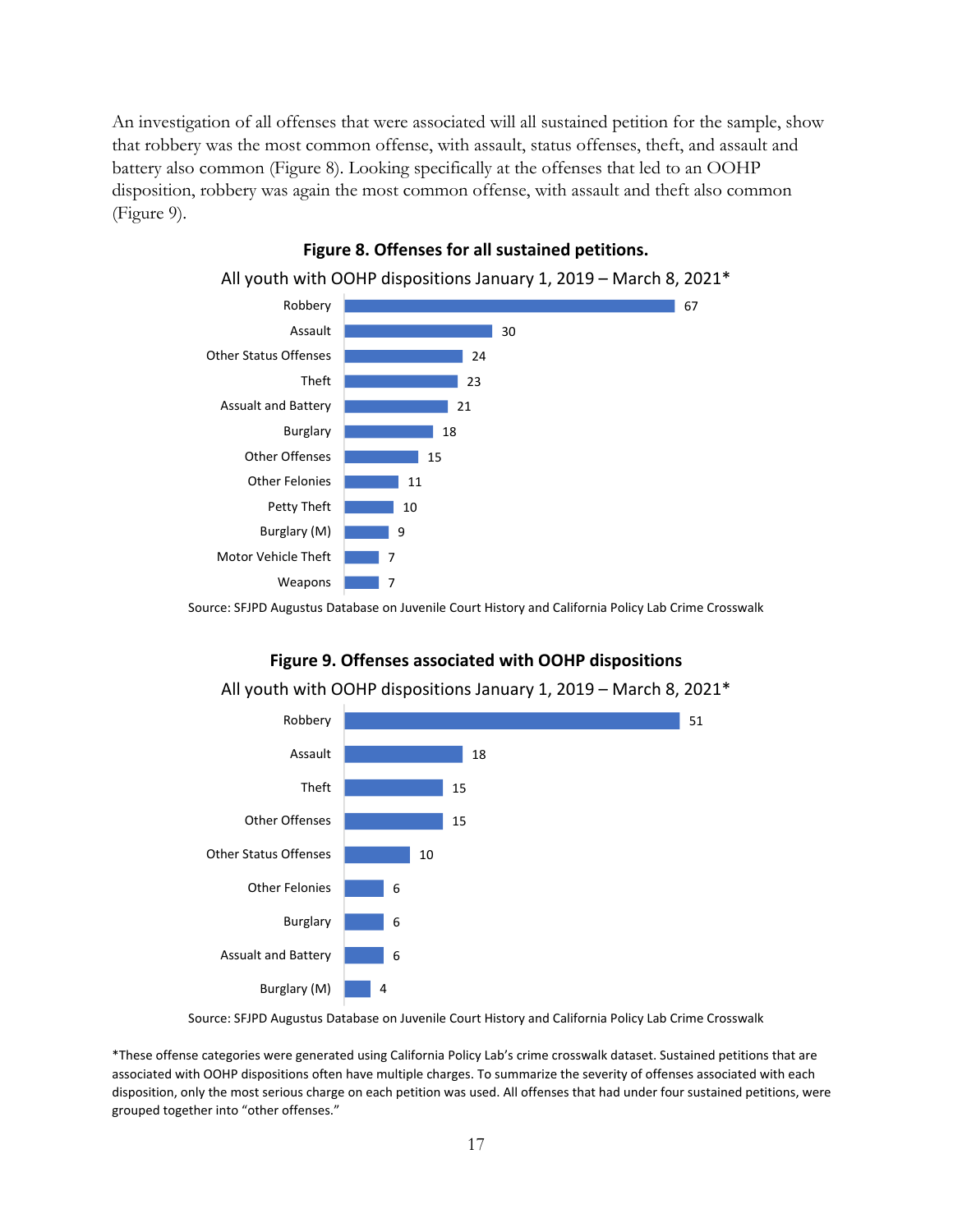The purpose of this report is not to evaluate whether the Court should have ordered OOHP when resolving these matters. However, the ten status offenses that led to OOHP are cause for pause [\(Figure 9\)](#page-17-1). Probation violations generally should not result in a home removal. Notably, six of the ten OOHP dispositions associated with a status offense occurred before 2019. A deeper dive into data on the juvenile justice history for the nine youth who were ordered to OOHP on a status offense sheds some light on why the Court may have determined that a home removal was necessary.

- All nine young people had at least one sustained petition with the Court prior to their sustained petition for a status offense, and seven of them had two or more.
- The offenses associated with prior sustained petitions were serious and included at least one of the following: assault, burglary, robbery, weapons offenses, or assault and battery.
- Six youth had at least one 707b offense prior to the status offense that led to OOHP.
- All youth also had other dispositions prior to their OOHP disposition on the status offense petition, three youth had over five prior dispositions on the petition.

Based on this deeper look into data for these individuals, the four cases in which youth were removed from their home when they had no prior 707b offense and only one prior sustained petition for a non-status offense stand out as the cases where OOHP could have most feasibly been avoided. However, without access to the full case file for each individual, it is difficult to tell.

## **Placement History**

In addition to understanding the number of OOHP dispositions, it is important to consider the number of individual placements a youth has been in. A young person may end up in multiple placements under one OOHP disposition for a variety of reasons. Since January 1, 2019 youth have been in an average of 2.4 placements over the course of the year [\(Table 4\)](#page-18-0). However, there are some potential issues with this statistic, and it is possible that the true average number of placements is slightly higher or lower in the sample.

#### <span id="page-18-0"></span>**Table 4. Number of STRTP or resource family placements per youth since January 1, 2019**

All youth with OOHP dispositions January 1, 2019 – March 8, 2021 who overlapped with CWS/CMS data or SFJPD OOHP Monthly Statistics

|                                                | Mean | Min | 25th Pct. | Median | 75th Pct. | Max | N      |
|------------------------------------------------|------|-----|-----------|--------|-----------|-----|--------|
| Placements per youth since<br>January 1, 2019* | 2.4  |     |           |        |           | h   | $83**$ |

\*Not all resource family placements are recorded in CWS/CMS data, so placements per youth are likely an undercount. However, it was also difficult to identify which placements were recorded in both CWS/CMS and SFJPD Monthly Statistics. There is a possibility that some placements were double counted, meaning this could also be an overestimate. \*\* Nine of 92 youth were not in CWS/CMS data or SFJDP monthly OOHP data. These were most likely youth who had an OOHP disposition in early 2019 and exited placement before December 2019 when SFJPD monthly OOHP data collection began. Source: CWS/CMS Data 2021 and SFJPD OOHP Monthly Statistics (December 2019 – December 2020)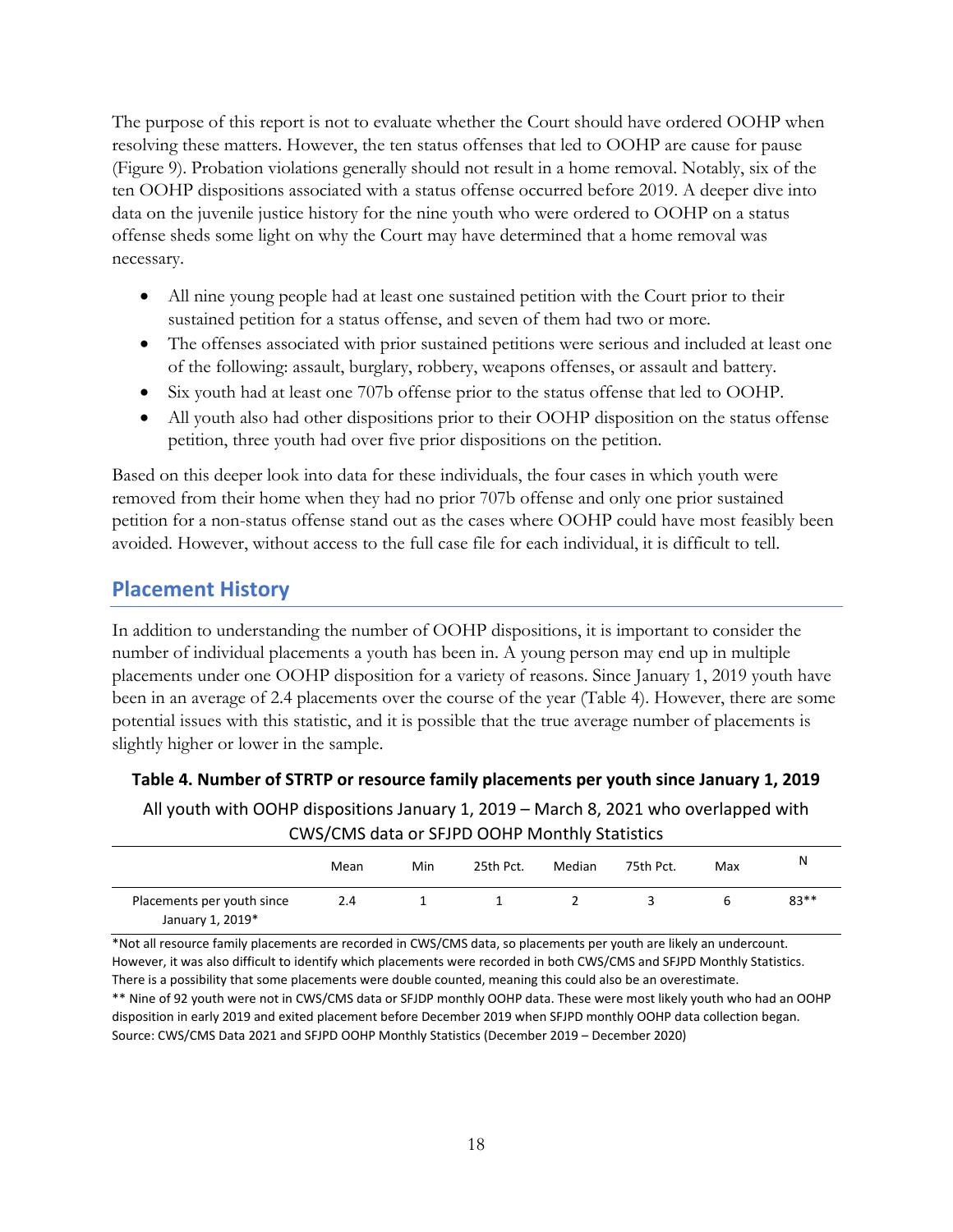[Figure 10](#page-19-0) shows the types of placements (STRTP or resource family) that young people were in on the last day of each month in 2020. The brighter shades represent resource family placements, and the lighter shades represent STRTP placements. While the number of total placements declined over the course of 2020, likely due to the COVID-19 pandemic, the proportion of all placements that were with resource families increased. It appears that the number of resource family placements was rather stable over the course of the year, while STRTP placements decreased in the second half of the year.

[Figure 10](#page-19-0) also shows the location of placements. Each color represents a placement location. Most resource family placements were either in San Francisco or another Bay Area county. Among STRTP placements, most were outside the Bay Area.

<span id="page-19-0"></span>

**Figure 10. Placements by type and location in 2020.** Last day of month point-in-time counts, January 2020 – December 2020

Source: SFJPD Monthly Statistics January 2021

#### **AWOLs**

Many OOHPs for youth in San Francisco's juvenile justice system end with a young person running away from placement, which is referred to as going AWOL. Among probation placements recorded in the CWS/CMS data since January 1, 2019 for the sample population studied, 51 percent of them ended in an AWOL. However, not all placements ended in failure. Twenty-eight percent of placements ended with a child returning home for a trial visit or being moved to a lower level of care [\(Figure 11\)](#page-20-0).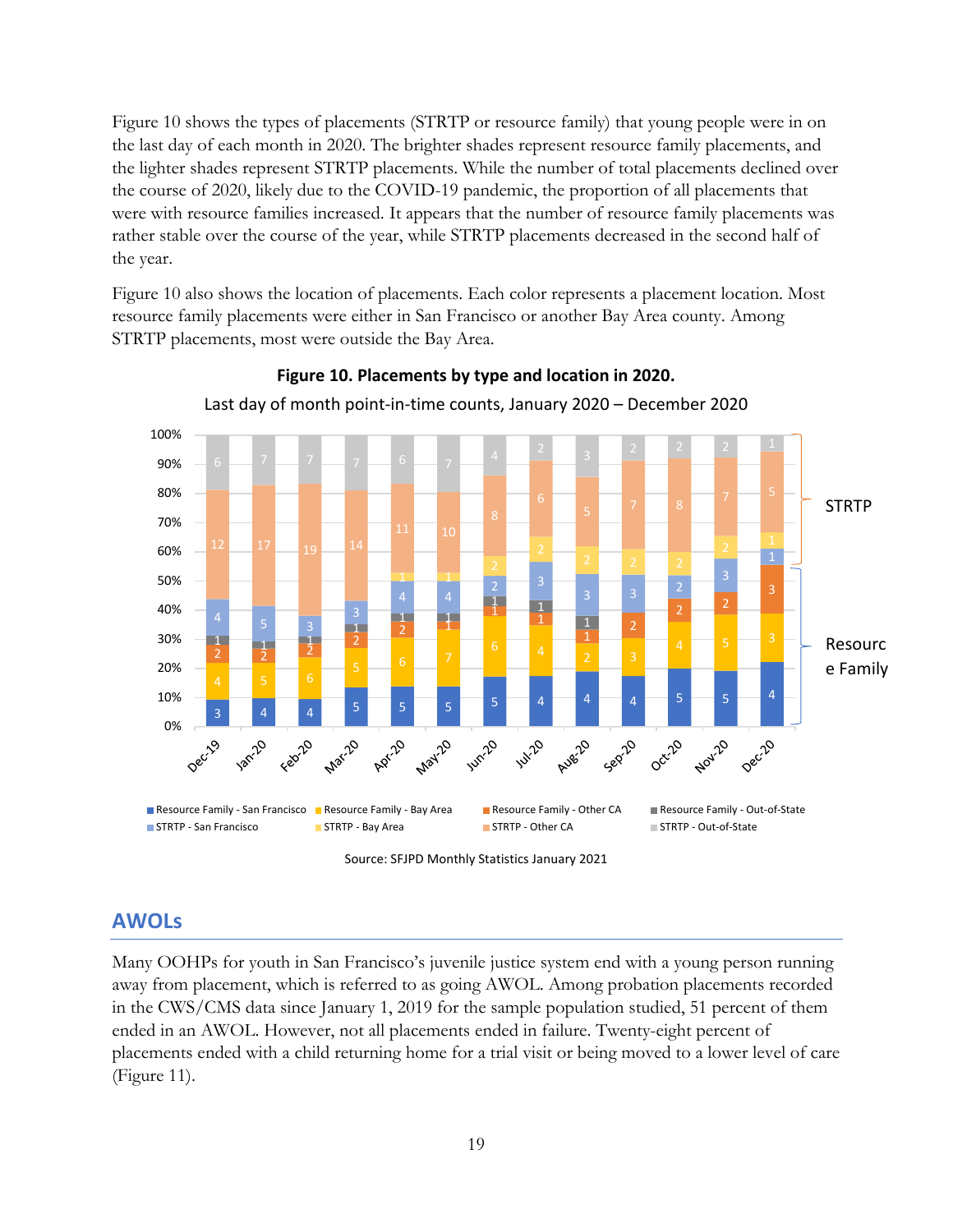#### **Figure 11. Reasons placements ended.**

<span id="page-20-0"></span>All probation placements after January 1, 2019 for youth who had an OOHP disposition between January 1, 2019 and March 8, 2021 and who were in CWS/CMS data, N = 59 youth





Among the 58 youth who had probation placements recorded in the CWS/CMS data and had an OOHP disposition since January 1, 2019, 62 percent of them went AWOL at least once since January 1, 2019. While girls make up a much smaller proportion of all placements, AWOLs were more common among girls. Fifty-five percent of boys went AWOL at least once, while 81 percent of girls went AWOL at least once [\(Figure 12\)](#page-20-1).

#### <span id="page-20-1"></span>**Figure 12. Proportion of youth went AWOL at least once, overall and by gender.**

All probation placements since January 1, 2019 in CWS/CMS data, N= 58 youth



Source: CWS/CMS Data 2021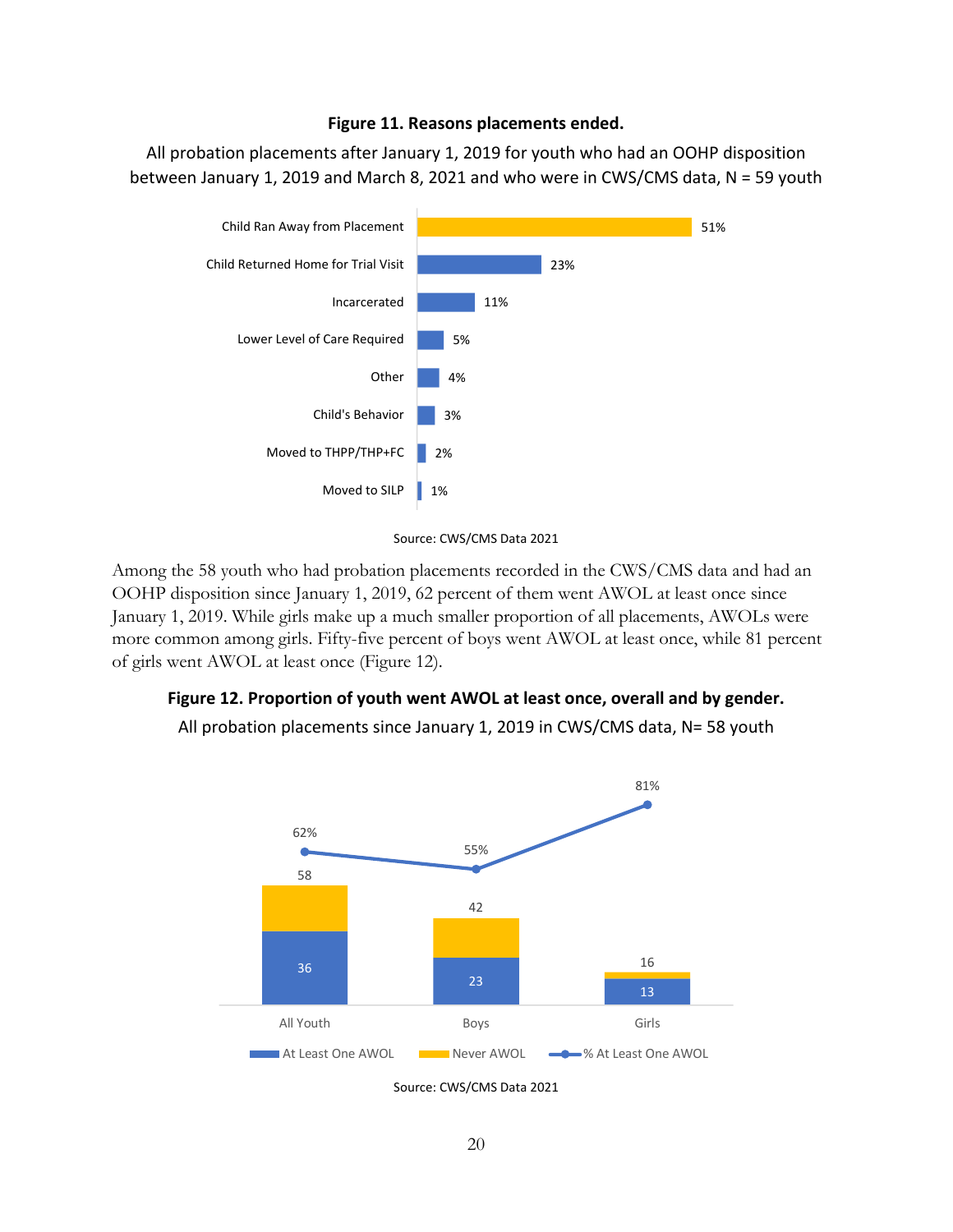SFJPD monthly point-in-time statistics for 2020 show that on the last day of each month between six and 16 youth were AWOL. At its peak in June 2020, AWOL youth made up 24 percent of all youth on SFJPD's OOHP caseload [\(Figure 13\)](#page-21-0).

<span id="page-21-0"></span>

**Figure 13. Proportion of total OOHP caseload who are AWOL in 2020.**

Last day of month point-in-time counts, January 2020 – February 2021

An SFJPD analysis of AWOL rates for youth in STRTP placements between January 1, 2019 and July 31, 2020 by STRTP program reveals that the weighted average AWOL rate for San Francisco youth across programs was 57 percent. Excluding placements in out-of-state STRTPs, which are no longer an option, the weighted average AWOL rate was 61 percent [\(Figure 14\)](#page-21-1).

## **Figure 14. Average AWOL rate across all in-state STRTPs.**

<span id="page-21-1"></span>All in-state STRTP placements between January 1, 2019 and July 31, 2020.



Including out-of-state placements, which are no longer allowed, the average STRTP AWOL rate was 57 percent. Source: SFJPD AWOL Analysis, January 1, 2019 – July 31, 2020

When a young person goes AWOL, a warrant may be issued for their arrest if SFJPD can not determine their whereabouts. SFJPD attempts to maintain communication with the young person and their family. Young people often run away from placement to their family home or to stay with a relative. It is also common for older youth to go and stay with a significant other. Ideally, a young

Source: SFJPD Monthly Statistics January 2021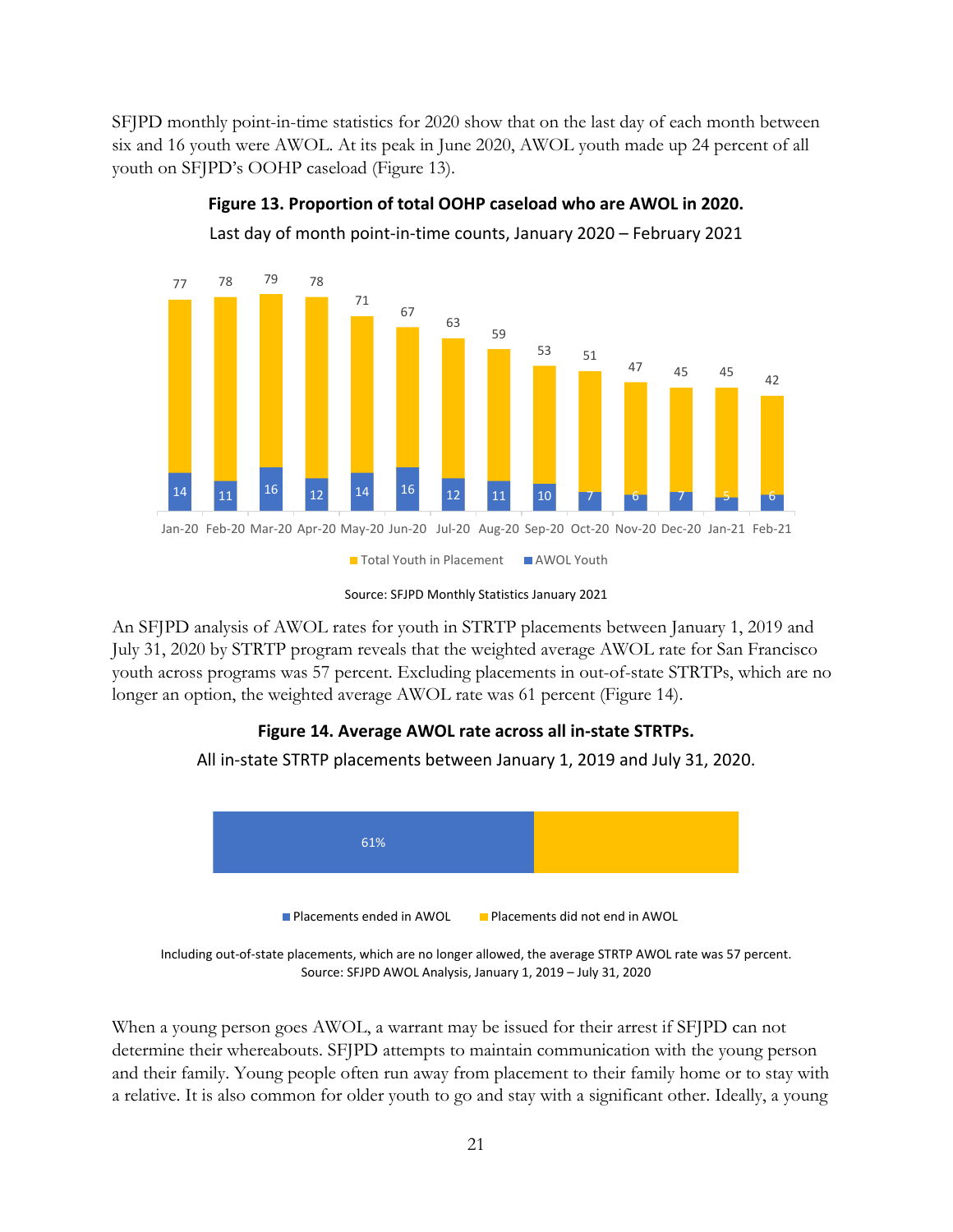person will return from an AWOL episode on their own. However, it is also possible for youth to be returned to custody through an arrest (Supervising Probation Officer, 2021).

AWOLs are problematic for multiple reasons. First, youth are rarely involved in services or attend school while AWOL. This sets their rehabilitation back. It also becomes harder to find placements that will accept youth with AWOL histories. STRTPs are more reluctant to accept young people with a history of going AWOL because AWOLs are disruptive to other youth in the program who may be doing well (Supervising Probation Officer, 2021). AWOLs can also pose a safety risk for the youth. For example, it is common for youth with experience with commercial sexual exploitation to run away from placement back to their abuser, which puts them in a dangerous situation (Castro Rodriguez, 2021).

From a trauma perspective, high AWOL rates among youth in placement make some sense. Running away from a situation perceived as punitive or unsafe may be an understandable trauma response for many young people in this population and a healthy survival mechanism. Youth often run away from their placement back home or to someone who they perceive as safe (Castro Rodriguez, 2021).

# **V. Out-of-Home Placement Challenges**

## <span id="page-22-0"></span>**Post-Disposition Time in Secure Detention**

Youth with out-of-home placement (OOHP) dispositions often spend additional time in Juvenile Hall after their disposition hearing waiting to be matched with a placement. Juvenile detention can lead to worse health, education, and employment outcomes for young people in the long term. Juvenile detention is also an ineffective strategy at deterring future delinquency (Eliminate Confinement as a Response to Probation Rule Violations, 2020). In order to limit the amount of time young people spend in secure detention, SFJPD needs a place to send young people after they have received an OOHP disposition or possibly earlier.

It typically takes about two to four weeks for probation officers to identify a placement match for each youth after their disposition hearing. Probation officers first attempt to identify a family member or kin who can serve as a resource parent. If SFJPD does identify someone to serve as a resource parent, the department must do a preliminary background check and home visit before sending the youth into the home. This process is typically completed in two days from the date of the referral. Young people can stay in a resource family home while the resource parent is undergoing the approval process if the initial background check and home assessment are complete (Social Worker, 2021).

If SFJPD cannot identify a resource family home for the youth or it is determined that a resource family placement is not an appropriate option, the Placement Unit will match the youth with an STRTP. Within the Placement Unit, each probation officer is an expert on a set of STRTPs. The Placement Unit considers the youth's physical and mental health needs, language needs, school needs, prior history of AWOLs, whether the youth is a parent or expecting parent, substance use, history of violence, and which other youth are already in that placement in selecting an STRTP. A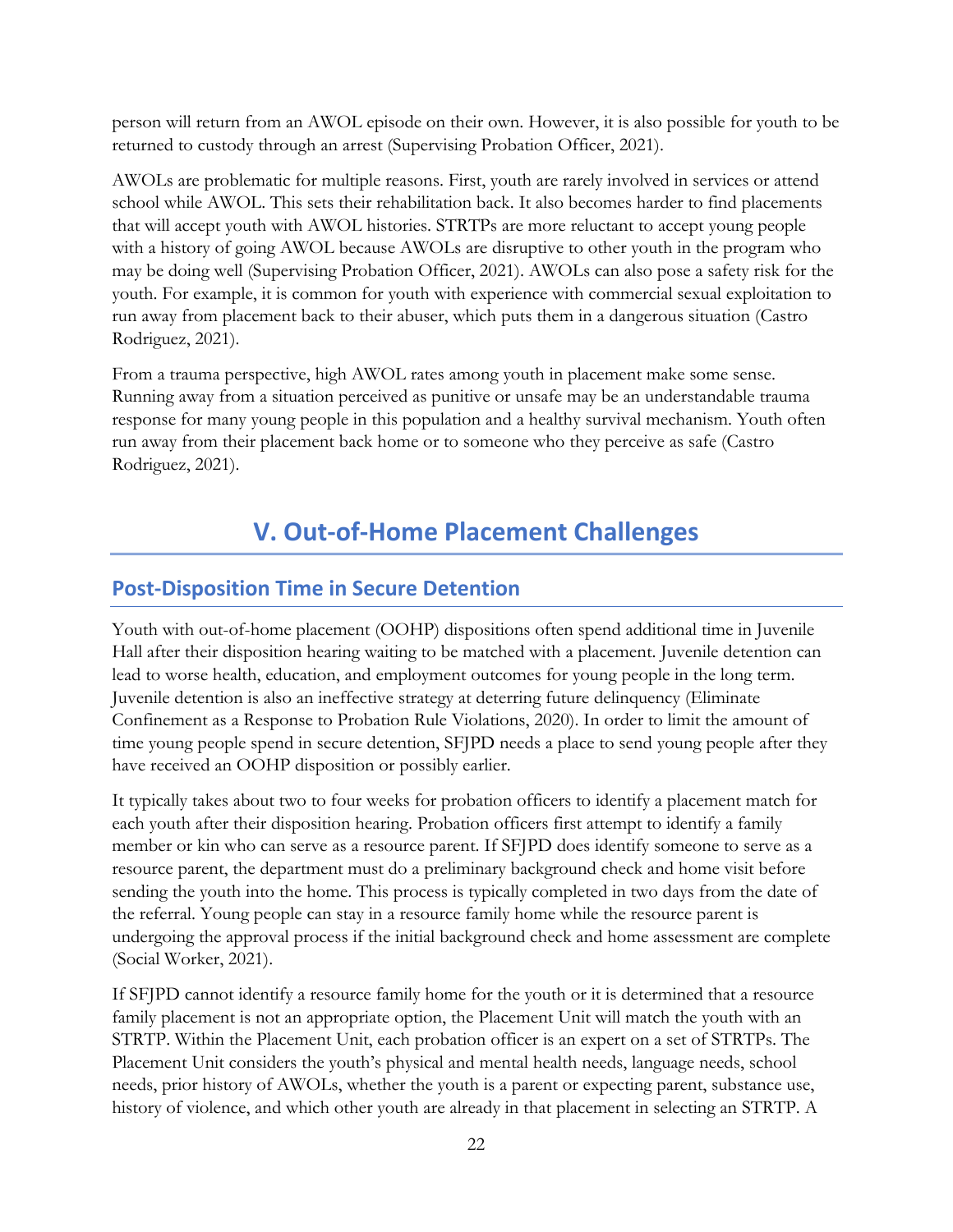probation officer will then send a young person's placement packet to STRTPs to review, and the agency will let SFJPD know if they are willing to interview the youth. If the young person agrees to participate in an interview, is accepted, and agrees attend the placement, they will be transported to the STRTP to begin placement (Supervising Probation Officer, 2021). The Placement Unit often starts the placement process before a youth is committed to placement at a Child and Family Team (CFT) meeting. This helps young people be released earlier from Juvenile Hall and to start their placement and treatment (Former Supervising Probation Officer, 2021).

#### *How Much Time Does it Take to Match Youth Post-Disposition?*

Among youth ordered to OOHP in 2019 and 2020, on average, youth spent 25 days in custody after their disposition date. This includes all juvenile hall stays between 2019 and 2020 and those in earlier years when these young people had OOHP dispositions. The data show that 52 out of the 92 youth in the sample were in custody on their disposition date. It appears that over 40 percent of youth in the sample were not in custody at the time of their disposition [\(Table 5\)](#page-23-0).

<span id="page-23-0"></span>

| All youth with OOHP dispositions January 1, 2019 - March 8, 2021 |      |     |           |        |           |     |       |
|------------------------------------------------------------------|------|-----|-----------|--------|-----------|-----|-------|
|                                                                  | Mean | Min | 25th Pct. | Median | 75th Pct. | Max | Ν     |
| Days in Juvenile Hall after<br>OOHP disposition                  | 25   | 0   | 9         | 22     | 32        | 118 | $52*$ |

#### **Table 5. Days in Juvenile Hall after OOHP disposition**

\* Forty of 92 youth were not in Juvenile Hall on their disposition date. Source: SFJPD Augustus Database on Juvenile Court History

While on average, youth are transported to placement within three weeks of their disposition, there are some outlier situations when youth spend much more time in Juvenile Hall. In the 2019-2020 sample, there were 20 individuals who waited over 32 days in custody after their disposition date, in the top 25 percent of the distribution. Youth are in custody for longer for a few reasons. Sometimes it is because youth refuse to participate in placement interviews or refuse to go to placement. More youth have been refusing to go to placement in 2020 compared to prior years (Juvenile Hall Director, 2021). Sometimes STRTPs do not accept youth with certain histories. Youth with many past AWOLs or youth who have graduated from high school or have a GED tend to be more difficult to match with placements.<sup>[10](#page-23-1)</sup> Among the 20 young people in the sample who waited over 32 days in custody for their placement match, there were no clear trends in offense type, age, or number of OOHP dispositions that were distinct from the overall sample.

<span id="page-23-1"></span><sup>&</sup>lt;sup>10</sup> It can be harder to place youth who have a GED or already graduated from high school because programming at STRTPs often centers around school. If youth are no longer in school, there are fewer activities for them to participate in throughout the day.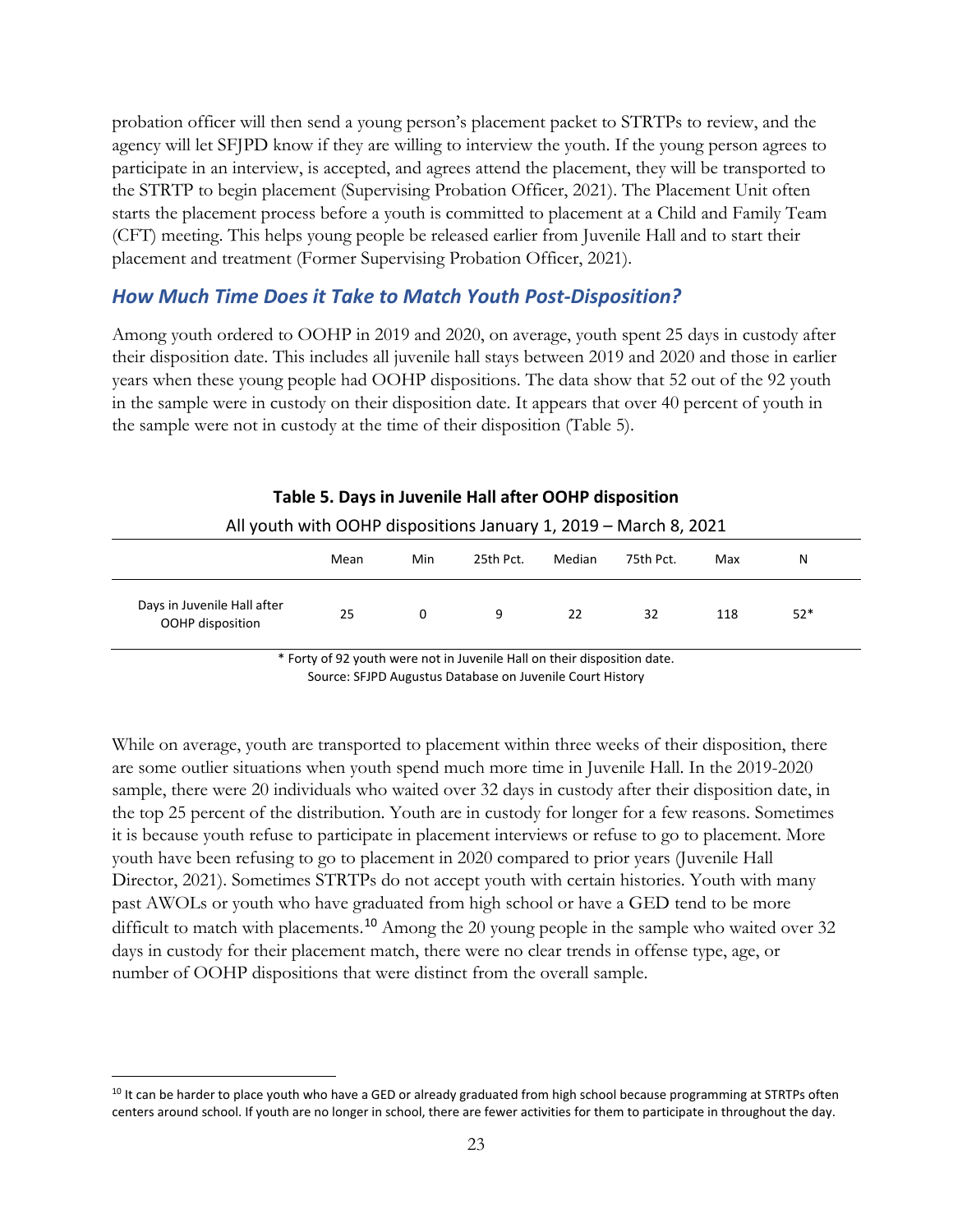#### *How Many Youth are in Juvenile Hall Awaiting Placement on a Typical Day?*

At any given time, the number of young people in this situation is small. Between January 2020 and February 2021, the number of young people waiting for placement post-adjudication in Juvenile Hall ranged from one at the end of June 2020 to nine at the end of March 2020. Including youth who were at earlier stages in the court process, awaiting adjudication and pending disposition, the total OOHP youth in the Hall reached a high of eleven in March 2020 and a low of four in June, September, October, and November 2020, and February 2021. During all months in that timeframe, OOHP youth made up at least 29 percent of all youth in Juvenile Hall. In April 2020, OOHP youth made up 82 percent of all youth in Juvenile Hall [\(Figure 15\)](#page-24-0). This suggests that moving young people who are ordered to OOHP out of secure detention more quickly would significantly reduce the monthly Juvenile Hall population. However, it is important to point out that during the COVID-19 pandemic, the Juvenile Hall population has been exceptionally small, so the number of OOHP youth and total youth in Juvenile Hall reported above is likely lower than the average in recent years.

<span id="page-24-0"></span>

## **Figure 15. Pre-placement youth in Juvenile Hall in 2020.**

Last day of month point-in-time counts, January 2020 – February 2021

Source: SFJPD Monthly Statistics January 2021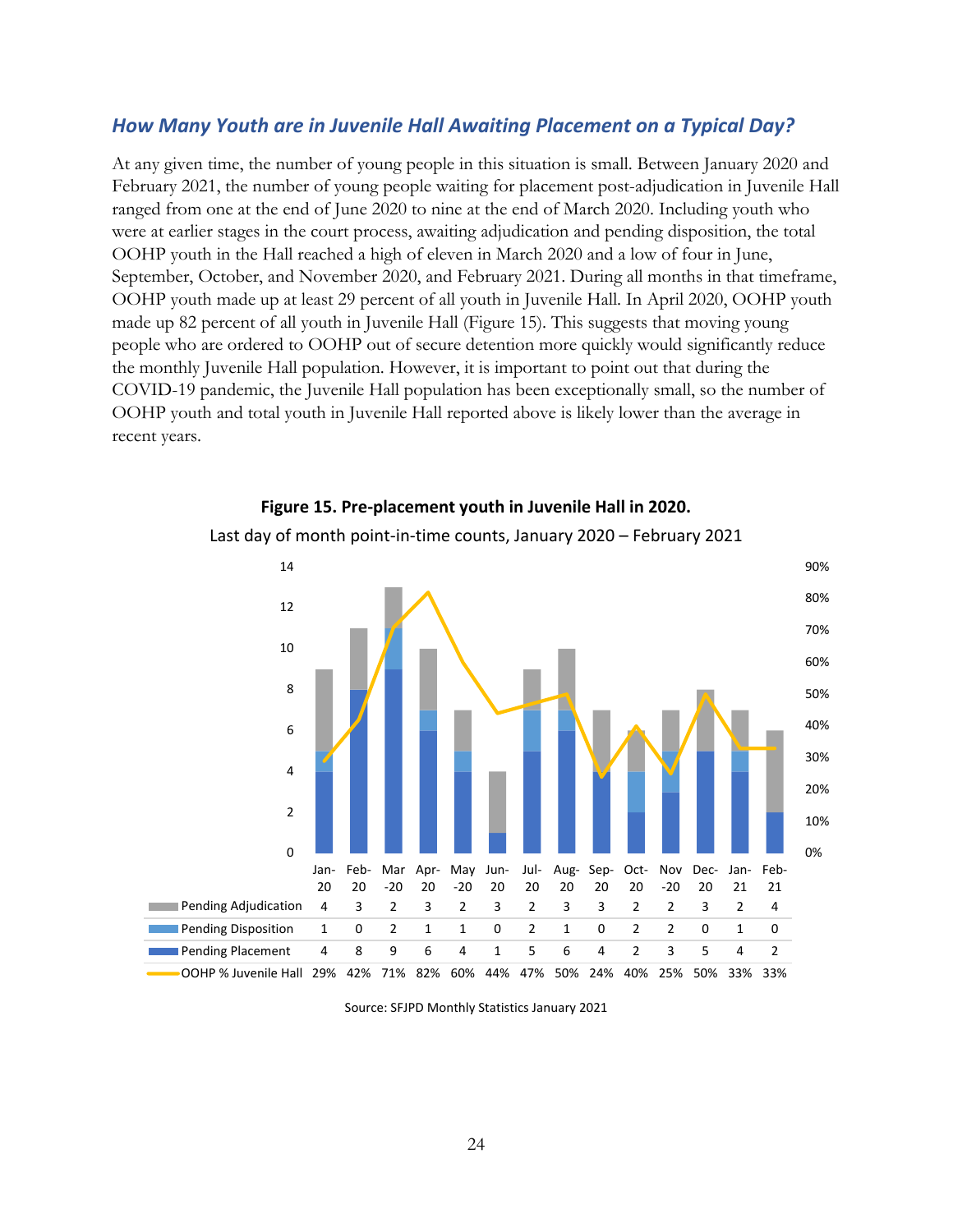Data on Juvenile Court history of youth ordered to OOHP in 2019 provide some additional information about how many young people were in custody while awaiting placement that year. These data show that on average, five young people were in custody awaiting placement at some point during each month. The minimum was one youth in November 2019 and seven in January and July 2019 [\(Figure 16\)](#page-25-0). It was not possible to estimate the number of OOHP youth in the hall who were pending adjudication or disposition in the juvenile court data. There is also evidence that the number of young people pending placement in 2019 undercounts the true number of young people in this situation. A verification of this analysis using the monthly point-in-time estimates for 2020, shows that the Juvenile Court data has fewer people in this situation than the monthly Juvenile Hall data that SFJPD began collecting in December 2019.



## <span id="page-25-0"></span>**Figure 16. Post-disposition, pre-placement youth in Juvenile Hall in 2019.** Any day of the month, January 2019 – December 2019

Source: SFJPD Augustus Database on Juvenile Court History

Because placement beds are often allocated by gender, it is relevant to consider how many young people of all genders need a temporary placement bed over the course of the year. The 2019 and 2020 juvenile court history data shows that only 10 girls were in custody on their disposition date in either year. These data did not appear to include an option for transgender youth [\(Figure 17\)](#page-26-0). The 2020 monthly statistics from SFJPD show that between December 2019 and December 2020, only six girls were in Juvenile Hall pending placement or pending disposition in that timeframe. Zero transgender youth were in Juvenile Hall pending placement or pending disposition in that timeframe according to SFJPD's monthly point-in-time statistics for 2020 [\(Figure 18\)](#page-26-1). These combined data seem to indicate that the capacity needs for girls and transgender youth in temporary placements are limited.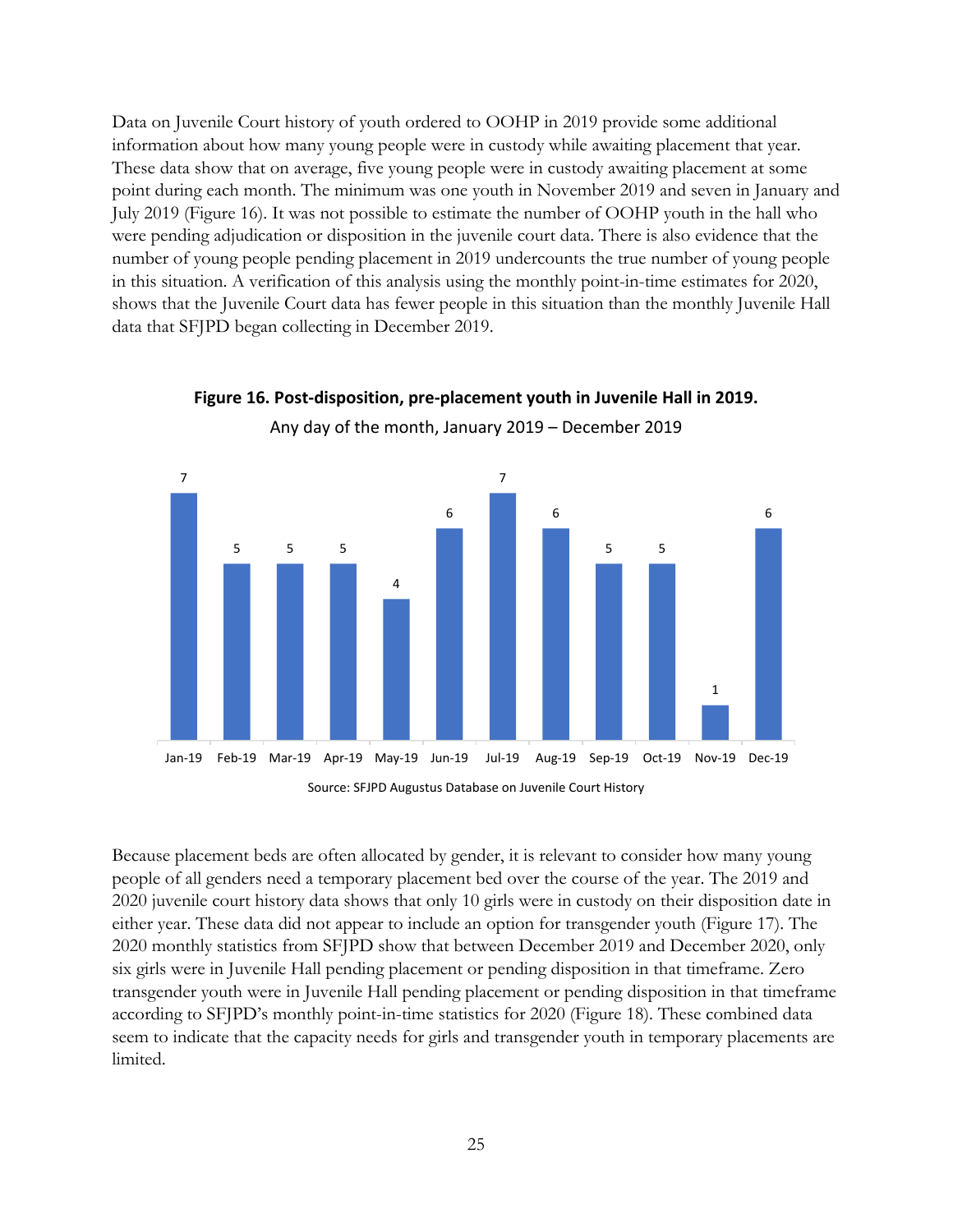#### <span id="page-26-0"></span>**Figure 17. Post-disposition, pre-placement youth in Juvenile Hall in 2019 or 2020 by gender.**

All youth with OOHP dispositions January 1, 2019 – March 8, 2021



#### **Figure 18. Pre-placement youth in Juvenile Hall in 2020 by gender.**

<span id="page-26-1"></span>All youth recorded in SFJPD's OOHP Monthly Statistics for December 2019 – December 2020.



Source: SFJPD OOHP Monthly Statistics (December 2019 – December 2020)

It is difficult to predict how many young people will be awaiting placement in secure detention on a typical day in the future because the most reliable data on this population overlaps with the COVID-19 pandemic when fewer young people were in Juvenile Hall. However, it is most likely safe to predict that going forward, not many more than 15 individuals will be in this situation on any given day.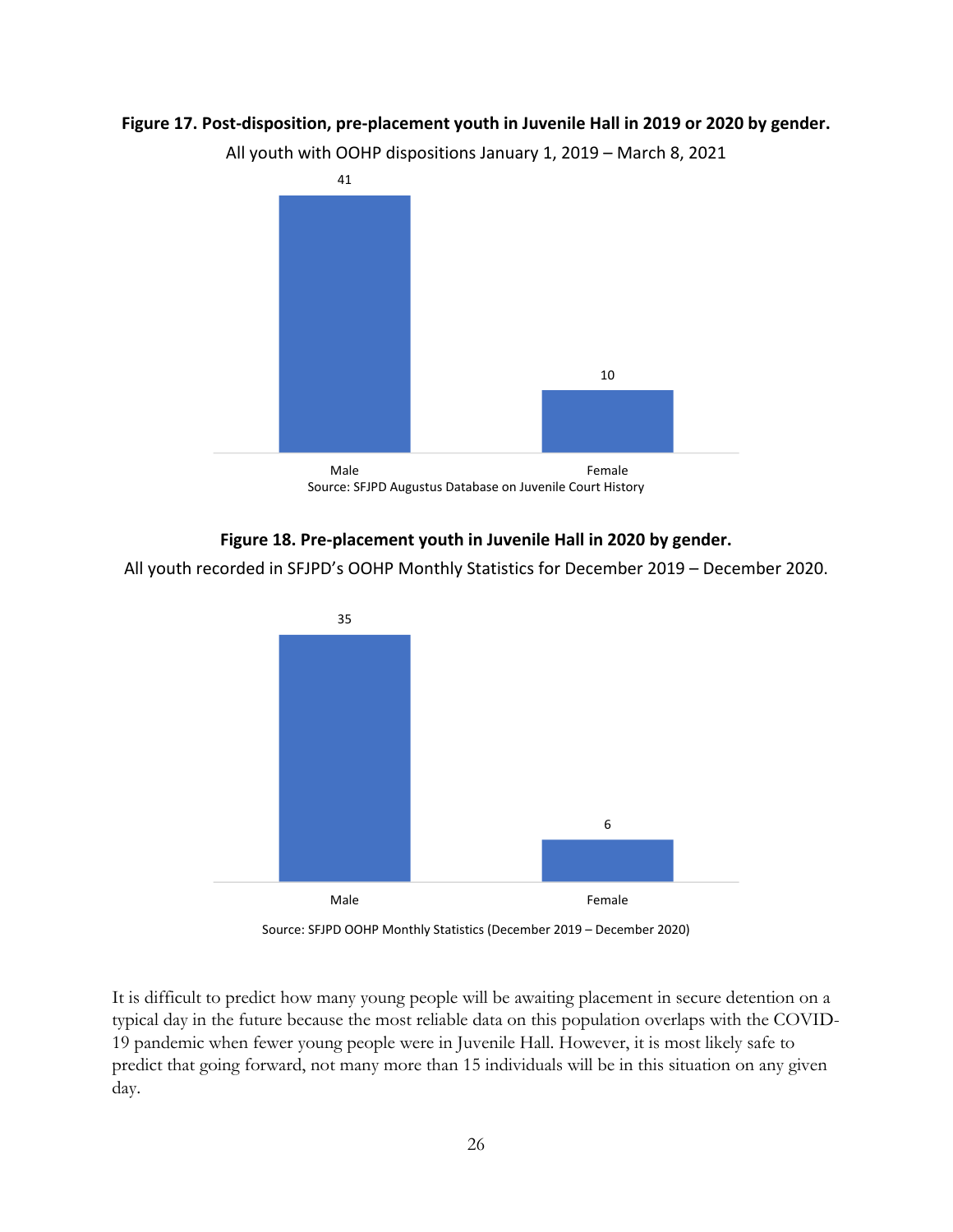## **Lack of Resource Family Placements**

Placement data from 2020 show that last year between 28 percent and 55 percent of placements were with a resource family [\(Figure 10\)](#page-19-0). The proportion was especially high in the second half of the year. These proportions are substantial and show that in 2020 SFJPD had success in finding home-based placements for a significant portion of young people in placement by the end of 2020. Reliable data on resource family placements before 2020 were not available for use in this study, so it is difficult to know whether these trends existed in prior years when there were not the same concerns around the health risks of congregate care like there were during the COVID-19 pandemic.

Currently, SFJPD relies almost entirely on relative resource family placements. SFJPD works with only one non-relative resource family. As a result, there are few home-based placement options for young people who do not have a relative who can serve as a resource parent. Furthermore, SFJPD does not currently have resource families who are approved to offer intensive services foster care (ISFC) (Probation Officer B, 2021). ISFC provides higher levels of care for youth with complex needs and can be a good option for individuals who would otherwise be in congregate care (Specialized Types of Resource Families, 2019).

Under Continuum of Care Reform, SFJPD is required to exhaust all home-based placement options before considering congregate care for each young person in OOHP (Palacios & Desautels, 2021). While data seems to indicate that SFJPD does a good job at identifying relative resource families, without a pool of nonrelative resource families available to take in young people, SFJPD cannot exhaust all the potential homebased placement options before stepping up a young person to congregate care.

A challenge with the current resource family system at SFJPD is that relative resource families who currently host young people receive most, if any, support from the probation officer assigned to the youth. A social worker at SFJPD supports resource families during the **Intensive Services Foster Care** (ISFC) is a resource family care option for youth who need intensive treatment and behavioral support. Youth in ISFC homes receive a higher level of care and supervision. Resource parents who are certified to provide ISFC must undergo additional training, are paid more, and get more access to support and respite. Youth who have had multiple placement failures or can be stepped down from congregate care are good candidates for ISFC homes. This could be a good placement option for many OOHP youth currently in STRTPs.

**Child and Family Team** (CFT) meetings are a mechanism through which SFJPD includes youth and their families in the treatment and case planning process of youth in foster care under an OOHP order. Under CCR, SFJPD is required to hold CFT meetings for all youth in placement at least once every three months. CFTs include the youth, their parents and/or other relatives, the assigned probation officer, attorney, a school liaison/Transition Specialist, mental health provider, and STRTP staff if they are in a congregate care setting or their resource family if they are in a home-based setting. The CFT can also include other members of a youth's support network, including mentors or coaches, substance abuse counselor, or therapist (Probation Officer B, 2021). Many individuals I spoke to, told me that CFTs have been an important addition to the placement process because they require agencies to include parents and youth in the decision-making process and keep them updated over the course of placement (Alternative Family Services CEO Jay Berlin, 2021; San Francisco Superior Court Judge, 2021).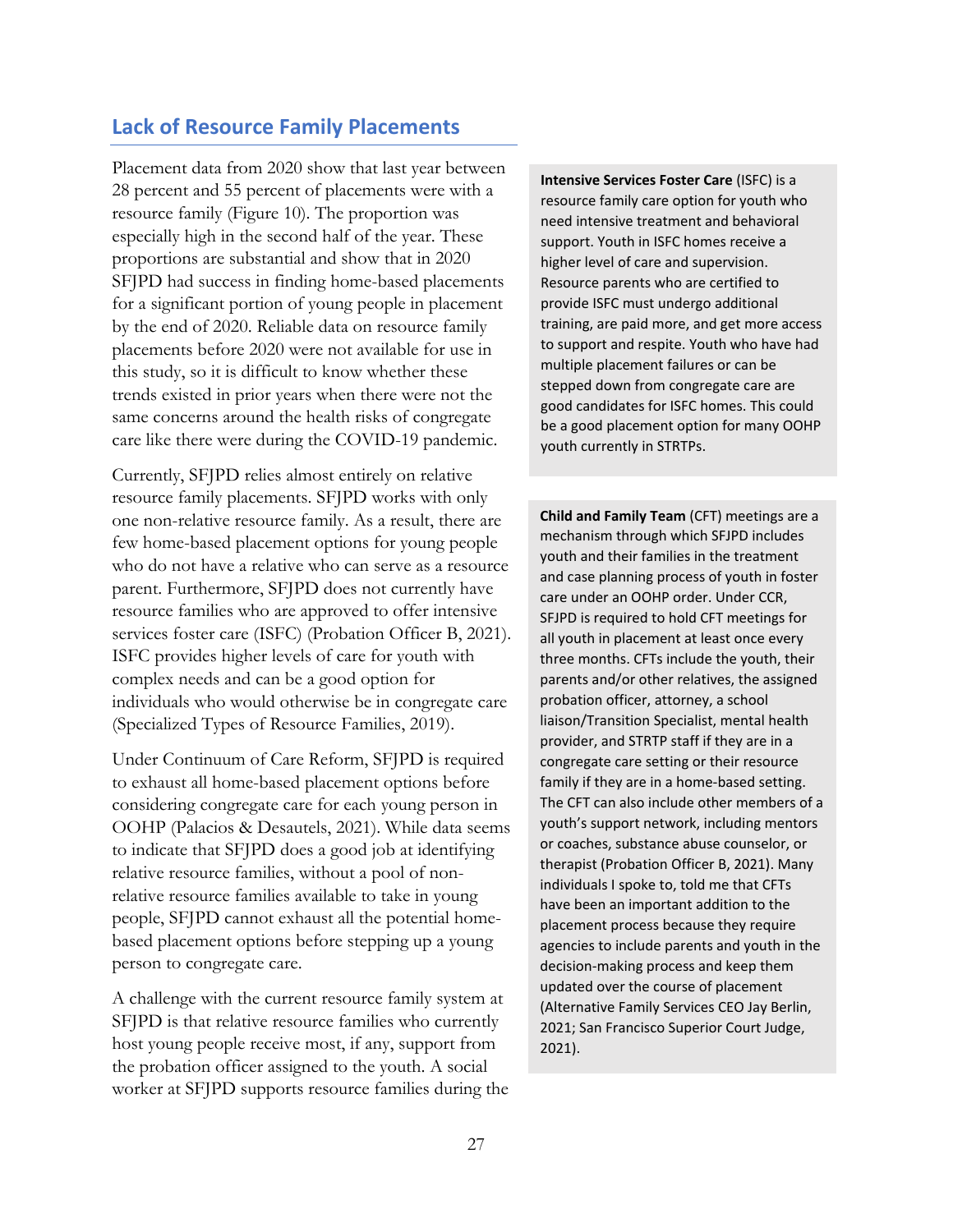approval process, but once a youth is placed with a resource family, the probation officer assigned to the youth is the main source of support. The probation officer is primarily concerned with the needs of the youth in placement. This often leaves the families feeling that the services are directed towards the youth and not the family as a unit, which sometimes leaves the families feeling unsupported. Resource families attend Children and Family Team meetings, but again, these meetings are focused on the young person, not the family. Oftentimes resource family placements deteriorate after the first crisis, like if a young person becomes defiant and/or runs away. Usually, if a resource family can stay with a young person through the first crisis, there is a greater chance of success. Resource families could benefit from specific person to address their needs and provide ongoing support and resources (Social Worker, 2021).

All families with youth in the San Francisco juvenile justice system currently have access to 24/7 support through the Mobile Response Team run by Seneca Family of Agencies. The Mobile Response Team provides services to young people experiencing mental health crises or who require preventative care (Mayor London Breed Announces Expanded Mental Health Support for San Francisco Students, 2021). Resource families currently get a letter notifying them that they have access to this service. A few families have inquired about this service, but not many. One deterrent for families could be that the letter includes the word "crisis." It is possible that this kind of language deters families because it is difficult for people to admit they are in a crisis (Social Worker, 2021).

SFJPD needs resource family options for young people who do not have relatives who can serve as resource families and for individuals who require higher levels of care so that more young people can be in home-based placements. SFJPD also needs a way to better support resource families.

## *Resource Family Recruitment Challenges*

SFJPD has had trouble recruiting people in the community to serve as resource families. In 2019, the department put together a resource family recruitment and retention strategy with Resource Development Associates (RDA), a social impact consulting firm, with the goal to increase the pool of non-relative resource families and increase the number of relative resource families. In a series of focus groups, RDA identified barriers to resource family placements from the perspective of exiting resource families.

The following are barriers to successful resource family placements from the perspective of existing resource families that can provide insight into why it has been difficult to recruit resource families (Freedman, Ramoabi, & Nwobilor, 2019):

- There are negative stereotypes about young people involved with juvenile probation. Families fear young people will bring violence or drugs into their home.
- Families do not get adequate financial support to provide for the needs of young people in their care.
- Communication and collaboration on case planning between resource families and probation officers is inconsistent and not always respectful.
- There is a fear of disruption resulting from kinship matching.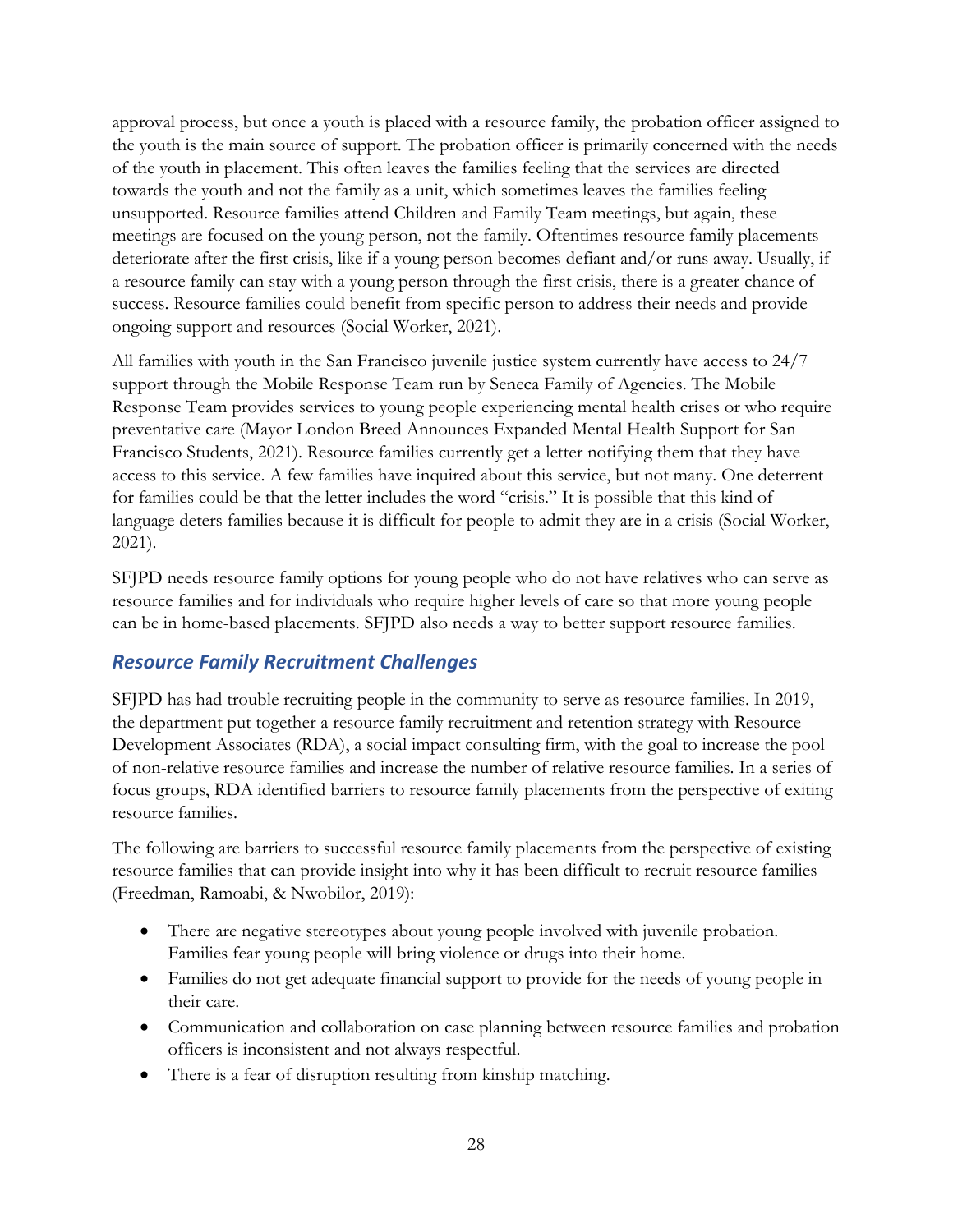• Resource families experience challenges bonding with young people who have experienced trauma.

Resource family recruitment is especially difficult in San Francisco. Housing is very expensive in the county and few households have extra unused bedrooms where they can host foster youth. Furthermore, most resource parents are middle class, and many are people of color. Many people in these demographic categories have left San Francisco in recent years (Alternative Family Services Chief Program Officer, 2021).

## *The Benefits of Resource Family Placements*

Continuum of Care Reform prioritizes resource family placements over placements in congregate care because young people in home-based settings have better educational outcomes and less juvenile justice system involvement (California's Child Welfare Continuum of Care Reform, 2015). Home-based settings also provide young people with the opportunity to build healthy adult attachments. Furthermore, placements with resource families seem to be especially beneficial for girls and youth with experience with commercial sexual exploitation.

#### Resource Families Provide Youth an Opportunity to Develop Healthy Adult Attachments

There is a high incidence of adverse childhood experiences (ACEs) among youth involved in the juvenile justice system (Baglivio, et al., 2014). Healthy attachments with adults can help adolescents who have experienced trauma build resilience (Dozier, et al., 2014). ACEs are especially harmful over the long-term when children do not have healthy attachments to adults in their family or community with the resources to help them overcome a traumatic experience. Young people who grow up in communities with high levels of poverty and violence tend to have more ACEs and fewer resources to help them overcome trauma (Klein, 2021).

For a young person to build a strong attachment with an adult, the adult needs to be available to them consistently over an extended period. Healthy relationships with a parental figure can help teens resist influence from deviant peer behavior. Parental figures can also provide structure and supervision, help youth navigate having more autonomy, encourage school engagement, and plan for the future. Adolescents who lack healthy adult attachments often seek out peers for guidance and protection, which can lead to more risky behavior (Dozier, et al., 2014). Ideally, youth will have healthy attachments with adults in their lives prior to entering OOHP.

#### **Adverse Childhood Experiences (ACEs)**

are stressful or traumatic experiences that occur during childhood and affect a child's brain development. They are connected to poor health and livelihood outcomes in adulthood. Trauma exposure can affect how children and adolescents respond to high stress situations. It can make it difficult for youth to trust caregivers, think beyond the current problem they are facing, and control their emotions. It contributes to higher likelihood of misbehavior and more involvement in the juvenile justice system (Adverse Childhood Experiences, Toxic Stress and Implications for Juvenile Justice, 2015).

For youth who have not had the opportunity for such a consistent and positive adult presence in their life, resource family placements can provide them with an opportunity to develop a healthy adult attachment. It is part of a resource parent's role to serve as a parental figure for youth.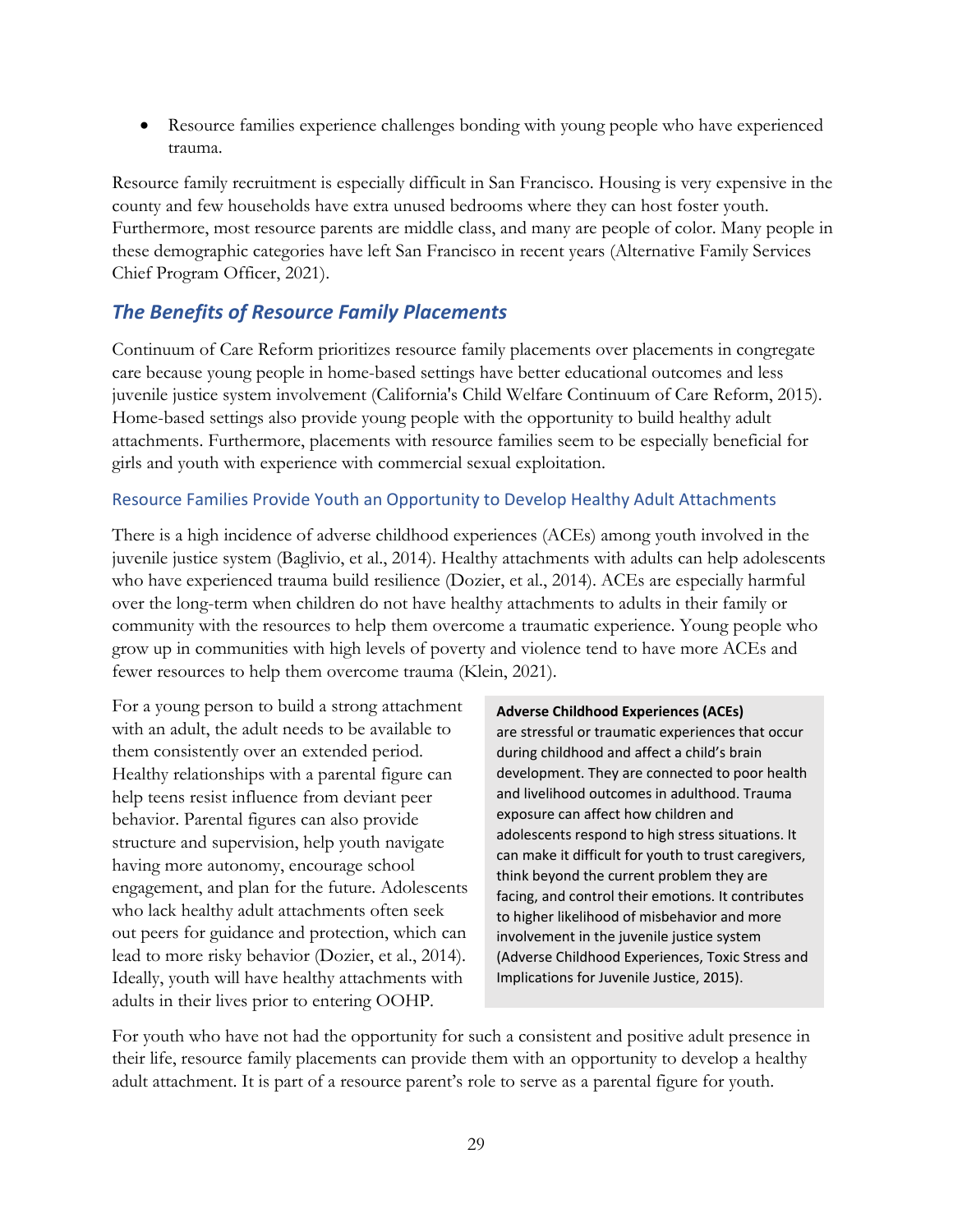In contrast, youth in congregate care placements have fewer opportunities to build healthy adult attachments. STRTPs operate on a shift schedule, meaning that staff members who young people connect with will not be available all the time. Furthermore, it is not the responsibility of STRTP staff to serve as parental figures. As a result, youth in congregate care settings may seek support from peers who likely have similar behavioral problems and might increase the likelihood the youth will engage in risky behavior (Dozier, et al., 2014). It has been found that among youth in child welfare placements, those placed in group homes 2.5 times more likely to be arrested in the future compared to youth in foster homes (Ryan, Marie Marshall, Herz, & Hernandez, 2008). One possible mechanism through which group care leads to more delinquent behavior is through greater association with other system-involved youth.

#### Resource Family Placements are Especially Beneficial for Girls & Youth Who are Victims of Commercial Sexual Exploitation

Girls have an especially hard time in congregate care placements. Girls tend to be very relational and seek connections with the people around them. In STRTP settings this can lead to conflict when girls rely on their peers who are dealing with their own trauma and behavior problems and are ill equipped to provide stable support. Resource parents are a more appropriate source of stable support for girls in placement because it is their job to serve as a parental figure. A family environment with healthy adults to provide individualized care to young women is the best option (Castro Rodriguez, 2021).

While girls make up a minority of the OOHP population, they run away from placements at higher rates than boys. Resource families who can help the young person in their care find a safe place to stay while she is AWOL, and welcome her back into their home, will be more successful at building trust in the long term. Resource families need additional support, respite care, and a team approach to planning and management to be successful (Castro Rodriguez, 2021).

Experiences of commercial sexual exploitation (CSEC) occur at a higher rate among youth on probation compared to the general youth population and are especially common among girls. Sexually exploited youth tend have trouble distinguishing between abusive and healthy relationships because of their own trauma and abuse. These young people benefit from being in a loving environment where they can get specialized care that will help them learn how to identify healthy relationships and be safe and stable in a home. These kinds of services are more conducive to a home environment (Castro Rodriguez, 2021). The Family & Me pilot in San Francisco is an ISFC certified program that was designed specifically for youth who are victims of CSEC.

# <span id="page-30-0"></span>**VI. Opportunities to Address Out-of-Home Placement Challenges**

## **Addressing Post-Disposition Time in Secure Detention**

SFJPD has three options for how it could minimize the time young people spend in Juvenile Hall after their out-of-home placement (OOHP) disposition: (1) SFJPD could reserve temporary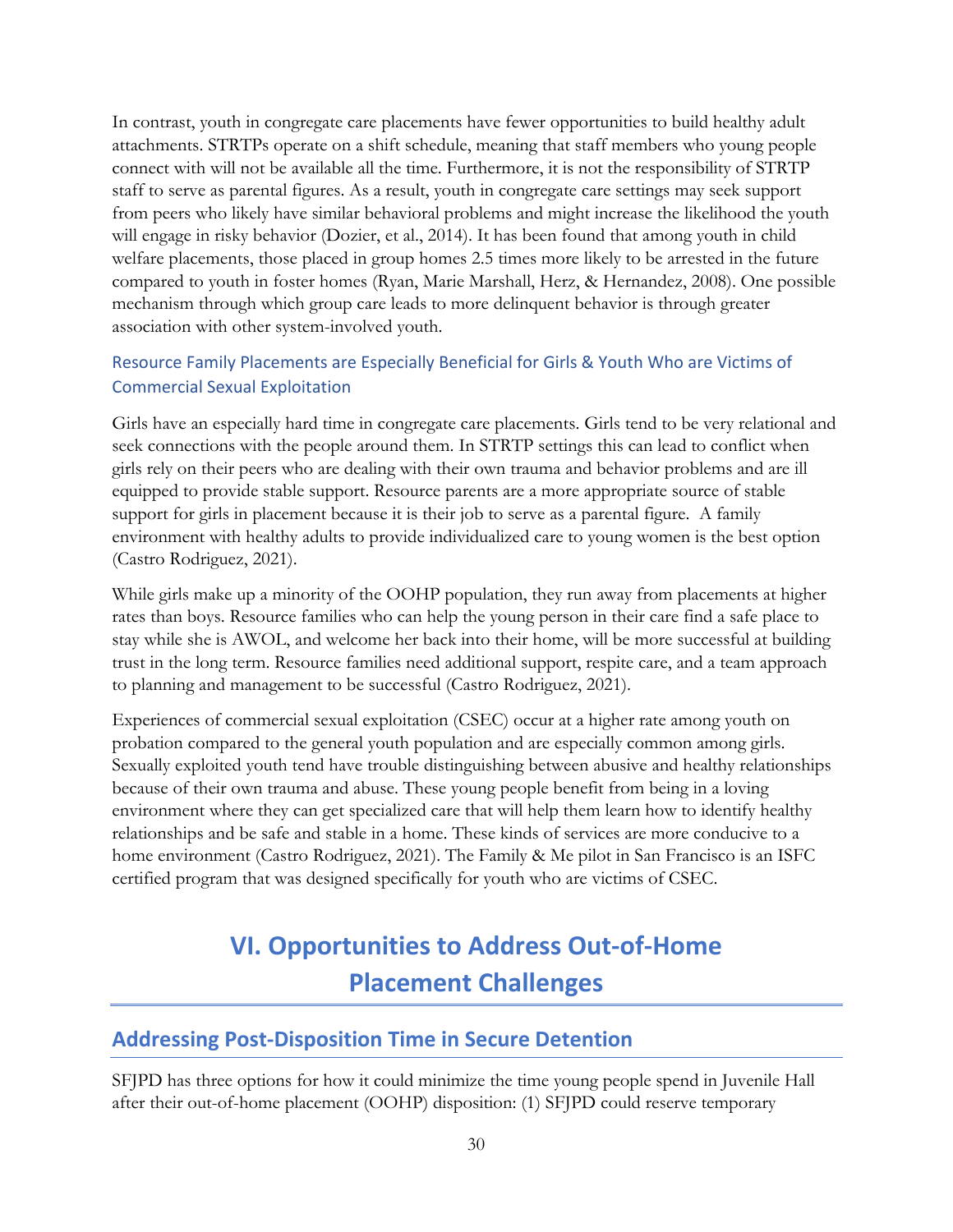placement beds for these youth in a local STRTP; (2) SFJPD could create an emergency foster care program, like the one at the San Francisco Human Services Agency (SFHSA), where youth could stay temporarily; or (3) SFJPD could create an emergency intensive service foster care program for youth with high-level needs like the Hub run by Seneca Families of Agencies for SFHSA. All three alternatives would allow for SFJPD to discharge young people at the time of disposition, and potentially earlier. SFJPD could also choose to take no action in this area. Greater detail on the components of each option is below.

## *Status Quo*

SFJPD could choose to make no changes to the way the department minimizes post-disposition time in secure detention for OOHP youth. The current practice is to hold youth in Juvenile Hall until they are matched with a placement program. The Placement Unit works quickly and diligently to identify a placement match as quickly as possible, including getting a head start before the disposition hearing when possible. But the process takes time. Probation officers have limited control over the speed with which they can make a placement match because they must rely on providers outside the department, like STRTP programs (Supervising Probation Officer, 2021).

## *Create Temporary Local Congregate Care Beds*

San Francisco could reserve temporary beds in a local STRTPs where young people could be placed on or prior to the date they receive an OOHP disposition until they are matched with a placement.

#### STRTP Best Practices

Best practices for STRTP placements emerged from conversations with probation officers and other stakeholders. The following qualities are in addition to covering young people's basic needs.

**Staffing** was the most important factor. STRTPs should try to employ individuals with high levels of experience working with youth in the Juvenile Justice System. Staff must be invested in young people's success and know how to respond during crisis situations. Some STRTPs have employed individuals right out of college for purposes of gaining experience and mandatory hours for their master's or PhD program. At times, they treat the position as a formality. STRTPs should avoid this dynamic. It is a good sign when STRTPs have low turnover (Former Supervising Probation Officer, 2021).

The best STRTPs have staff member who can connect with youth. Individual staff members who connect very well with youth can make a huge difference in guiding that youth through successfully completing a treatment program, gaining skills, and learning about themselves. For example, one the best elements of Courage to Change, an STRTP located in Exeter, CA, is that youth really like the therapist and case manager who work there, evidenced by the way they work together and in the youth's ability to verbalize what they have learned (Probation Officer B, 2021).

Almost all youth in placement are youth of color and most are African American. Staff who are people of color and have similar lived experiences to justice-involved youth, including histories of juvenile justice contact themselves, tend to serve as good mentors for youth in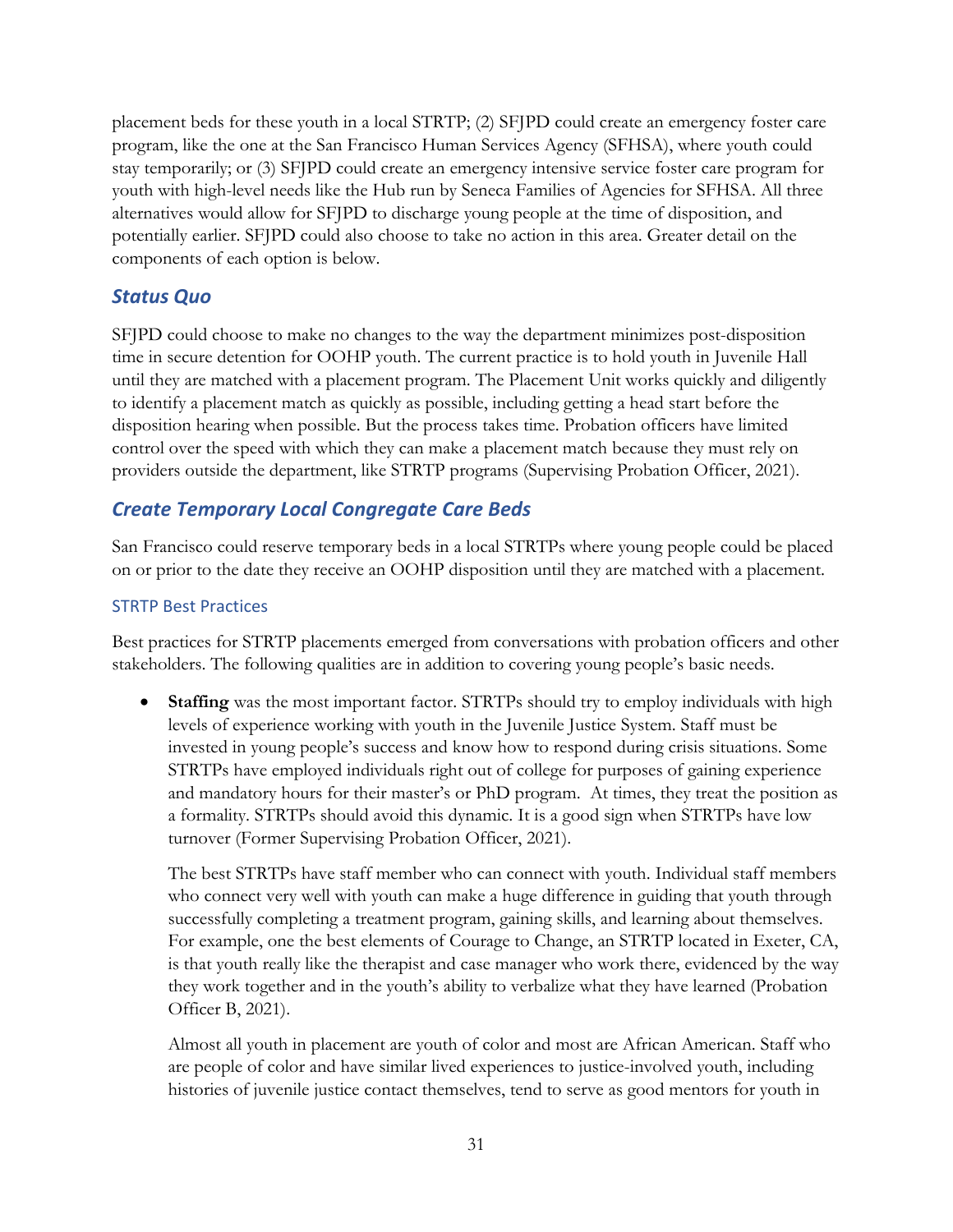placement. Community-based organizations in San Francisco serving justice-involved youth do not always have staff members who share identities or experiences with this youth population, and this should be a priority (Castro Rodriguez, 2021).

- STRTPs must have on site **mental health services** certified by the state. The main purpose of STRTPs is to provide young people with treatment, guidance, structure, meet education needs, and prepare them to reenter the community (Probation Officer A, 2021). STRTPs should have training programs that address the specific issues young people face, such as gang intervention training and substance abuse treatment. Programs should be culturally sensitive, center racial equity, and treat BIPOC youth fairly (Former Supervising Probation Officer, 2021). Each youth has specific needs, screening each youth thoroughly prior to placement will help identify which STRTP is best able to meet the youth's needs and provide treatment (Probation Officer A, 2021).
- In placement, youth should have access to **quality grade-level education**. Currently SFJPD works with SFUSD Transition Specialists who assist youth transitioning from juvenile hall, to OOHP/ STRTP, or are returning home with any educational related concerns including school enrollment, reviewing transcripts and credits, and assuring youth are enrolled in the proper classes. In considering creating a local temporary placement, this collaboration should continue to actively support with school transitions and making sure the education needs of the youth are met (Probation Officer B, 2021). School can be administered in a few different ways in a temporary STRTP. Young people could attend school onsite or attend a school in the community.
- STRTPs should have **lots of programming** so that youth are not sitting around bored. Outside of school, homework time, and treatment, youth should have the opportunity to participate in fun activities that they may not have otherwise had access to. It is also important to ensure youth have access to programming on the weekends. It has been a problem at Juvenile Hall that many outside organizations are eager to lead activities for youth during the week, when most of the day is taken up by school, but there are few opportunities for engaging opportunities on the weekends. When youth are bored, they are more likely to go AWOL (Juvenile Hall Director, 2021).
- Residential placements should have outdoor space for youth to have **recreation** and/or recreational activities indoors. Having recreational time away from the STRTP is very important as well, such as going to the beach, fishing, camping, amusement parks. Providing activities is a part on normal life and should be a part of programming for all youth (Probation Officer A, 2021).
- The best STRTPs offer **vocational training** opportunities. Ideally, vocational training can help youth build a skill that can lead to employment opportunities in adulthood. It is also good life skills practice and can help young people feel a sense of accomplishment while in placement (Juvenile Hall Director, 2021).
- STRTPs that **stay connected with youth after they leave** are better able to help young people reintegrate into the community. The transition from a residential placement back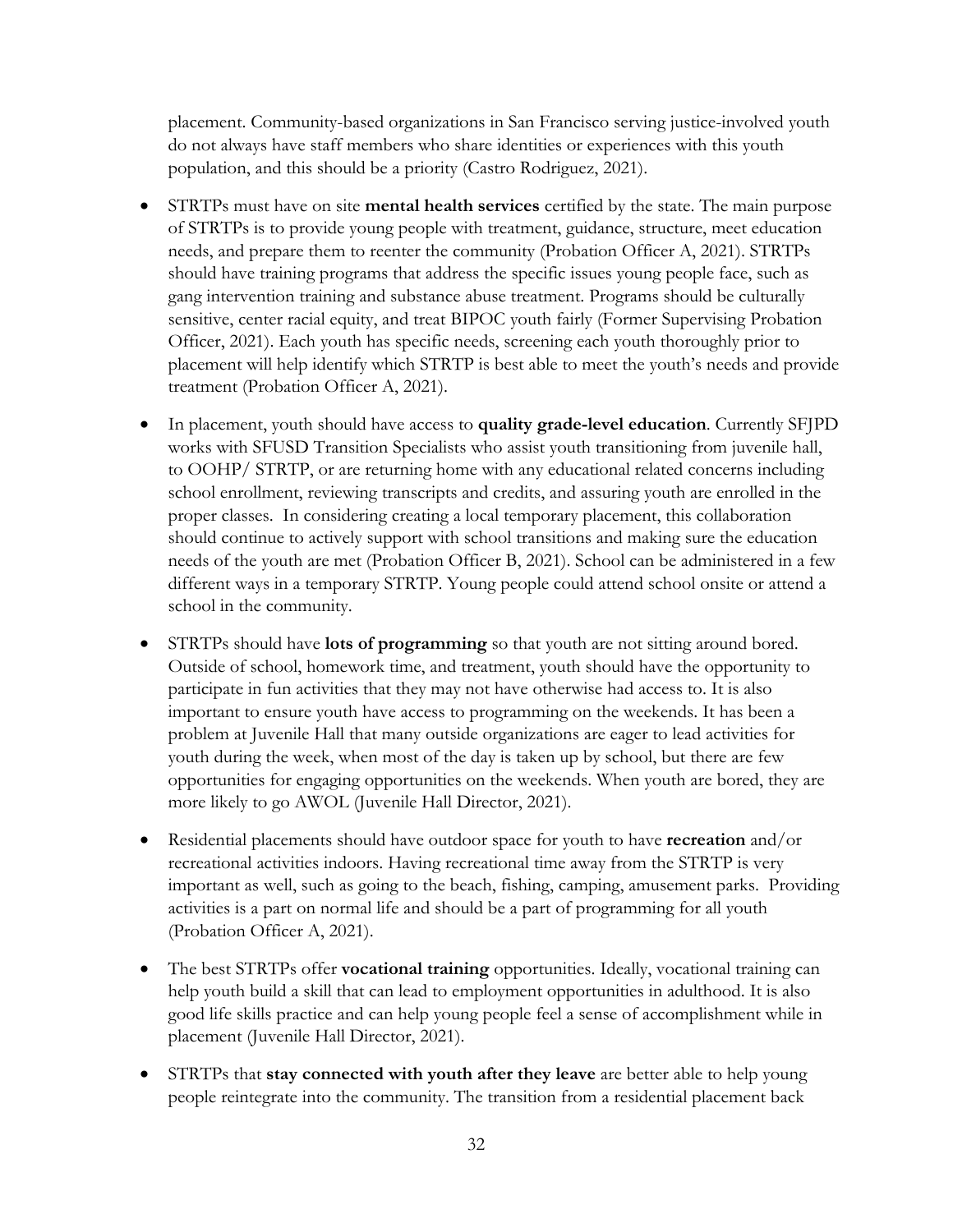home can be stark, however hopefully less so in a local placement. STRTPs should support youth in this transition even after they leave the residential setting. For example, STRTPs can help non-minor youth find housing (Juvenile Hall Director, 2021).

- Local STRTPs should allow young people to stay connected with **programs in the community** (San Francisco Superior Court Judge, 2021).
- STRTP staff also need to have training and provide **individual support to girls** residing in congregate care to provide safety and security for young women (Castro Rodriguez, 2021).

#### Local STRTP Provider Options

There are three ways SFJPD could go about securing temporary local STRTP beds: 1) investing in additional beds in existing local STRTPs, 2) partnering with a different community-based organization to create a new STRTP, or 3) establish a county-run STRTP.

#### *1) Invest in Existing STRTPs*

There are two agencies in San Francisco that run certified STRTPs: Catholic Charities and Edgewood Center for Children and Families. Catholic Charities runs the Boys' Home and the Girls' Home, each of which currently has eight beds. In 2019, the Boys' and Girls' homes served 42 youth ages 13 to 18 (Boys' and Girls' Homes 2019 Year-End Impact Report, 2019). The Girls' Home is often vacant, so there may be an opportunity to repurpose those beds to serve as temporary placement beds.

The Edgewood Center for Children and Families runs a third STRTP in San Francisco that does not currently accept many young people from SFJPD. Edgewood serves youth ages six to 17 and specializes in treatment for young people with mood disorders, trauma, attachment disorders, psychosis, thought disorders, and adjustment disorders (Short-Term Residential Therapeutic Programs (STRTP), n.d.).

San Francisco could partner with either of these agencies to reserve temporary beds for young people in the pre-placement period. This option may require existing shelters to expand or reallocate existing beds.

## *2) Contract with a Different Community-Based Organization to Create a New STRTP*

Instead of working with agencies that have existing contracts with the City, SFJPD could enter into a new contract with a community-based organization to run an STRTP with temporary placement beds. This option would require SFJPD to go through a procurement process. This option would also likely involve creating a new STRTP facility, which will need to be licensed by the California Department of Social Services Community Care Licensing Division (Short-Term Residential Therapeutic Program Interim Licensing Standards, 2020).

## *3) Establish a County-Run STRTP*

The third option would be for the City to run the STRTP in-house. The City would need to undergo the STRTP licensing procedures set by the California Department of Social Services Community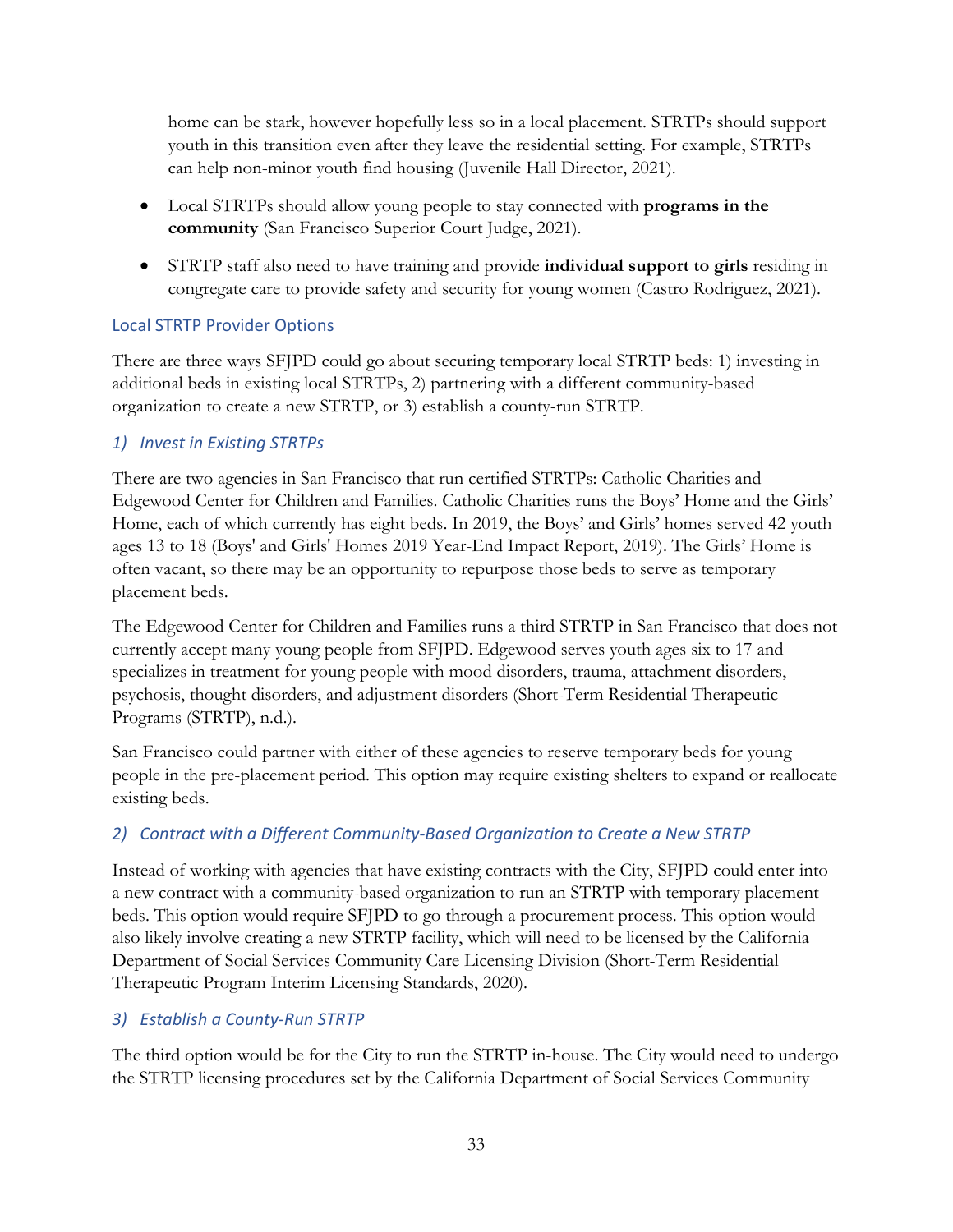Care Licensing Division to become an STRTP provider. Any new facility would also have to be approved by the state agency.

It may be possible for the City to takeover an existing STRTP instead of building a new facility. Before SFHSA ran the Child Protection Center, it was run by the Children's Home Society. When that organization closed, SFHSA took over the shelter (Program Director Burris, 2021). San Francisco could consider this approach with the underutilized Girl's Home currently run by Catholic Charities.

## *Emergency Foster Care*

The second option available to SFJPD is to establish an Emergency Foster Care Program in which young people are matched with a resource family on their disposition date or earlier and stay with the family until they are matched with a longer-term placement. Through a contract with Alternative Family Services (AFS) the San Francisco Human Services Agency (SFHSA) has an emergency foster care program for youth who are removed from their home through the child welfare system. SFHSA's program can serve as a model for SFJPD. The following section on SFHSA's program is based on an interview with Program Directory Tracy Burris at SFHSA's Family and Children's Services Division who led the development and implementation of the program.

#### SFHSA's Emergency Foster Care Program

SFHSA closed the Child Protection Center in November 2019. The Child Protection Center was a 24/7 shelter that was meant to take in children in emergency situations and find a placement for them within twenty-three hours. When Continuum of Care Reform went into effect in 2017, SFHSA had two options: they could get the Child Protection Center licensed as an STRTP or they would have to close the shelter. Instead of going through the rigid process to get the shelter certified as an STRTP, SFHSA chose to focus on keeping young people in home settings through an emergency foster care program.

Currently, SFHSA has around ten resource families that are participating in the emergency foster care program. On average, young people spend three days in an emergency foster home and can stay there for up to 30 days. Typically, about eight of the homes are in use. All families are in San Francisco, Treasure Island, or San Mateo County. Families receive a monthly stipend regardless of whether they are currently hosting a young person. They receive the intensive services foster care (ISFC) rate, which is higher than regular foster families.

The resource families in this program have served youth in the foster care system for years. They are equipped to take in almost all youth in the child welfare system, including teens. Like SFJPD, SFHSA serves some adolescents who frequently run away from placement. The department has found that emergency foster care placements have been effective at welcoming back youth who are returning from an AWOL episode. Emergency resource families do not give up on youth.

SFHSA's partnership with AFS has been an essential component of their success. AFS supports SFHSA in recruiting resource families to provide emergency beds and facilitates emergency home removals that occur outside of business hours. AFS also assists in matching youth with families. The agency is knowledgeable about each family and makes an effort to place youth with families who will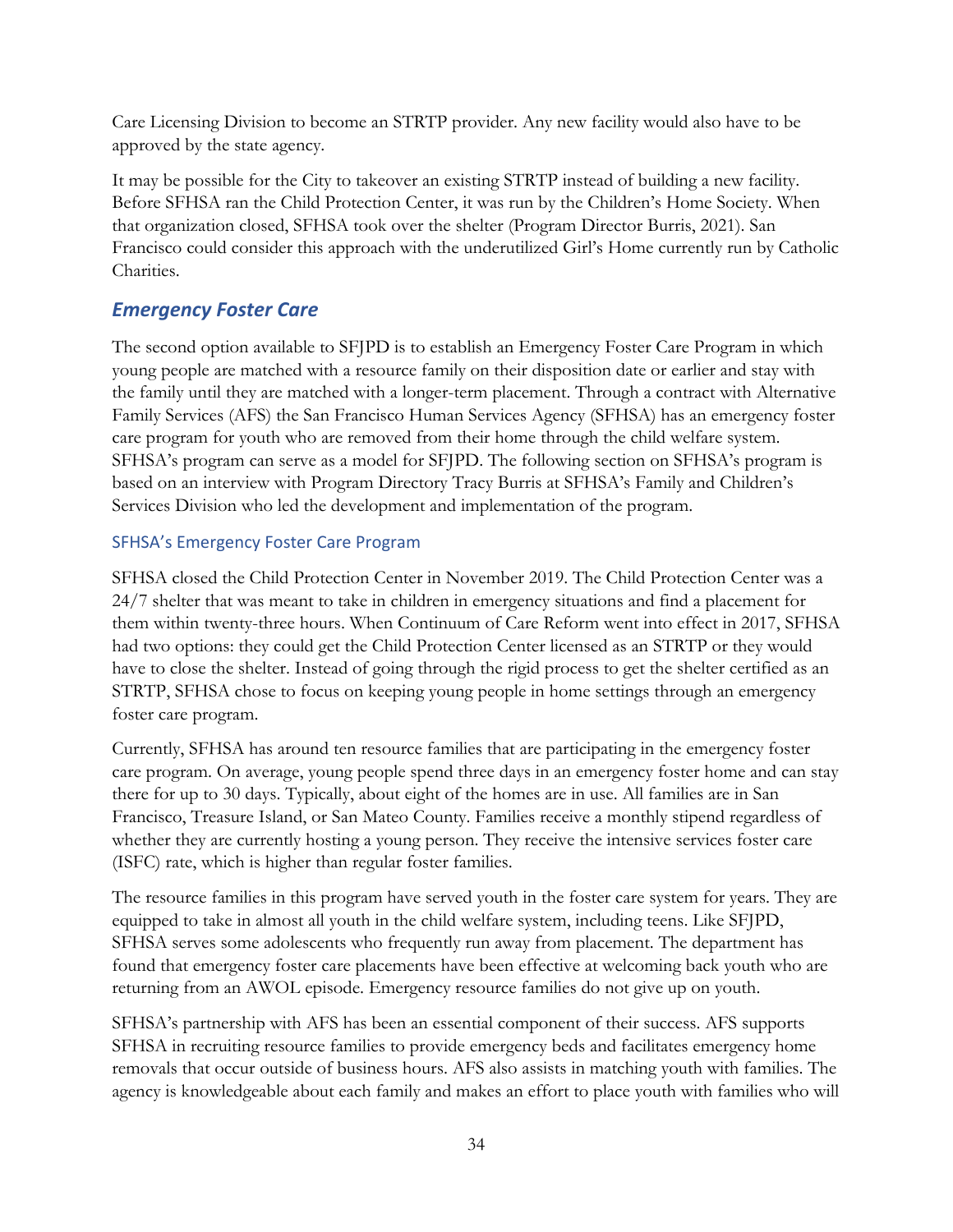be the best fit. The agency also provides social workers who are available to support emergency resource families 24/7.

The program is effective because families trust that they will be supported when things get hard. AFS works closely with families to prepare them for what to expect and are available to address challenges. For example, during the COVID-19 pandemic, AFS provided families with personal protective equipment and gave them continuous updates. As a result, the emergency foster care program never shut down during the health emergency (Alternative Family Services Chief Program Officer, 2021).

SFHSA worked closely with AFS throughout program design and implementation. It was a priority to ensure an inclusive process where staff at all levels of SFHSA who would ultimately be responsible for running the program day-to-day had a chance to provide input and felt heard. SFHSA conducted surveys of child protection workers. The department also met with employee unions to plan for how the program would change SFHSA staff jobs. The implementation process took a year and a half. SFHSA moved back the Child Protection Center closure two times to ensure emergency placements were ready on the day the shelter closed.

Since SFHSA started placing youth in emergency foster homes, they have maintained close communication with AFS. Department staff meet with AFS every Friday to review open cases. These regularly scheduled meetings help to facilitate open and fluid communication.

The main challenges with emergency foster care come up when young people become physically aggressive with resource parents or other children in the home. Emergency foster homes often host multiple children. There are also particular challenges with young people who have experience with commercial sexual exploitation. There have been instances when an abuser or exploiter shows up at the foster home, which is challenging for the resource parent to deal with.

## *Emergency Intensive Services Foster Care*

A third option available to SFJPD is to place youth in emergency intensive services foster care (ISFC) homes modeled after SFHSA's Hub program administered by the Seneca Family of Agencies. This option would provide a home-based temporary placement setting for youth who require high levels of care and would not be well served in a regular emergency foster home.

The Hub is part of a three-part integrated services model run by the Seneca Family of Agencies for SFHSA. The services model includes the Mobile Response Team, intensive care coordination, and immediate emergency placement. The following section on the emergency ISFC program is based on an interview with Program Manager Liz Crudo at SFHSA's Family and Children's Services Division who facilitated the contracting process for the program.

#### Emergency ISFC Placements at SFHSA

The Hub includes up to four ISFC beds and one respite bed that are in a cluster of homes in a culde-sac in Petaluma. Each resource family provides 24/7 care to one youth. The program serves young people with a range of behavioral, mental health, and educational needs. Many of the youth have been in multiple STRTP placements throughout the state. Many are adolescents. The program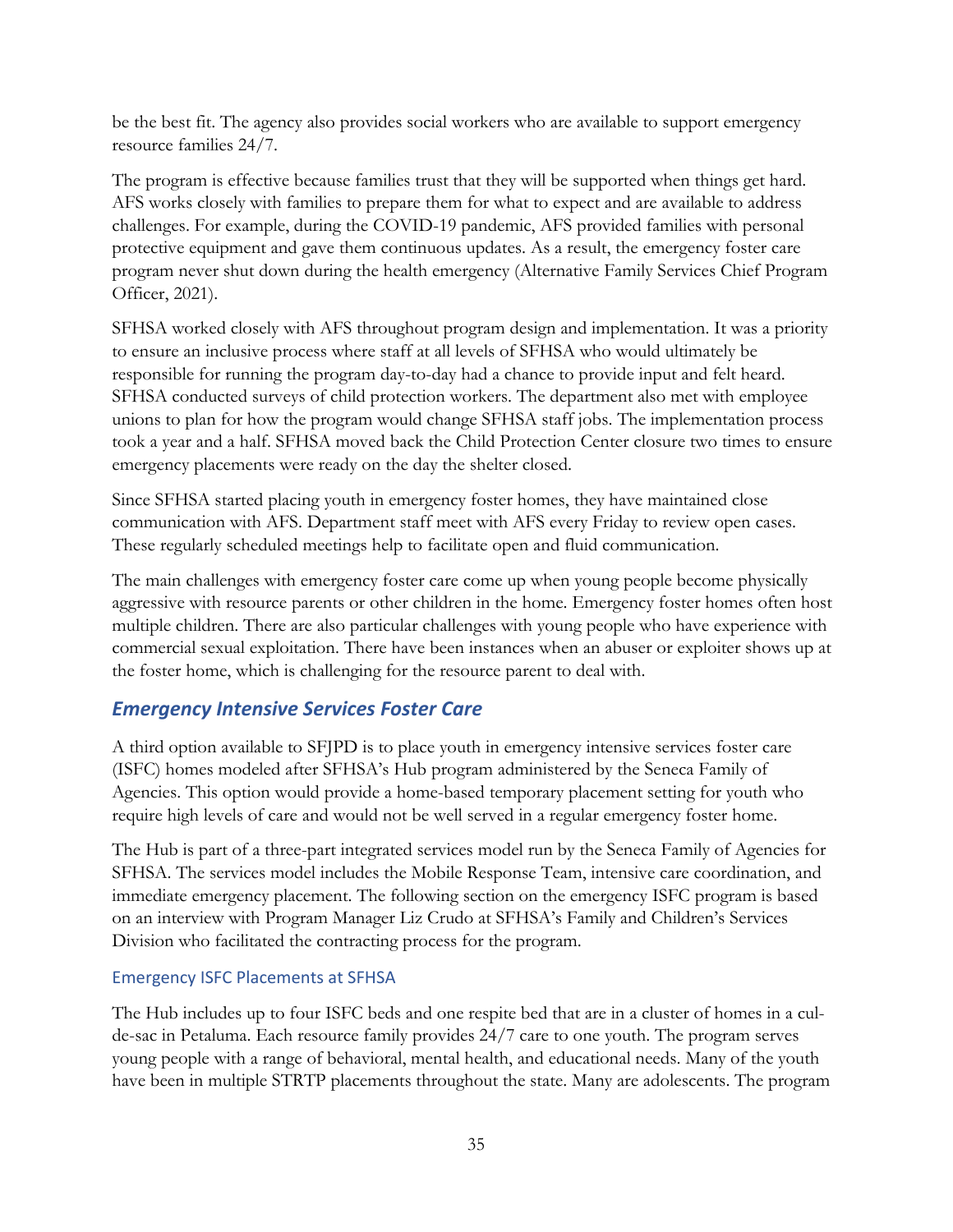has a "no reject, no eject" policy in which they will accept all youth who are assessed to require that level of care and will not kick young people out of the program.

SFHSA went through an extensive planning process before they issued the request for proposals (RFP) to acquire the contract for this program and the full integrated systems model. The department worked with the Casey Foundation and a consultant from New Jersey to design the system for at least a year before issuing the RFP.

When they ultimately did issue the RFP, the only application was from Seneca, who applied as a lead agency/contractor in collaboration with other partners. However, for fiscal reasons, the original proposal needed to be revised. The initial plan was to also include emergency STRTP beds at the Edgewood Center and additional beds at St. Vincent's residential program. However, Edgewood declined participation due to concerns with the ability to serve all referred children and youth in their program at any given time. The initial application proposed reserving STRTP beds at St. Vincent School for Boys in Marin County. However, SFHSA declined as these beds were not available for immediate emergency placements.

The program receives ISFC rate Title IV-E foster care funding as well as additional mental health funding through Medi-Cal. Title IV-E funding is only available when the placements are occupied. Additional general fund dollars support the program. It is an expensive model that costs approximately \$2,000 per child per day to provide urgent stabilization services to eligible children/youth and their families.

The Hub started accepting youth in September 2019, just two months before the Child Protection Center closed. Since then, Seneca's flexible, responsive, and comprehensive service delivery has been a strength of the program. As a large agency, Seneca has the capacity to go above and beyond to support children and their families. For example, Seneca has found ways to help facilitate family reunifications in very difficult situations. Another benefit of working with Seneca has been that some of the youth have existing relationships with Seneca staff because they have participated in other Seneca provided services through the child welfare system. Seneca also recruits resource parents.

So far, it has been a challenge to retain resource families. The Hub has only been able to host up to three youth at a time. Multiple resource families have turned over for various reasons. When the COVID-19 pandemic hit, some had family members who had medical conditions, which made it unsafe for them to serve as an emergency resource parent. There were also resource families who left the program because of challenges caring for youth. 24/7 in-home care is intense. A respite family is available to give resource families a break, but some families have still found the experience difficult to continue for extensive periods of time.

The temporary component of the program has also been a challenge. The Hub homes are meant to be temporary and last no more than 45 days. However, some young people have stayed in these homes for longer. Realistically, some of these young people need a longer-term solution. Many of these youth have exited the program into STRTPs and some have ended up cycling back to the hub. Repeated moves can be traumatic, and these young people would benefit from having a chance to settle and receive more focused longer-term clinical care. SFHSA and Seneca are currently looking into ways to provide longer-term placement options as part of this model while maintaining the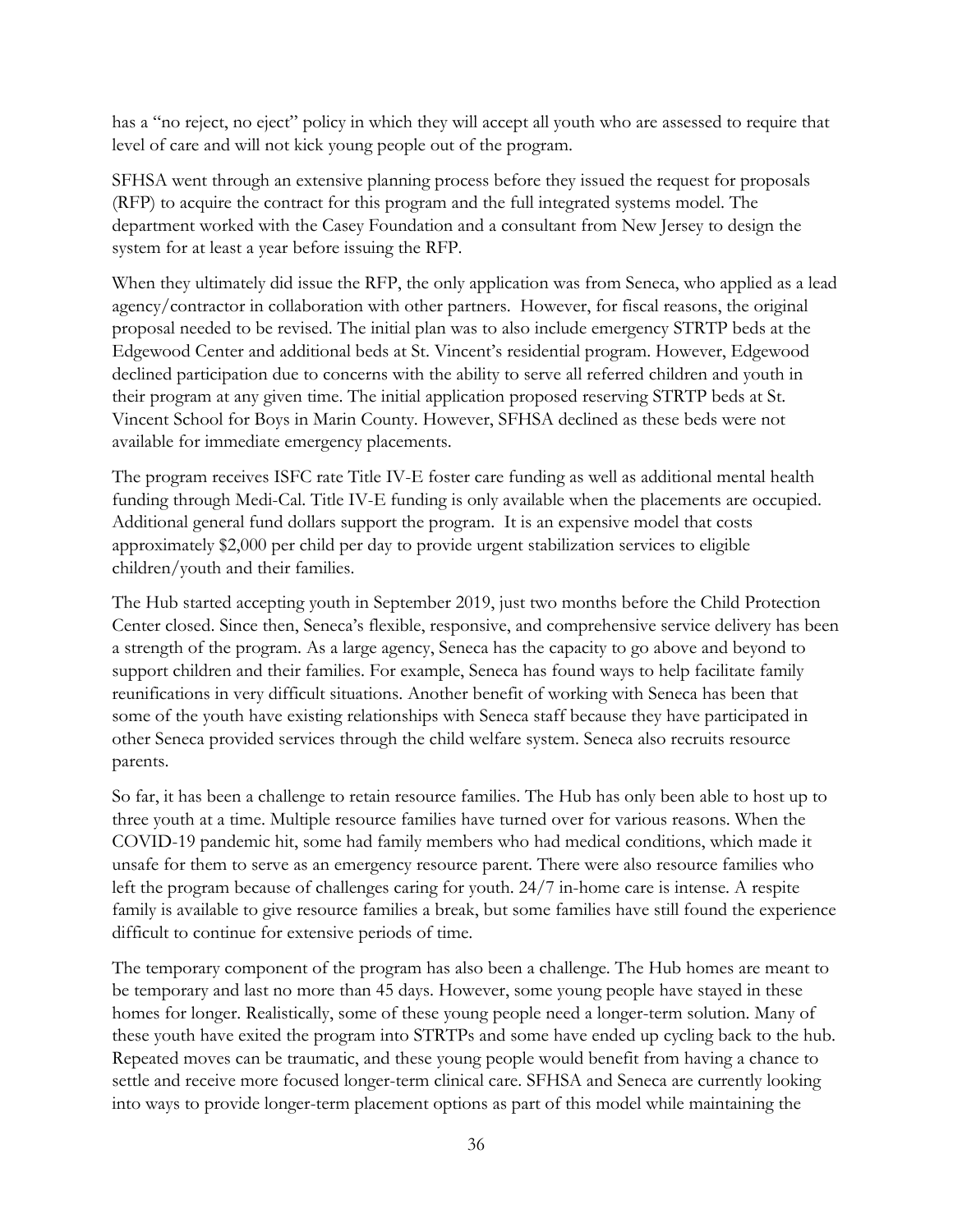necessary emergency ISFC beds. Funding is a continuous challenge because the intensive service delivery model requires robust fiscal support.

## **Addressing Lack of Resource Family Placement Options**

## *Status Quo*

SFJPD could continue to use existing strategies to recruit and support resource families. Currently, it is up to probation officers to identify a relative or kin who can serve as a resource family for youth ordered to OOHP. Probation officers also work with one certified non-relative resource family. Once a family has been identified and a Resource Family Approval (RFA) referral is made, SFJPD RFA Social Worker works with families as they complete the resource family approval process. But once they complete the process and are approved their primary contact with SFJPD is the probation officer assigned to the youth. Once a youth is in the resource family home, the resource family's main source of support form SFJPD is through the Children and Family Team meetings where they usually address concerns in the household as they relate to the placement of the youth (Social Worker, 2021). They can also get support through the Mobile Response Team administered by the Seneca Family of Agencies.

## *Contract with a Foster Family Agency to Recruit & Retain Resource Families*

SFJPD could contract with a Foster Family Agency (FFA) to recruit and retain more resource families. FFAs are private non-profit organizations that are licensed by the California Department of Social Services to support counties in placing children and youth who require intensive care in homes instead of congregate care. These agencies specialize in resource family recruitment, certification, and training. They also offer ongoing support to resource families while a young person is in their care (Foster Family Agencies, n.d.).

#### FFA Example: Alternative Family Services

Alternative Family Services (AFS) is one example of an FFA that operates in counties across California. The following section about AFS is based on an interview with AFS CEO Jay Berlin. AFS recruits and support families who provide regular foster care, intensive services foster care (ISFC), and foster care for children with developmental disabilities. They are also planning to establish a treatment foster care (TFC) program.<sup>[11](#page-37-0)</sup> The term treatment foster care may be misleading in that it is not a distinct foster care program under Community Care Licensing the way FFA and ISFC are. Therapeutic Foster Care funded through Early and Periodic Screening, Diagnosis, and Treatment (EPSDT), a federal source, is a Mental Health service available to some children and youth in foster care. In fiscal year 2019-20, across the state, AFS supported a total of 730 youth in family based foster homes as follows:

> FFA "Therapeutic" Foster Care 481 San Francisco Emergency Placement 137 Intensive Services Foster Care 103 Children with Developmental Disabilities 9

<span id="page-37-0"></span><sup>&</sup>lt;sup>11</sup> Treatment Foster Care and Therapeutic Foster Care are the same thing.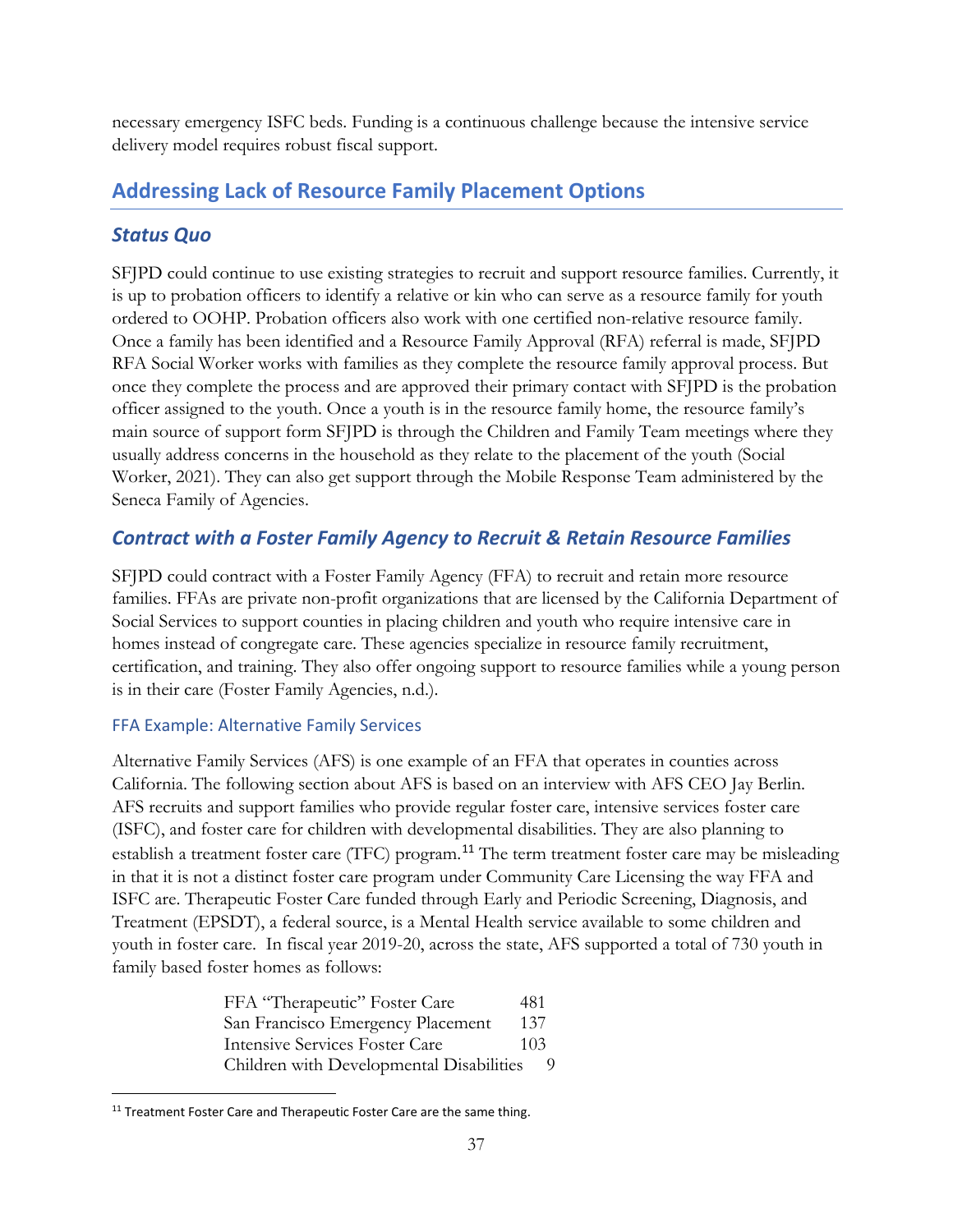AFS is known for the high level of support they provide for resource families. Case workers are available to resource parents 24/7. If a family needs support at 2:00am, they can call a case worker and the case worker will show up in person if necessary. This kind of immediate support helps to avoid potential placement failures. According to AFS CEO Jay Berlin, the trusting relationship between case workers and resource parents is what sets it apart from other FFAs that provide similar services.

The distinction between ISFC and regular foster care is that there is double the case work and more payment and training for resource parents. AFS has not pursued a specific ISFC model, because as one of California's oldest Foster Family Agencies, it has developed its own effective practices over the decades. AFS takes a particularly improvisational approach to foster care. They do whatever is needed allowable under regulation, to support youth and families, which can often require thinking outside the box.

AFS currently has a contract with SFHSA to operate an emergency foster care program for children and youth who may need immediate placement, like for example, if a child is removed from a domestic violence situation. Stays in this program can range from a single night to several weeks.

AFS has much less experience recruiting resource families to serve youth on probation. For example, youth with gun-related offenses or a history of gang involvement could be hard to place with a resource family.

## *Establish a TFCO Program in San Francisco*

San Francisco could increase resource family placements by implementing a Treatment Foster Care Oregon (TFCO) program to serve youth on probation in the City. This option is targeted at increasing home-based placements for young people with complex needs who require high levels of care they cannot receive in a regular resource family placement.

TFCO is an evidence-based foster care option that has been found to reduce future delinquency among youth in the juvenile justice system. This program model qualifies as intensive services foster care (ISFC) under California law. It can be implemented directly by a county or through an FFA. In either case, to use the official program name and curriculum, implementation must be in partnership with TFC Consultants Inc. located in Eugene, Oregon. The goal of TFCO is to "create opportunities for youth to successfully live in a family setting and to simultaneously help parents provide effective parenting." TFCO-A is the program specifically designed for adolescents (TFC Consultants, Inc. President John Aarons, 2021).

There are currently eleven certified TFCO-A sites throughout the world, including international sites in the Netherlands, New Zealand, Norway, and Sweden. In the U.S. there are certified sites in Eugene, Oregon, and Orange County and Kern County, California (Site Locations, n.d.). Of the certified U.S. sites, only the Eugene site appears to work with youth in the juvenile justice system specifically.

The program has three major components (TFC Consultants, Inc. President John Aarons, 2021):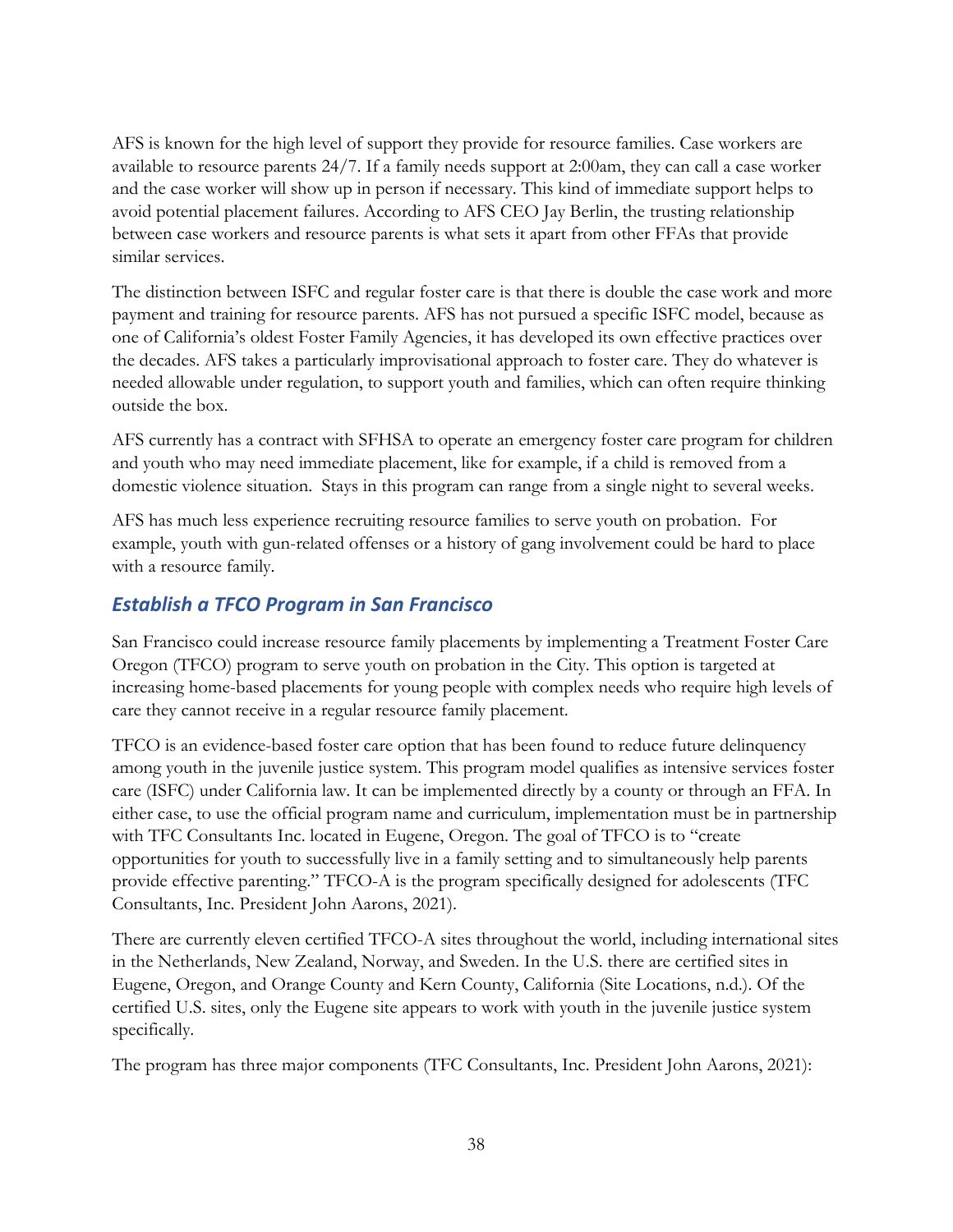1. **TFCO parents** are resource parents who host youth in their home. TFCO parents in this program receive extensive training prior to hosting a youth. During placement, resource parents implement a structured, individualized curriculum for the youth in their care. They can only have one foster youth in their home at a time.

TFCO parents have access to 24/7 support from the Treatment Team and provide daily reports over the phone each weekday to update the Treatment Team on the child's behavior each day. They also receive a monthly salary and stipend.

The program tries to reduce confrontation between the youth and the TFCO parents as much as possible. When confrontation is needed, the Treatment Team Lead will take over so that TFCO parents can focus on building a loving and trusting relationship with the youth.

TFCO parents are part of a team of parents in a local area. There are typically about ten households in a team and the TFCO parents usually remain as part of the team for multiple years, hosting multiple youth. The team of parents provides a peer support network.

If the young person in their care runs away, TFCO parents continue to receive payment. This gives them the ability to welcome the young person back if they return from the AWOL episode.

2. **The aftercare family** is the family that the youth will live with when the placement is over. Often a youth's biological parents are the aftercare family. All youth who participate in TFCO are required to have an aftercare family who participate in family therapy. The goal of family therapy is to prepare the aftercare family for their child's return to the home.

Therapy provides families with the opportunity to learn how to respond to unwanted behaviors. Parents learn how to safely communicate with their children in a nonconfrontational way. Aftercare families have the chance to practice the skills they learn in therapy during family visits. TFCO's teaches parents to reinforce wanted behaviors and to avoid unwanted behaviors. This often means ignoring unwanted behaviors. The program teaches the same behavioral responses to TFCO parents.

3. **The treatment team** provides support to the TFCO parents, youth, and the aftercare family throughout a young person's placement. The team is composed of a supervisor (the team lead), a family therapist, an individual therapist, a child skills trainer, and a daily telephone contact person who receives the daily calls from TFCO parents. The individual therapist and child skills trainer provide services for youth in the program.

#### Evidence Base

A series of randomized control trials have found that youth referred to TFCO had lower levels of future delinquency, improved academic outcomes, and less pregnancy for young women compared to youth referred to congregate care placements.

The National Institute of Justice Crime Solutions program and practice rating database rates TFCO as an effective program (Program Profile: Multidimensional Treatment Foster Care - Adolescents, 2011). Their rating is based on two randomized control trials, one comparing chronically delinquent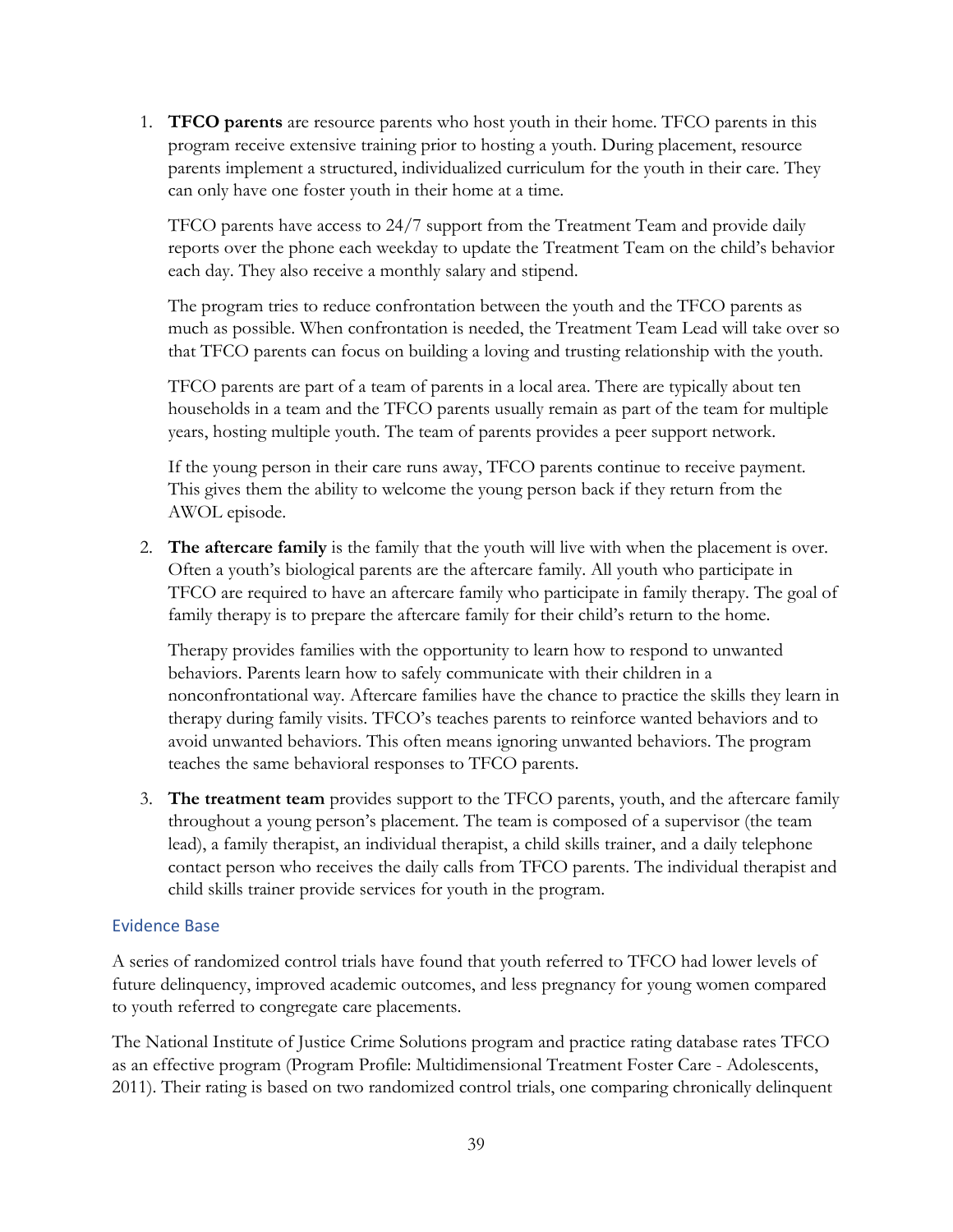boys who were randomly assigned to TFCO (treatment group) and group care (control group) one year after assignment (Chamberlain & Reid, Comparison of two community alternatives to incarceration for chronic juvenile offenders, 1998). The other study compared chronically delinquent girls who were randomly assigned to TFCO (treatment group) and group care (control group) two years after assignment (Chamberlain, Leve, & DeGarmo, Multidimensional treatment foster care for girls in the juvenile justice system: 2-year follow-up of randomized clinical trial, 2007).

The boys' study by Chamberlain and Reed (1998) found that boys in the TFCO program had a greater reduction in arrests, ran away from placement less often, were more likely to complete treatment, and spent fewer days in detention within the first year of the program compared to the control group of youth in congregate care.

The girls' study by Chamberlain, Leve, and DeGarmo (2007) found that the treatment group had lower general delinquency, measured by days locked in secure detention, number of arrests, and selfreported delinquency. A follow up study from 2009 found that girls in the TFCO program had significantly fewer pregnancies compared to girls in group care (Kerr, Leve, & Chamberlain, 2009).

Two other studies by Leve and Chamberlain (2005 and 2007) with similar designs cited in the California Evidence-Based Clearinghouse for Child Welfare found that girls randomized to the TFCO program had higher levels of school attendance and homework completion compared to girls in group care (Leve & Chamberlain, A randomized evaluation of Multidimensional Treatment Foster Care: Effects on school attendance and homework completing in juvenile justice girls, 2007) and that youth in the TFCO program had fewer associations with delinquent peers (Leve & Chamberlain, Association with delinquent peers: Intervention effects for youth in the juvenile justice system, 2005).

All five studies are from the late 1990s and early 2000s, are set in the Pacific North West, include mostly White youth, and include sample sizes of under one hundred youth. Therefore, it is hard to say how transferable these results are to youth of color in San Francisco in 2021. However, this kind of rigorous program evaluation is unusual in OOHP research. It provides suggestive evidence that this program can be more effective than congregate care for youth with high levels of juvenile justice system involvement.

A cost-benefit analysis of the TFCO program conducted by the Washington State Institute for Public Policy (WSIPP) finds the program has a cost benefits ratio of \$1.85. This means that for every dollar spent on TFCO, the social return is \$1.85. In their cost-benefit analysis, WSIPP used estimates for the direct and indirect benefits and costs of the program accrued to taxpayers, participants, and others. Benefits included less involvement in the juvenile and criminal justice systems and costs included program costs. Their analysis compares TFCO to group homes and is based on outcomes of a majority White and majority female population of youth in the juvenile justice system (Benefit-Cost Results: Multidimensional Treatment Foster Care (MTFC) (vs. group homes) for court-involved youth, 2019).

#### TFCO Implementation in Orange County, California

The Orange County Social Services Agency has used TFCO-A for youth in the child welfare system since 2004. It qualifies as one of the county's ISFC programs. Orange County SSA administers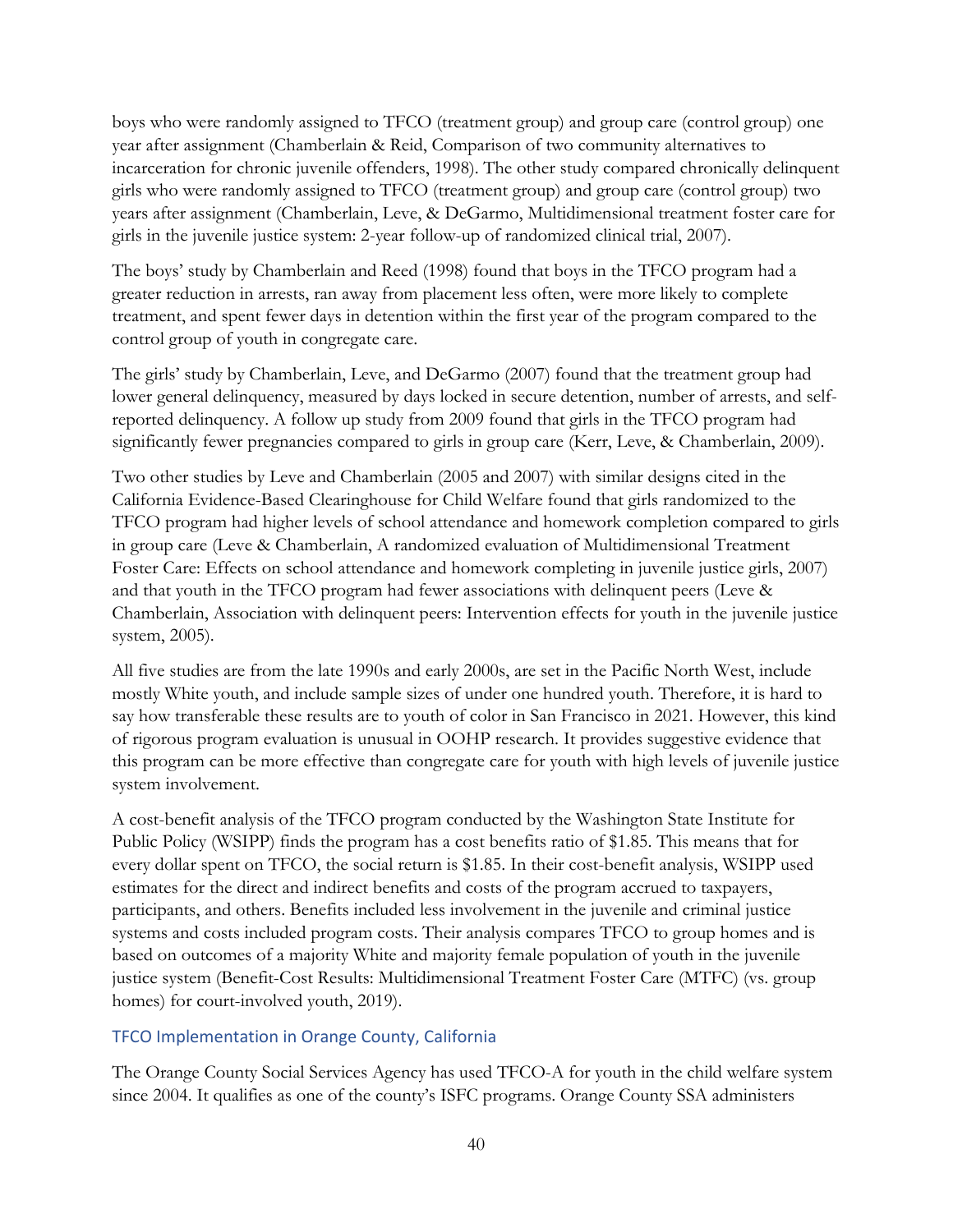TFCO itself rather than through an FFA. Orange County Probation does not use TFCO.As part of this study, I had the opportunity to interview Program Manager TerryLynn Fisher at Orange County TFCO to learn about what has worked well about the program and what has been challenging in recent years (Fisher, 2021).

The structure and constant communication between the resource parents stood out as the most important component for the program's success. The program relies completely on the team lead to discipline the youth. Resource parents always have access to the team lead so that they can call on them to help resolve challenging situations. This allows for the relationship between the resource parent and the youth to be maintained. The resource parent is free to love the youth in their care without balancing their role as a disciplinarian.

Resource parents also have daily calls with a member of the treatment team to check on the resource parent's stress level and on progress towards the youth's treatment goals. These allow for the young person's case plan to adapt continuously to their changing needs and helps to make sure resource parents always have the support they need. Opportunities for respite for both the resource parent and the youth were also important for maintaining positive relationships.

All TFCO resource parents in the county get together for a weekly support meeting. During these meetings, they get to learn what is happening in other homes and provide peer training to one another. The network between resource parents is vital. Many resource parents stay with the program for many years and create a bond with other members of the cohort.

Participation in the TFCO program must be voluntary on behalf of the youth and their aftercare family. Therefore, while youth can be recommended to the program by a Senior Social Worker or mental health professional, they cannot be required to participate. TFCO requires voluntary participation because youth and families who are committed to treatment are much more likely to succeed. However, many young people offered the program choose not to participate because they do not like the high levels of supervision it involves. Youth are required to check-in with their resource parents continuously to let them know where they are at all times. Furthermore, youth have limited access to cell phones and social media, which has been a big sticking point for youth.

Additionally, young people must have an aftercare family to participate in TFCO. The aftercare family is not required to be the youth's biological family. It can be a resource family, friends, relatives, or non-related extended family members. The key is that there must be someone who is willing to participate in the program and with whom the youth will be reunified. Youth are also allowed to participate if they plan to go directly into an independent living program.

TFCO uses a token system to incentivize young people to engage in positive behavior, like attending school and completing homework. The model is based on social learning theory, in which positive behaviors are rewarded and negative behaviors are ignored to the greatest extent possible. Orange County has found that this system works for a while, but if youth are in a TFCO placement for too long, the token incentives are not as effective. TFCO placements typically last about nine to twelve months.

TFCO in Orange County cites an elevation in the severity of youth misbehavior as the most significant challenge for the program in recent years. Some resource parents report that they left the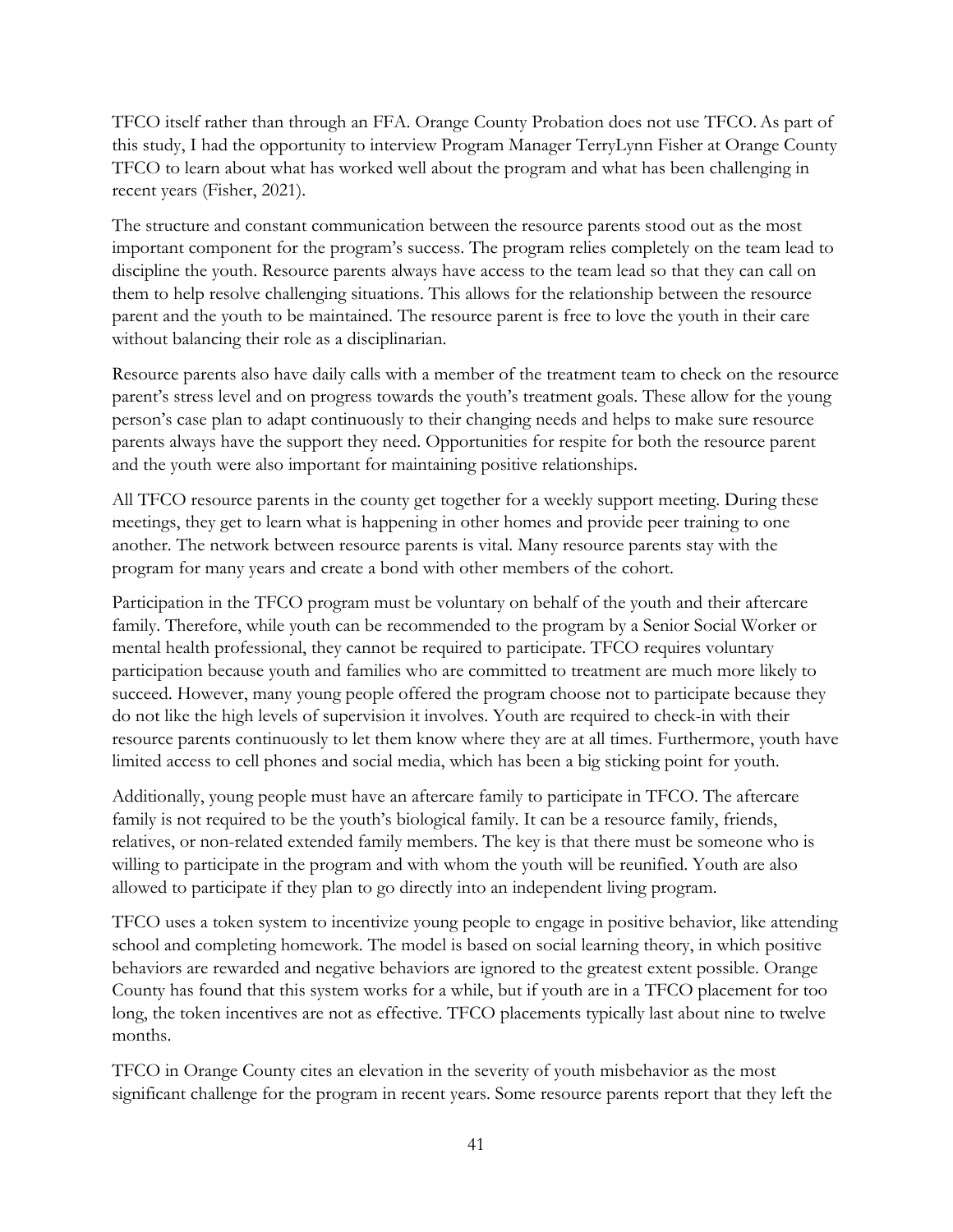TFCO program because the youth they are seeing today demonstrate greater clinical acuity and much more delinquent behavior than they did ten years ago. Additionally, some resource parents report they are not willing to accept placement of youth who become psychotic or youth who have a history of violent behavior or youth who have significant substance abuse because of fear for their safety and/or the safety of their families.

## *Refer More Young People to Family & Me*

SFJPD could increase the number of resource family placements by referring more young people to Family and Me. This option is targeted at young people who have experience with sexual exploitation or are at risk of experiencing sexual exploitation. Family and Me ("FAM") is a new foster care model for youth impacted by or at risk of commercial sexual exploitation (CSEC). FAM is part of a pilot continuum of services for youth who have experienced CSEC in San Francisco called San Francisco Safety, Opportunity, and Lifelong relationships ("SFSOL"). The pilot is funded by the California Department of Social Services and the San Francisco Department on the Status of Women. The UC Berkeley Human Rights Center is doing an evaluation of FAM. FAM's caregiver training curriculum is based on the CHANCE Program run by the Citrus Health Network in Florida, a successful family-based foster care program for youth who have experienced CSEC (FAM Director Bailey, 2021).

FAM is designed and led by Freedom Forward, a non-profit agency in San Francisco with the mission to reduce the incidence of commercial sexual exploitation of minors in San Francisco and to support CSEC survivors. FAM programming is provided by Family Builders, Huckleberry Youth Programs, and WestCoast Children's Clinic.

FAM has three major components (FAM Director Bailey, 2021):

- **The primary caregiver** is the resource family who a young person in FAM lives with during the program. Primary caregivers are certified as ISFC resource parents and receive specific training about how to care for youth with CSEC experience through FAM. They also have access to 24/7 crisis response support and significant respite. By providing comprehensive training and support, primary caregivers are more likely to sustain placement, thus allowing the youth more time to adjust, belong, and heal. They also participate in family therapy with the youth. FAM is distinct from other ISFC models discussed in this report because in addition to recruiting resource parents from the community, they search for resource parents within the young person's network. It is up to each youth whether they would like to live with someone they know or have a fresh start. FAM also provides youth with an opportunity to meet with a potential resource parent multiple times before moving into their home to test out if it is a good fit.
- **The secondary caregiver** is an additional family in the community who can serve as a mentor and a secondary source of support for the young person. Secondary caregivers do not have a young person placed in their home, but they do reserve a bedroom where youth can stay if they need a break from their primary caregiver's home. FAM is hoping that the secondary caregiver will reduce the number of AWOLs for youth in the program because youth will have somewhere else to go if they feel the need to get out of the primary home. The secondary caregiver also undergoes the resource family approval process and receives a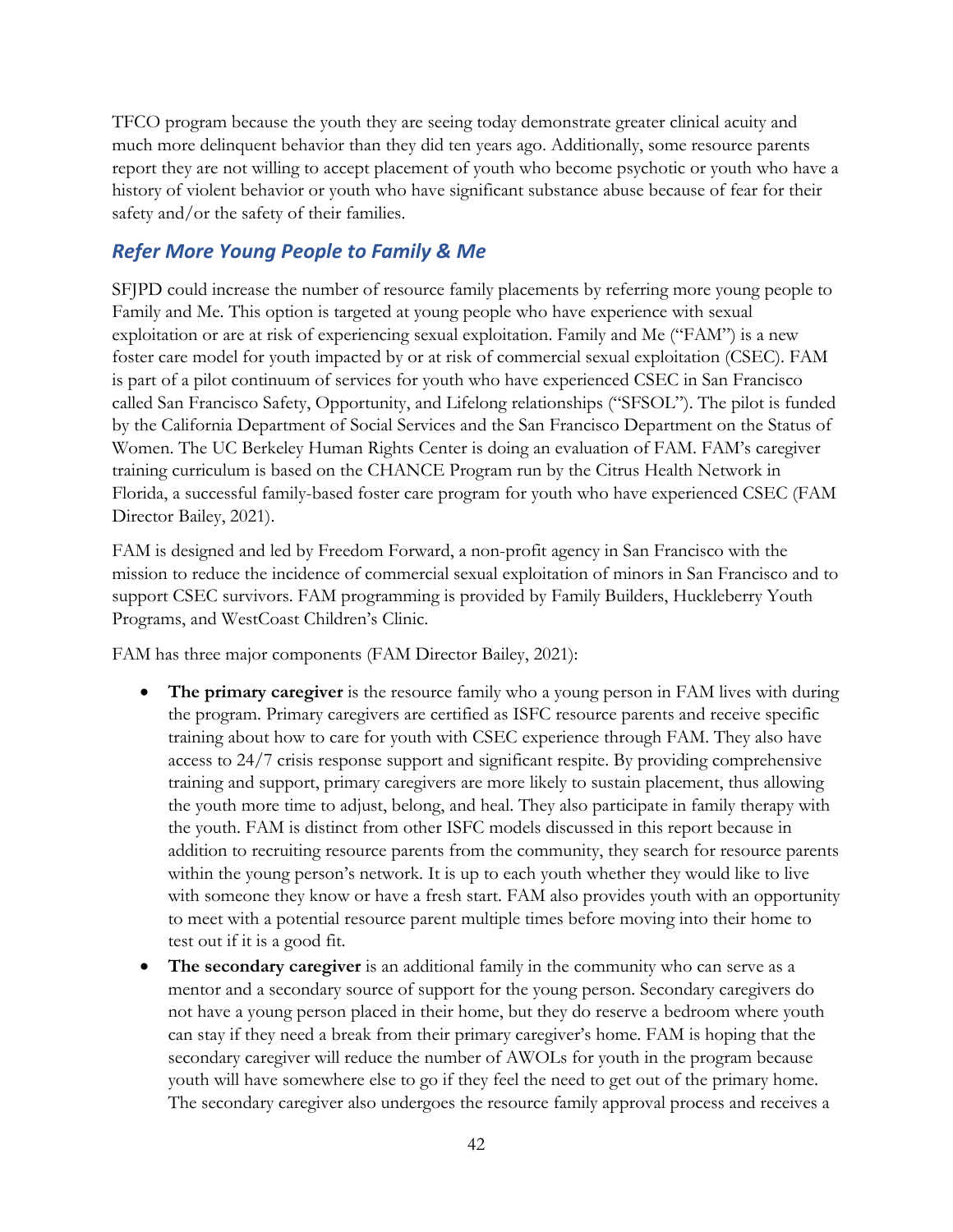stipend for their services. FAM is the first ISFC model to include a secondary caregiver. Secondary caregivers are not funded by the state, so Freedom Forward relies on grant funding to cover their stipend.

• Youth services include a case manager, permanency planning,<sup>[12](#page-43-1)</sup> individual and family therapy, psychoeducation, support while out of the home, and extracurricular support.

#### FAM Implementation So Far

As part of this study, I had the opportunity to interview FAM Director Camille Bailey at Freedom Forward about how implementation of the program is going. FAM is in the second year of the three-year pilot and is off to a slow start. As of February 2021, there were six teens referred to the program, but none of them had been placed with a family. The COVID-19 pandemic is part of the reason for the delay. When the pandemic hit, FAM had to move all the caregiver training online and transition all agency operations to remote work. In addition, the pandemic may have impacted community member's comfort to invite a new person into their home, due to health and safety concerns.

There have also been delays identifying primary and secondary caregivers for youth. FAM gives young people the option to be placed with a community-based resource family, a relative, or someone else in their network. This approach is grounded in FAM's philosophy to prioritize youth voice and choice. Young people get to meet with potential resource families before moving into their home to see if it is a good fit. This process takes time. FAM is not an emergency foster care program.

Going forward, FAM is at risk of losing funding for the secondary caregivers. Other parts of the program will be sustained through existing state funds, just like any ISFC program. The secondary caregiver goes beyond traditional foster care programs and will therefore rely on new funding. The current grant is through CDSS. If this grant is not extended past mid-2022 or Freedom Forward is unable to secure another grant, FAM may not be able to sustain that part of the program. Future funding will likely depend on the results of the UC Berkeley's evaluation.

# **VII. Assessing Tradeoffs**

## <span id="page-43-0"></span>**Addressing Post-Disposition Time in Secure Detention**

The following section discusses the benefits, risks, and implementation considerations SFJPD should weigh in deciding how to address the post-disposition time young people spend in secure detention. The options under consideration include maintaining the status quo, creating temporary congregate care beds, or creating an emergency foster care program.

<span id="page-43-1"></span> $12$  Permanency planning refers to making a long-term plan and building positive relationships that will support the youth along the way.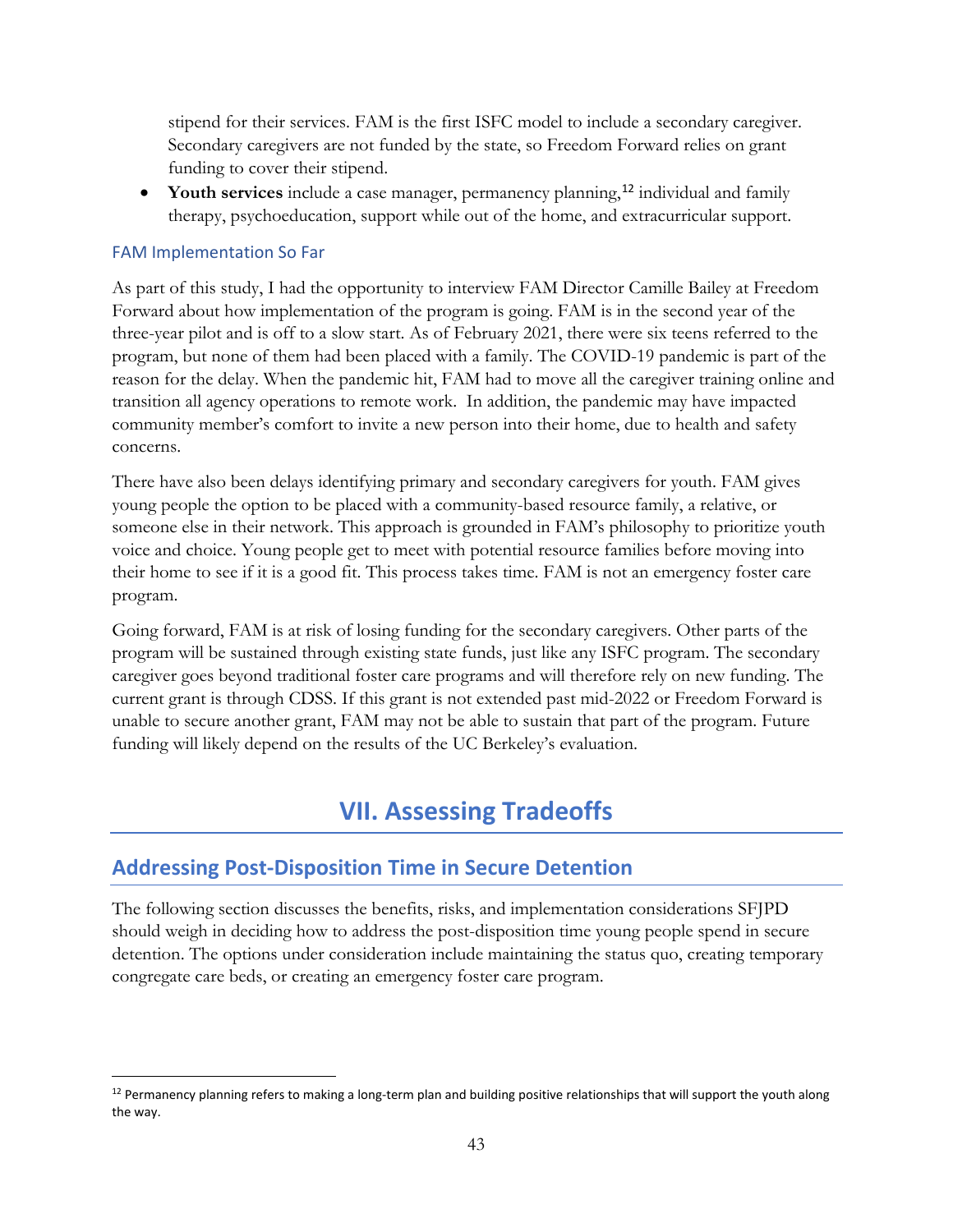<span id="page-44-0"></span>

|                                                           | <b>Benefits</b>                                                                                                                 | <b>Risks</b>                                                                                                                | Implementation<br><b>Considerations</b>                                         |
|-----------------------------------------------------------|---------------------------------------------------------------------------------------------------------------------------------|-----------------------------------------------------------------------------------------------------------------------------|---------------------------------------------------------------------------------|
| <b>Status Quo</b>                                         |                                                                                                                                 | (-) Restrict liberty<br>(-) More exposure to harms<br>of secure detention                                                   |                                                                                 |
| <b>All Non-Status Quo</b><br><b>Alternatives</b>          | (+) Reduce time in secure<br>detention<br>(+) Reduce Juvenile Hall<br>population<br>(+) Increase less restrictive<br>placements | (-) Added transition<br>$(-)$ AWOLs                                                                                         | Capacity<br>Placement length<br>Service continuity<br>Planning<br>Collaboration |
| <b>Temporary STRTP</b><br><b>Placements</b>               | (+) Familiar approach                                                                                                           | (-) Rejections<br>(-) Challenges of congregate<br>care                                                                      | Provider                                                                        |
| <b>Emergency Foster care</b>                              | (+) Home-based care                                                                                                             | (-) Rejections<br>(-) Resource family<br>recruitment                                                                        |                                                                                 |
| <b>Emergency Intensive</b><br><b>Services Foster Care</b> | (+) No rejections<br>(+) High-level home-based<br>care                                                                          | (-) Resource family<br>recruitment<br>(-) Retaining resource<br>families<br>(-) Integrating with longer-<br>term placements | <b>Funding</b>                                                                  |

#### **Table 6. Summary of tradeoffs: Addressing Post-Disposition Time in Secure Detention**

## *Risks of Inaction*

If SFJPD does not reduce the time young people spend in secure detention, the City will continue to restrict the liberty of young people for longer than the amount of time deemed necessary by the court. There is also a risk that young people will experience more of the harms that have been associated with secure detention if they continue to stay in Juvenile Hall for additional time, such as worse educational, employment, and health outcomes.

## *Benefits of All Alternatives*

**Reduce Time in Secure Detention:** Moving young people out of Juvenile Hall—either into a local STRTP, emergency foster care, or emergency intensive services foster care—will mitigate the risks associated with the status quo. Young people will have more liberty and are likely to experience fewer harms associated with secure detention.

**Reduce Juvenile Hall Population:** Another benefit of moving young people out of secure detention is that it will significantly reduce the overall Juvenile Hall population. [Figure 18](#page-26-1) shows that in 2020, youth awaiting placement made up between 24 percent and 82 percent of all youth in custody at Juvenile Hall on the last day of each month. If SFJPD were to move these young people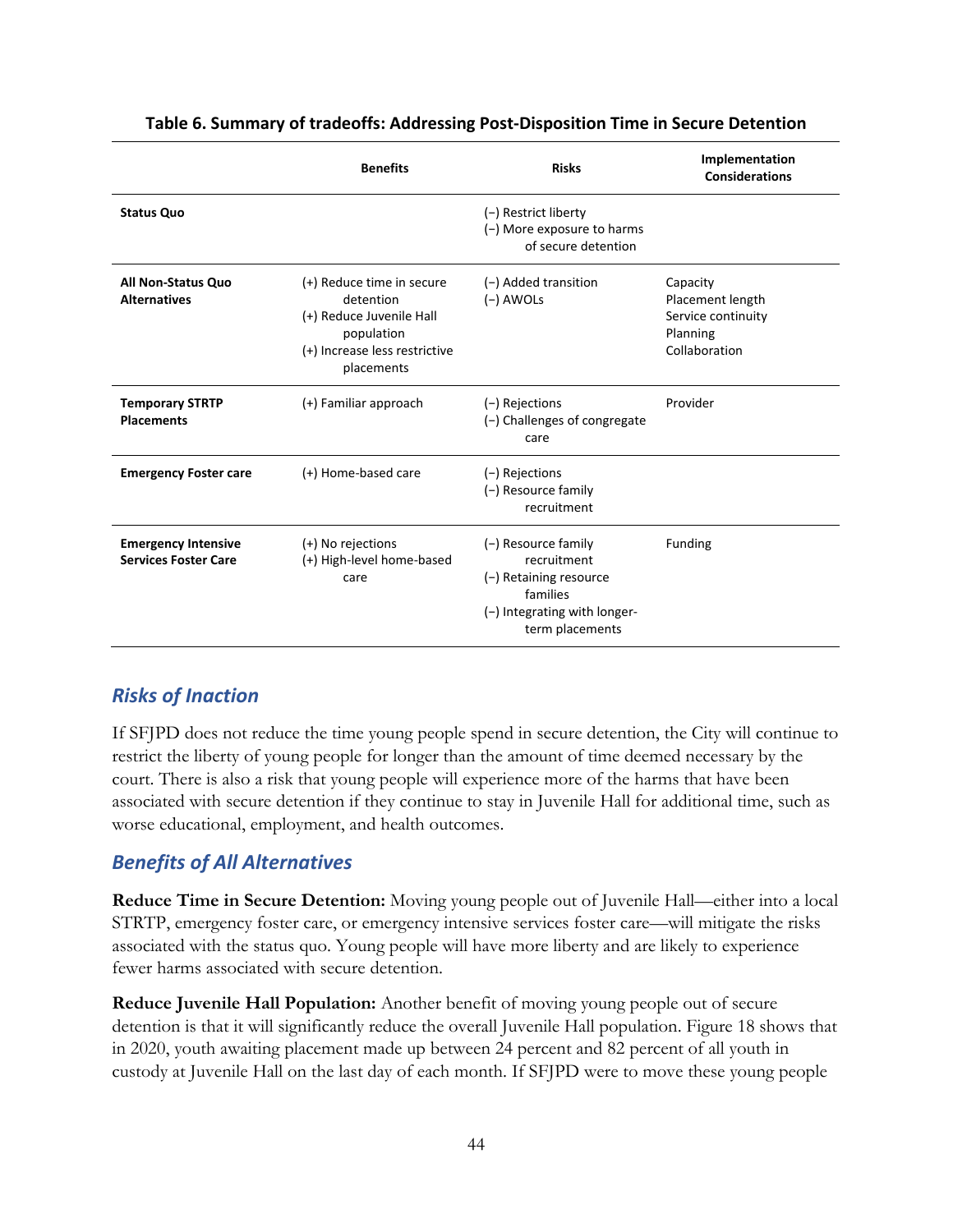out of secure detention and into a temporary placement, the Juvenile Hall population would shrink substantially.

**Increase Less Restrictive Placements:** Temporary placements could give young people the opportunity to test out less restrictive placements. Resource family placements and local congregate care placements, which are the proposed options for temporary placements, are considered less restrictive than out-of-county congregate care placements. SFJPD could decide to allow for young people to stay in a temporary placement for their full placement length if it is going well. If SFJPD were to make this decision, more young people who could stay in a home-based setting or stay locally near their family and community. This would also reduce the number of placement transitions for young people, which is one risk associated with temporary placements discussed in the next section (Probation Officer B, 2021).

SFJPD already has some experience with this kind of approach. Currently some young people are placed in the Boys' and Girls' Homes during the pre-adjudication period for up to 90 days. It is treated as a trial and if a youth does well, they can go home. If they are struggling, they can stay to finish out their term. This is not the same as an OOHP (Probation Officer B, 2021). However, SFJPD could build on experience from these kinds of placements.

Allowing for young people to stay to finish placement in a temporary placement would most likely increase the number of beds SFJPD would need in temporary placements because some young people would stay for six to nine months, rather than just a few weeks. Given the high costs and likely limited capacity of an emergency ISFC foster care program modeled after the Hub, youth probably would not have the option to stay in these kinds of homes for their longer-term placement.

## *Risks of All Alternatives*

However, there are also several potential risks to both congregate care and home-based temporary placement that should be taken into consideration when deciding to if SFJPD will move forward with any of these options.

**Added Transition:** Temporary placements add another transition in the placement process. This is another setting young people will need to adjust to, even if for a short period of time. Young people are often confused by the process and this additional transition could add even more stress to an already stressful process. Temporary placements could also pose challenges with school continuity. A youth could still work with the SFUSD Transition Specialist through the school transition process in a temporary placement. However, the youth would likely still need to adjust to a new teacher for a short time, adding additional educational challenges for young people who already face many educational challenges (Probation Officer B, 2021).

**AWOLs**: Temporary placements could result in more AWOLs that occur early on in placement. The first few weeks of a new placement can be the most difficult and tend to be the time when young people are at the highest risk of going AWOL. Walking off the premises in a non-secure local setting could be very easy and temping for some young people, especially for those who are not ready for a local placement and will be matched with a placement out-of-county. Running away from placement poses a risk to the safety of the individual (Juvenile Hall Director, 2021; Probation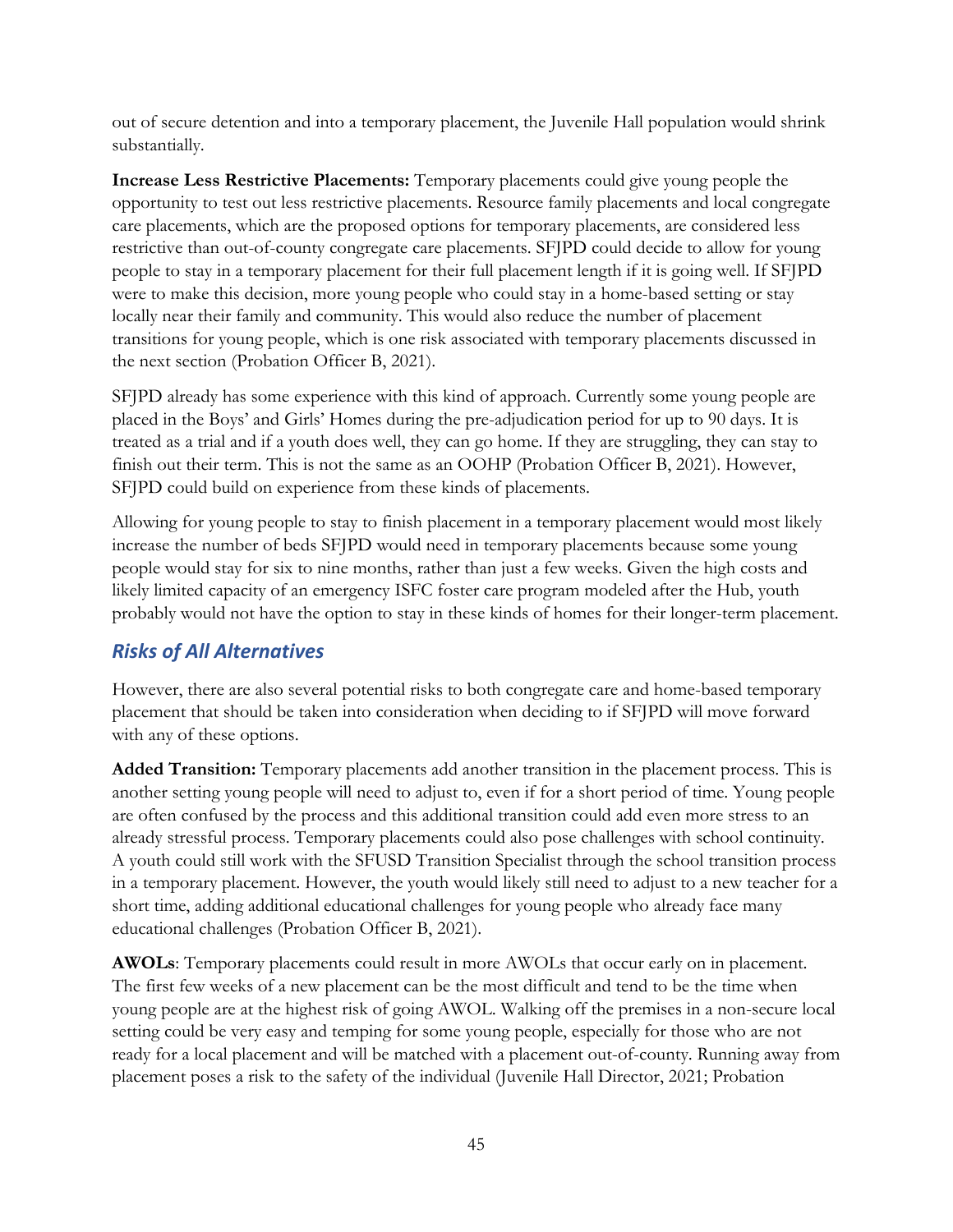Officer B, 2021). Even though the Hub homes are in a relatively rural area in Petaluma, young people still go AWOL sometimes (Program Manager Crudo, 2021).

## *Implementation Considerations for All Alternatives*

The following implementation considerations came up in interviews and analysis as some of the factors SFJPD will need to address in their plan to implement temporary placements in either a local STRTP or through an emergency foster care program.

**Capacity:** SFJPD will need determine how many beds are needed in temporary placement to serve all youth who are in custody after their OOHP disposition. Analysis of recent trends show that there were no more than nine post-disposition youth awaiting placement in custody on the last day of any month in 2020, or no more than 13 including youth who were pending adjudication or pending disposition. While 2020 was an unusual year, these trends seem to indicate that on any given day there are unlikely to be more than 20 pre-OOHP youth in secure detention. There also seem to be very limited capacity needs for girls or transgender youth, indicating that it may not make sense to have a separate facility just for girls or transgender youth. There will still need to be some beds for girls and transgender individuals in temporary placement. More analysis on data prior to the COVID-19 pandemic, if available could provide greater certainty as to the estimated capacity needs.

Even if the estimate for the number of young people is correct, there are other capacity considerations. For example, if SFJPD, the court, and the placement provider do allow youth to finish their placement term after the temporary placement goes well, this will increase the number of beds needed in temporary placement.

Given the high cost and intensity of services offered by a program like SFHSA's Hub program, this option would only be appropriate for youth with the highest needs, which would likely be a subset of the placement population. The capacity needs would most likely be smaller compared to other options. SFJPD could replicate what SFHSA has done and use this kind of program in conjunction with a less intensive temporary placement option.

**Placement Length:** If SFJPD decides to place youth outside of secure detention in the postdisposition period, the department will need to consider how long temporary placements should be, including how they will serve youth who will spend an especially long time waiting for a placement match. Data analysis matching disposition dates and Juvenile Hall booking data for all youth who were committed to OOHP in 2019 or 2020 shows that on average youth spent 25 days in Juvenile Hall after their OOHP disposition date [\(Table 5\)](#page-23-0). Twenty-one youth were in custody for over 33 days after their disposition date (above the  $75<sup>th</sup>$  percentile), and eight youth were in in custody for over 48 days after their disposition date (above the 90<sup>th</sup> percentile). The maximum amount of time any individual spent in Juvenile Hall after disposition was 118 days. These data could be helpful for SFJPD to determine the maximum length of temporary placements.

Service Continuity: Currently, there are some programs that young people participate in while in custody that they have the option to continue when they are released into the community. For example, girls can participate in life skills programming provided by Young Women's Freedom Center while in custody and then request to continue when they reenter the community. SFJPD has a point-of-contact at Young Women's Freedom Center who supports this transition. Having this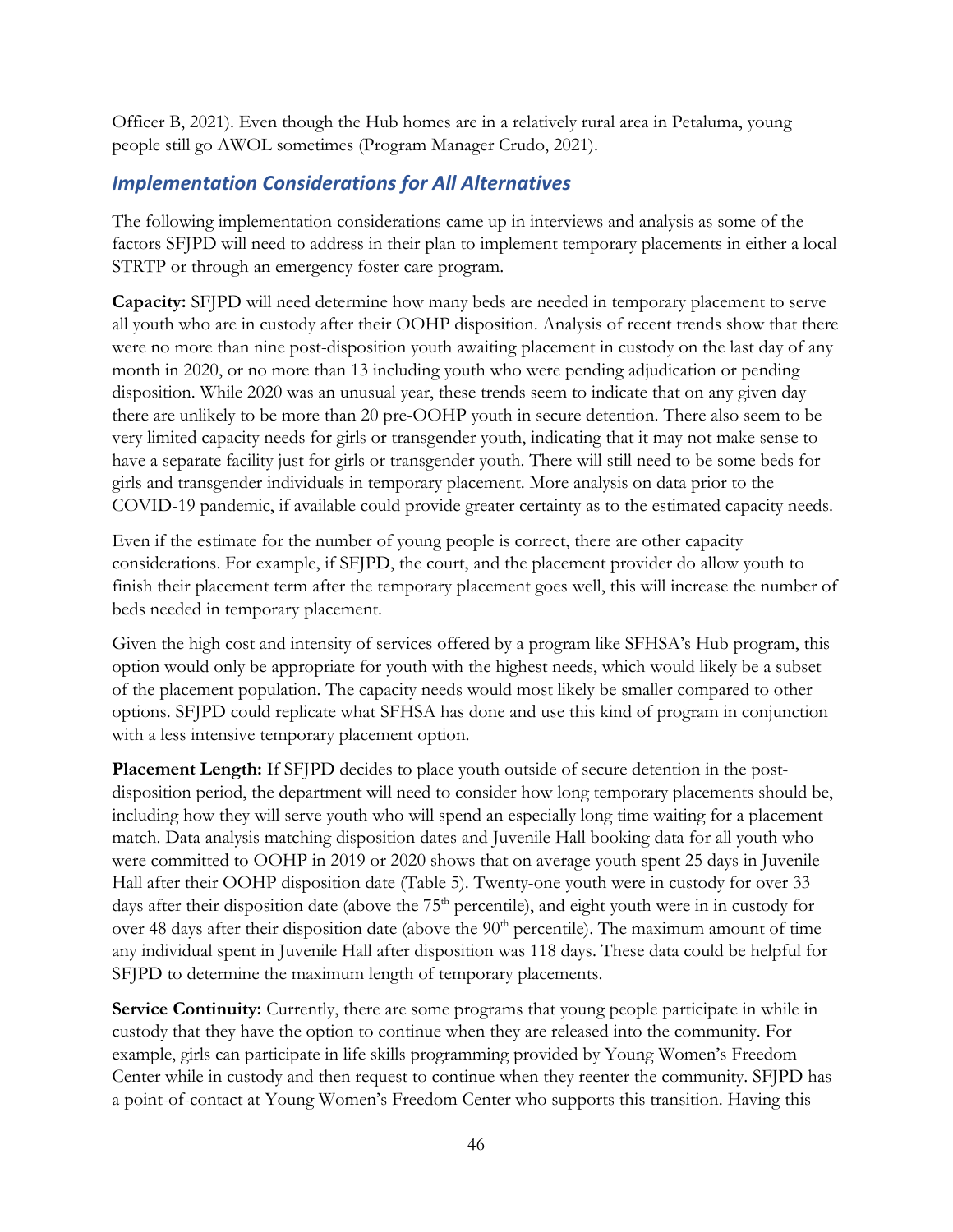strong collaboration between the community-based program and SFJPD helps to facilitate a smooth transition back into the community (Probation Officer B, 2021).

Young people could also have the option to continue programming between Juvenile Hall and a temporary placement. A setup like the one SFJPD has with Young Women's Freedom Center could help to improve the transition from secure detention to a temporary placement.

There are some kinds of services for which continuing outside of custody would be more difficult. For example, therapy providers in Juvenile Hall specifically serve youth in custody (Probation Officer B, 2021).

**Planning:** SFHSA went through an extensive planning process for both the integrated services plan that includes the Hub and the emergency foster care program (Program Director Burris, 2021). If SFJPD were to take either of these approaches, it would also take substantial planning. For an emergency intensive services foster care program like the Hub, SFJPD would need to identify the types of clinical interventions that would be offered and if they decided to model the community of homes like the Hub, they need to figure out where the homes would be located (Program Manager Crudo, 2021). Establishing temporary placement beds in a local STRTP would also require planning, but if SFJPD were to work with an existing STRTP, the time to implementation would most likely be faster than the other options.

**Collaboration:** When SFHSA implemented emergency foster care, they collaborated closely with AFS, frontline staff, employee unions, and individuals who had experience in the foster care system to design and the program. This inclusive process, as well as ongoing regular communication with AFS have been essential components of program's success (Program Director Burris, 2021). Close partnerships with the placement provider, young people in placement, and agency staff seem to be an important component of temporary placement success.

## *Tradeoffs: Temporary STRTP Placements*

In addition to the tradeoffs that should be considered for all three alternatives, the following benefits, risks, and implementation considerations are specific to pursuing the option to increase the number of local STRTP placements.

## Benefits

**Familiar Approach:** Compared to the other options, placing youth in a local STRTP for a short period of time is most like what SFJPD is already doing. There are already some young people who are placed in the Boys' and Girls' Homes for short 90-day placements that give them an opportunity to stabilize. While these placements are not the same as temporary transitional placements, many similar dynamics will likely be in play.

#### Risks

**Rejections**: Sometimes STRTPs do not accept youth with certain histories. Probation officers in the Placement Unit pointed out that youth with the following histories tend to be more difficult to match with placements: many past AWOLs, graduated from high school or have a GED, a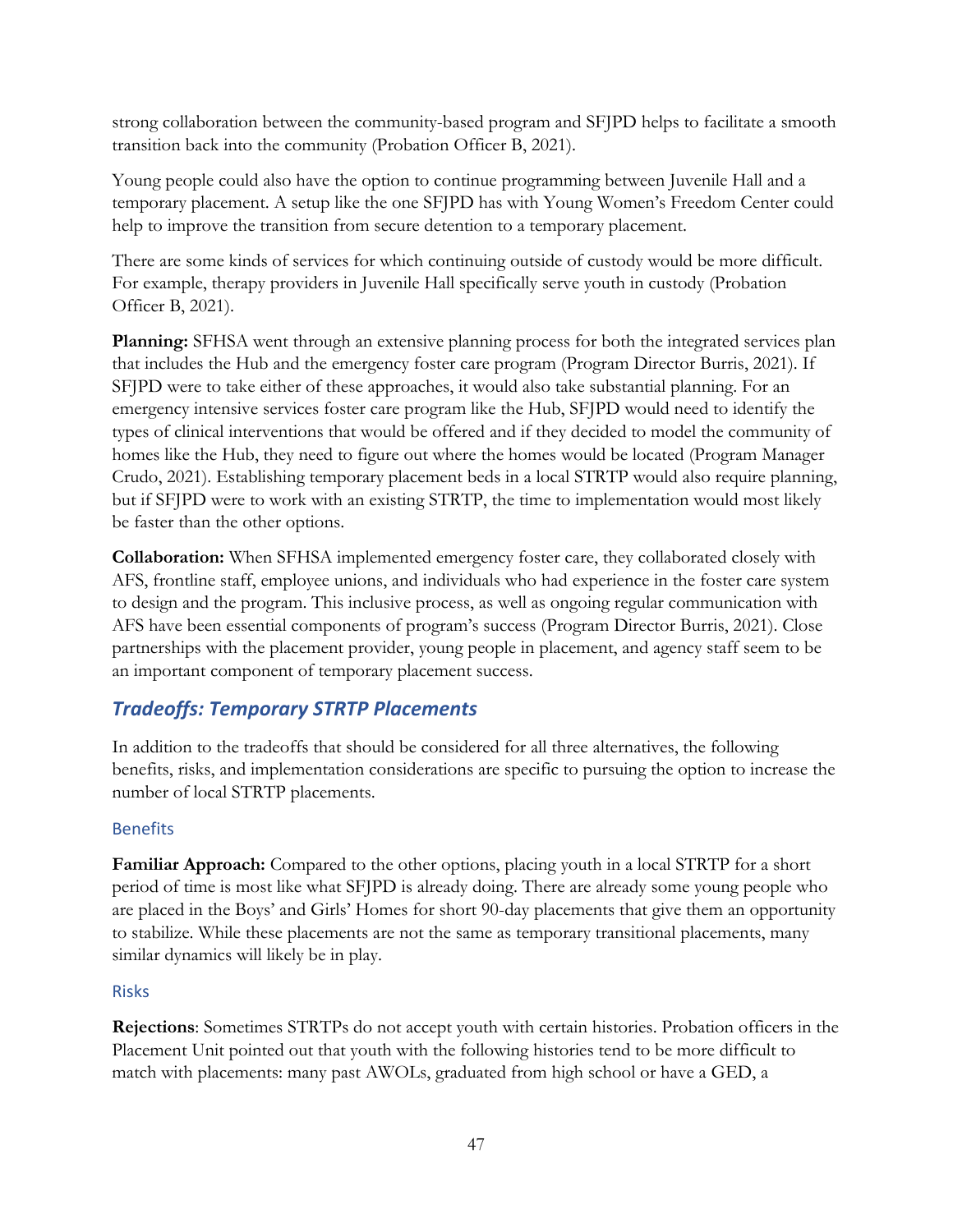significant history of violence, multiple terminations due to rule breaking and not following the program, and youth who are nearing their 18<sup>th</sup> birthday (Supervising Probation Officer, 2021).

**Challenges of Congregate Care***:* Youth in temporary congregate care placements face the same risks that youth in all congregate care placements face. There is a risk that association with peers who have a history of misbehavior will have a negative effect on youth. Young people in congregate care settings also have fewer opportunities to build healthy adult attachments compared to youth in home-based settings (Dozier, et al., 2014).

#### Implementation Considerations

**Provider:** While AFS has emerged as an ideal provider to work with SFJPD on implementing emergency foster care, the ideal provider for temporary STRTP placement beds is less clear. SFJPD has three options: to partner with an existing STRTP, contract with a different agency to create a new STRTP, or create a county-run STRTP. The following are factors SFJPD should consider in weighing which option to choose. Which path SFJPD chooses will have implications for how quickly the department will be able to implement this option.

- 1. **Invest in temporary beds in an existing local STRTP:** The benefit of this approach is that Catholic Charities and Edgewood Family and Children Services are already certified to operate STRTPs in San Francisco. They also have existing contracts with San Francisco City and County departments. For this reason, partnering with either of these agencies to provide temporary beds most likely be faster and less administratively burdensome compared to other options. However, depending on capacity requirements, SFJPD may need to work with a provider to acquire more space for temporary placement beds, which would slow down the implementation process. Alternatively, SFJPD could consider working with Catholic Charities to repurpose the Girls' Home as a space for temporary beds. It seems that this would be the fastest route to implementation. However, SFJPD would need to plan for where else to place girls locally. Any change in STRTP programming has to be approved by the California Department of Social Services.
- 2. **Contract with a different community-based organization to create a new STRTP:** This approach would require SFJPD to go through a competitive bidding process to identify an organization who could serve this purpose. Such a process would most likely take a significant amount of time. Furthermore, since Catholic Charities and Edgewood are the only non-profit agencies in San Francisco who are certified to run an STRTP, SFJPD would need to partner with an STRTP certified agency from outside the county or work with an agency that will need to be newly licensed to run an STRTP. Working with an agency outside the county may go against the principles of re-investing in the San Francisco community. Working with an agency that needs to get a new STRTP license will add significant implementation delays because the process to get certified by the California Department of Social Services Community Care Licensing Division is very lengthy and time-consuming. SFJPD would also need to work with the selected provider to acquire a location for the STRTP. The benefit of this approach is that SFJPD would likely have more control over the design of the program.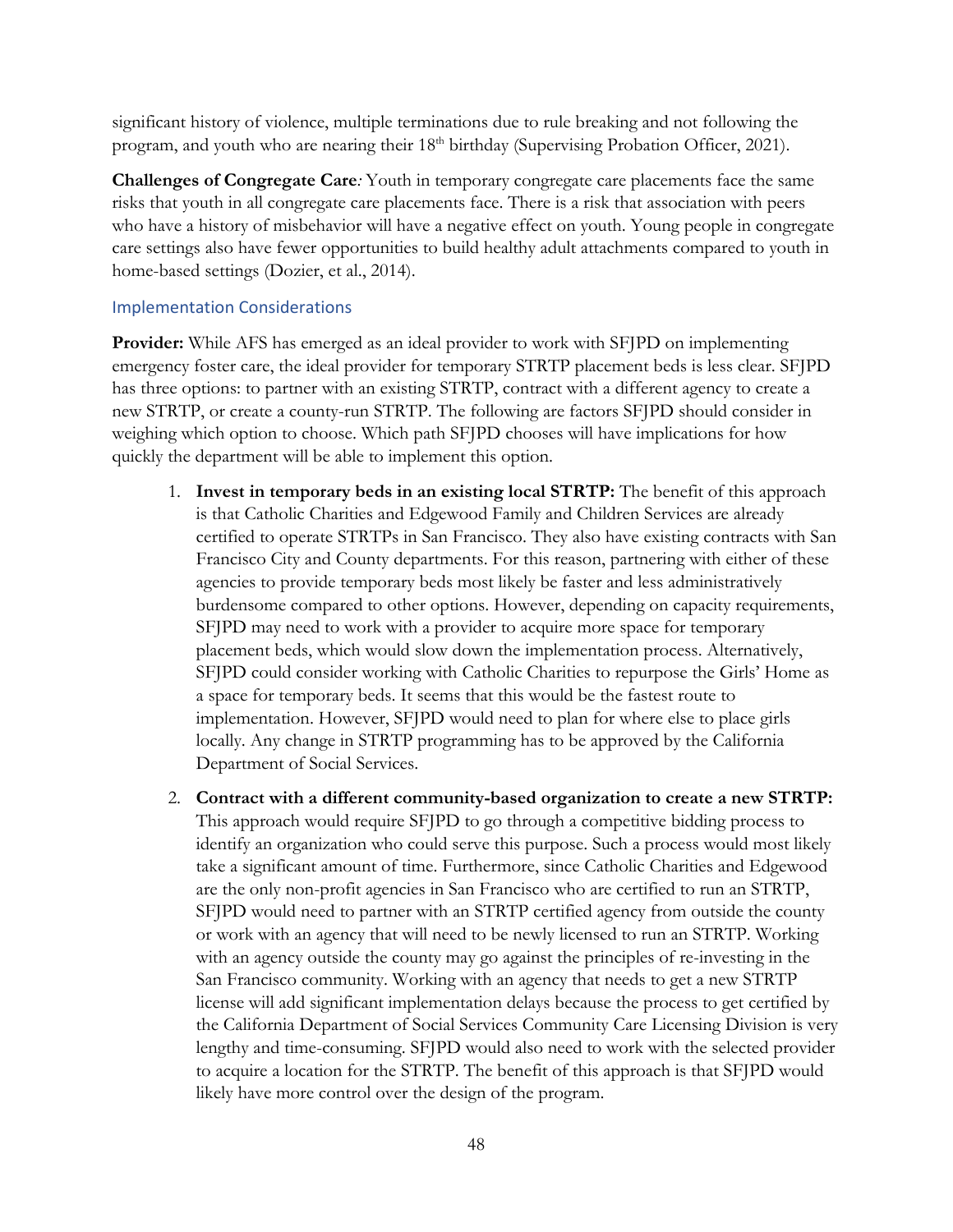3. **Create a County-Run STRTP**: The county itself could become certified to run an STRTP that could provide temporary placement beds. SFHSA used to run the Child Protection Center, an emergency shelter for youth in the child welfare system, and SFJPD has experience running Juvenile Hall. Like the option to contract with a new community-based organization, the county would have to go through the lengthy certification process with the state and would need to acquire a new building. However, this way the county could avoid undergoing a competitive bidding process. To avoid certifying a new facility, SFJPD could explore the possibility of acquiring the Girls' Home and running it in house. More analysis would be needed to evaluate the feasibility of this option. Notably, when SFHSA had the option to get the Child Protection Center licensed as an STRTP, they decided against it. They chose to invest in a continuum of emergency home-based placements instead (Program Director Burris, 2021).

If SFJPD chooses to pursue investing in temporary placements in a local STRTP, the department's plan to address the lack of local placements should also be taken into consideration. If SFJPD were to decide on expanding local STRTP placement capacity or improve the quality of local placements, it may be a good idea to combine this effort with the effort to create temporary placement options.

## *Tradeoffs: Emergency Foster Care*

#### Benefits

**Home-Based Care:** An added benefit of emergency foster care is that it would expedite the time to which a young person will be in a home-based setting. One of the goals of Continuum of Care Reform is to move more young people from congregate care to home-based placements. Emergency foster care adds another opportunity for home-based placements, helping to solve another challenge for SFJPD.

#### Risks

**Rejections:** There is a risk that because of the stigma associated with youth in the juvenile justice system, some youth will be hard to place with resource family homes in an emergency foster care program. In particular, youth with gun-related offenses or a history of gang involvement could be hard to place (Alternative Family Services CEO Jay Berlin, 2021).

**Resource Family Recruitment**: In the past, SFJPD has had trouble recruiting non-relative resource families. If SFJPD were to pursue creating an emergency foster care program through a contract with an FFA, like Alternative Family Services, the department would have support in recruiting resource families. However, AFS has less experience recruiting resource families to serve youth on probation (Alternative Family Services CEO Jay Berlin, 2021).

## *Tradeoffs: Emergency Intensive Services Foster Care*

## Benefits

**No Rejections:** SFHSA's emergency intensive services foster care program, the Hub, has a no reject no eject policy (Program Manager Crudo, 2021). This kind of program at SFJPD would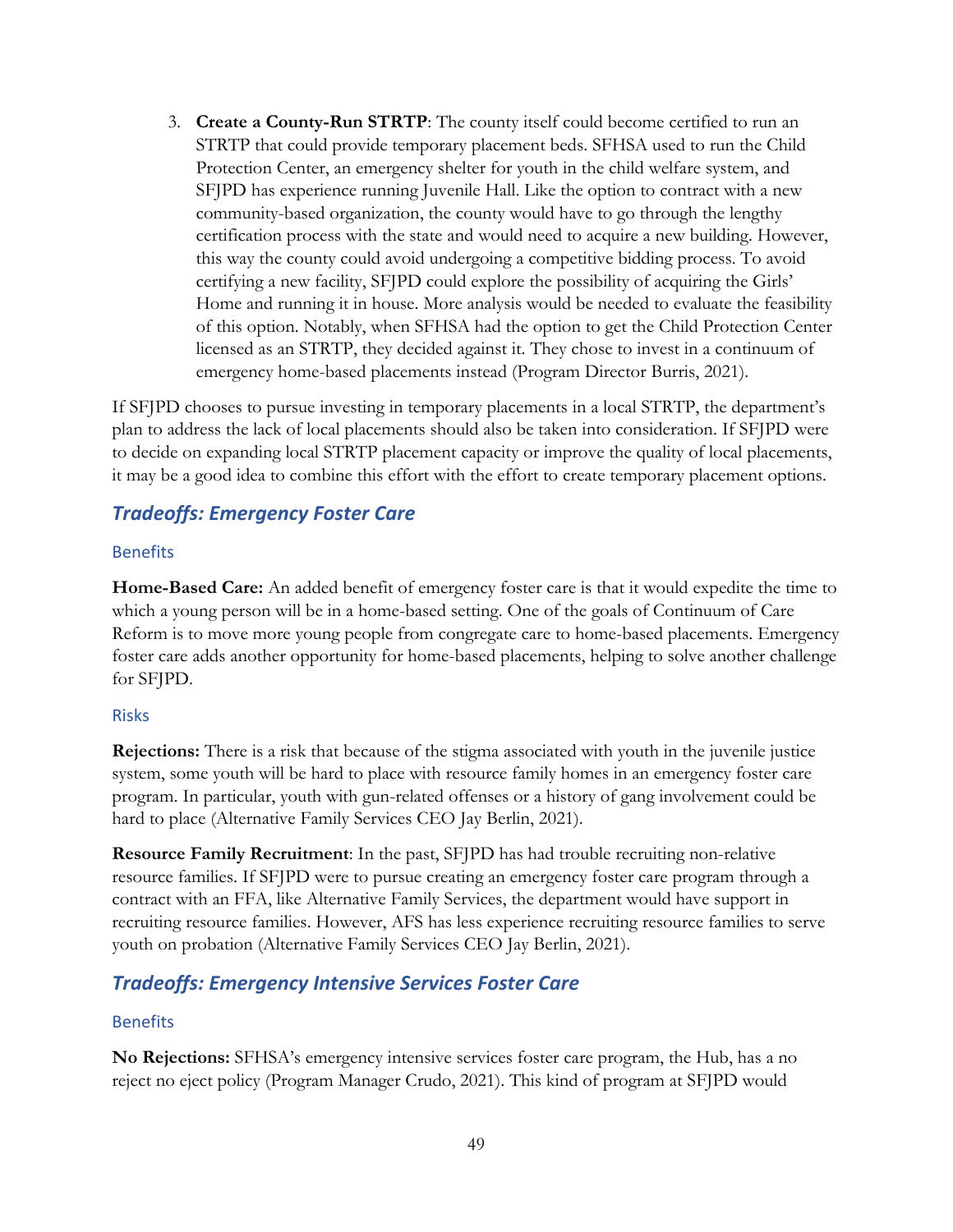provide a temporary placement opportunity for youth who may not be accepted into one of the other temporary placement alternatives because of their offense histories or high needs.

**High-Level Home-Based Care:** Youth in these placements would have access to high level mental and behavioral health support (Program Manager Crudo, 2021). Like regular emergency foster care, youth will also be in a home-based setting. For youth who require this level of care, this would be a good option.

#### Risks

**Resource Family Recruitment:** SFJPD could anticipate the same recruitment challenges as with emergency foster care. Even though Seneca has had success in recruiting families to serve very high needs youth, it could be more difficult to find families who will work with youth who have committed delinquent offenses.

**Retaining Resource Families**: SFHSA and Seneca have had a difficult time retaining some resource families who care for youth as part of the Hub program (Program Manager Crudo, 2021). It is possible that SFJPD would experience similar challenges in such a program.

**Integration with Longer-Term Placements:** In the implementation of the Hub program at SFHSA, they have found that ultimately some young people with complex behavioral and mental health needs need a longer-term placement solution. Providing an ISFC home for each youth for a temporary period and then placing them in a congregate care setting when they have already experienced multiple placement failures contradicts the stability and continuity that is often necessary for a more effective treatment approach (Program Manager Crudo, 2021). It seems likely that SFJPD would come to a similar conclusion with this kind of program.

#### Implementation Considerations

**Funding:** While funding is a consideration for all options, emergency intensive services foster care is a resource intensive program. It costs about \$2,000 per youth per day. It is funded through Title IV-E foster care funding streams and receives mental health funding through Medi-Cal. Additional general fund dollars also support the program (Program Manager Crudo, 2021).

## **Addressing Lack of Resource Family Placements**

The following section includes discussion about the benefits, risks, and implementation considerations SFJPD should weigh in deciding how to address the post-disposition time young people spend in secure detention. The options under consideration include maintaining the status quo, contracting with an FFA to recruit and retain resource families, establishing a TFCO program, or referring more youth to Family and Me.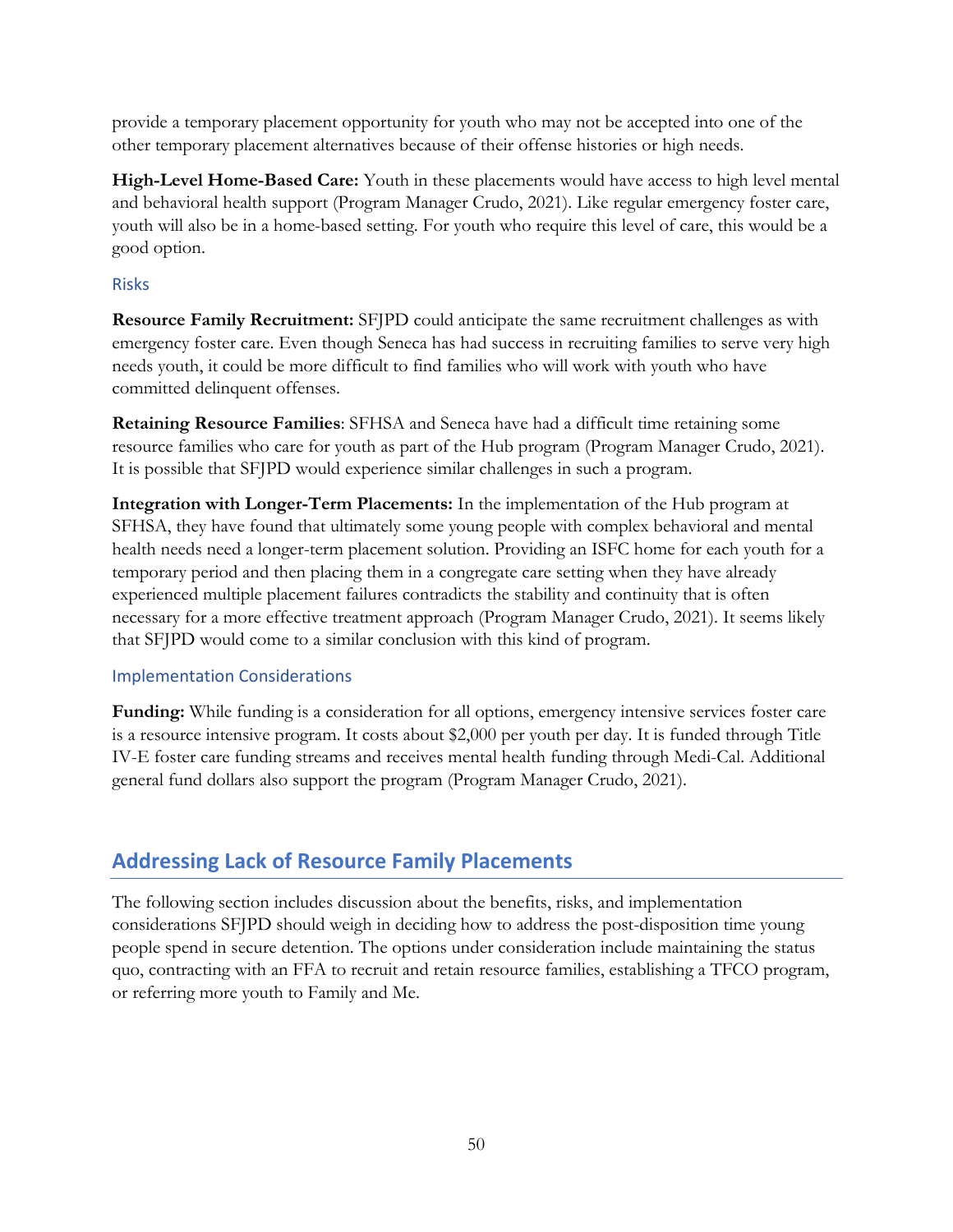<span id="page-51-0"></span>

|                                                                                                     | <b>Benefits</b><br><b>Risks</b>                                                                        |                                                                                                         | Implementation<br>Considerations      |
|-----------------------------------------------------------------------------------------------------|--------------------------------------------------------------------------------------------------------|---------------------------------------------------------------------------------------------------------|---------------------------------------|
| <b>Status Quo</b>                                                                                   |                                                                                                        | (-) Few non-relative<br>resource family<br>placements<br>$(-)$ Lack of support for<br>resource families |                                       |
| <b>All Non-Status Quo</b><br><b>Alternatives</b>                                                    | (+) More home-based<br>placements                                                                      |                                                                                                         | Resource family barriers for<br>youth |
| <b>Contract with Foster Family</b><br>Agency                                                        | (+) Specialized experience<br>(+) High levels of support                                               | (-) Resource family<br>recruitment                                                                      | Targeted recruitment                  |
| <b>Establish TFCO program</b>                                                                       | (+) Evidence based<br>(+) Family support                                                               | $(-)$ Implementation fidelity<br>(-) Youth refusal<br>(-) Aftercare family<br>requirement               | Provider<br>Costs                     |
| Refer more young people to<br>Family & Me<br>(specifically with youth who<br>have experienced CSEC) | (+) Currently available<br>(+) Specialized services<br>(+) AWOL response<br>(+) Develop CSEC expertise | (-) Ongoing funding security<br>$(-)$ Slow matching                                                     | Communication                         |

#### **Table 7. Summary of tradeoffs: Addressing Lack of Resource Family Placements**

## *Risk of Inaction*

If SFJPD does not pursue any of the options presented in this report for increasing the number of resource family placement options for probation youth, the department will most likely continue struggling to recruit non-relative resource families as it has in the past. As a result, there will continue to be young people who are placed in congregate care settings who could be served in a regular non-relative resource family home or in an ISFC home. This situation is out of compliance with the principles of CCR and exposes more young people to the potential harms of congregate care.

There is also a risk that existing resource families will continue to receive low levels of support specifically for the challenges they face as resource parents. Probation officers who support resource families during placement are mainly focused on meeting the needs of the youth. While resource families have access to the City's Mobile Response Team run by the Seneca Family of Agencies, few families have used this resource.

## *Benefits of All Alternatives*

By pursuing one of the proposed strategies to increase the number of resource family placements, SFJPD will be able to offer more young people the opportunity to stay in a home-based setting during placement. These youth will have more opportunities to form healthy adult attachments and be in a setting that has been found to be more effective at reducing future juvenile justice involvement.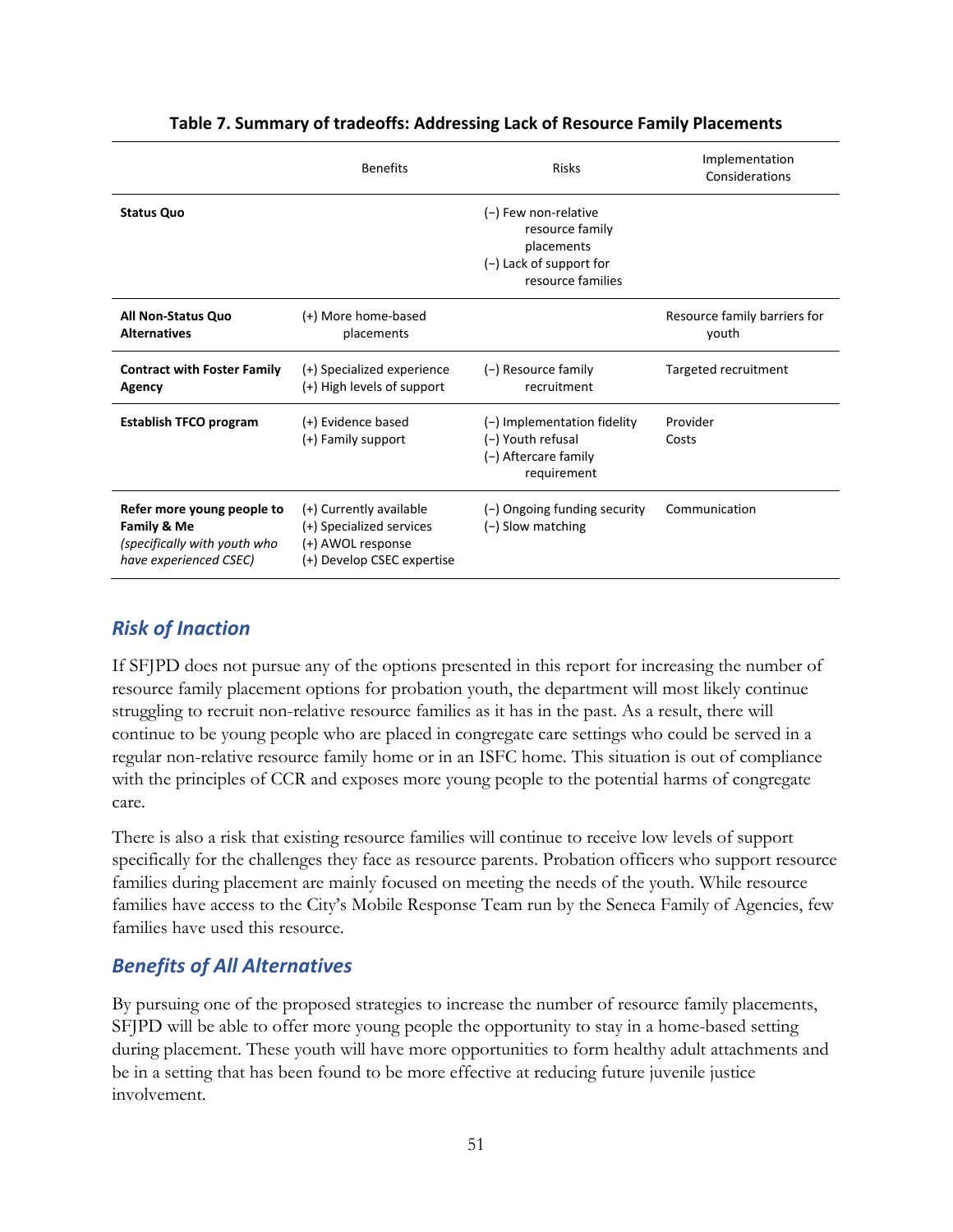## *Implementation Considerations for All Alternatives*

**Resource Family Barriers for Youth:** The effectiveness of resource family placements depends both on the department's ability to identify resource families and the experience of young people in those homes. During SFJPD's partnership with RDA in 2019, RDA held focus groups with youth to learn about their experiences in resource family placements. They identified three primary barriers for youth (Freedman, Ramoabi, & Nwobilor, 2019):

- 1. Lack of trust in the justice system,
- 2. Lack of shared expectations about the resource family setting,
- 3. Feeling that resource families do not meet their needs and that they do not belong.

RDA also identified three areas of need for youth in resource family placements (Freedman, Ramoabi, & Nwobilor, 2019):

- 1. Resource families should provide stability and show compassion,
- 2. Resource families understand unique challenges probation youth face,
- 3. Youth should have access to financial and psychological support while in a resource family home.

Regardless of which non status quo alternative the department decides to pursue, these findings can be helpful to SFJPD as they implement a plan to increase the number of resource family placements.

## *Tradeoffs: Contract with a Foster Family Agency*

The following are tradeoffs that will come with contracting with a Foster Family Agency to recruit and retain resource families.

#### Benefits

**Specialized Experience:** Resource family recruitment and retention is a core function of Foster Family Agencies (FFAs). FFAs can put many resources into bringing in community members to serve as resource families (Alternative Family Services CEO Jay Berlin, 2021). Alternative Family Services has a track record of recruiting families to serve youth in the child welfare system. In fiscal year 2019-20, the agency had 291 total approved foster homes throughout the state. While SFJPD has been successful in recruiting a decent number of relatives to serve as resource families, the department has had much more trouble finding non-relatives who will take in youth.

**High Levels of Support:** FFAs are well situated to support youth and resource families. While SFJPD does little to support families outside of the Children and Family Team meetings, AFS has staff available 24/7 to help families and youth get through challenges they face in the home. These supports are especially essential in ISFC homes where youth have higher level needs. Through availability, flexibility, and creativity AFS caseworkers build trust with resource families, which helps the agency retain families even when it gets difficult (Alternative Family Services CEO Jay Berlin, 2021).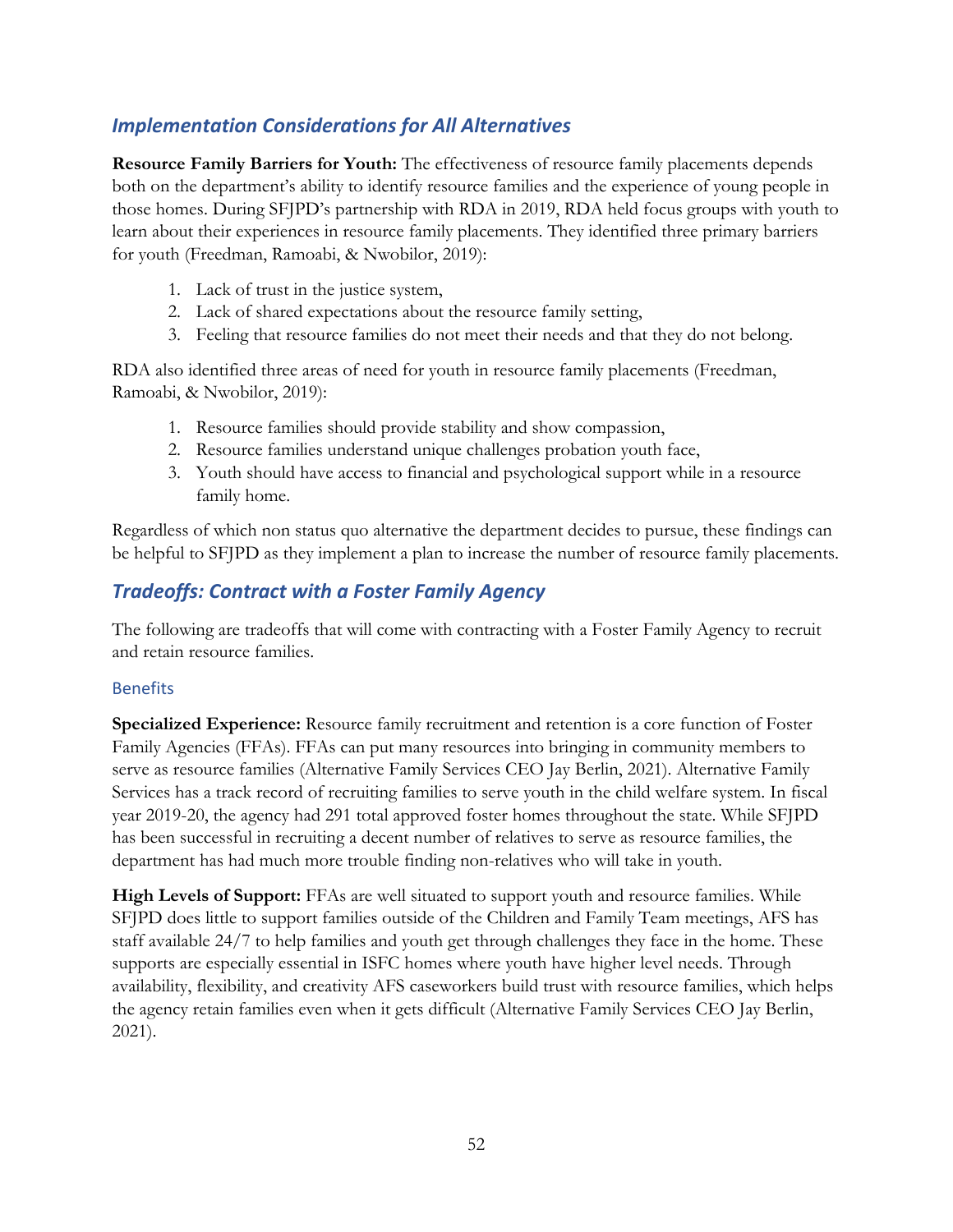#### Risks

**Recruitment:** Like with emergency foster care, resource family recruitment is again a risk of relying more on resource families. Although FFAs have extensive experience in resource family recruitment, it remains to be seen whether they will have as much success recruiting families to work with young people in the probation system. Even though there is substantial overlap between youth in probation and in child welfare, there is still a stigma about probation youth that could make it more difficult to find resource families. However, a targeted recruitment strategy, discussed in the next section, could help to address this risk.

#### Implementation Considerations

**Targeted Recruitment:** Internal research at SFJPD has concluded that targeted recruitment of individuals who work with youth on probation substantially diminishes the stigma because they understand the challenges and are better able to meet youth where they are on the spectrum of need (Social Worker, 2021). During SFJPD's partnership with RDA in 2019, RDA conducted a series of focus groups to find out which populations are most interested in serving as resource parents for justice-involved youth. They found that extended family members, family friends, and grandparents who are mobile and able to function independently are good candidates for relative resource families. They found that African American and Latinx community leaders and mentors, especially in the Bayview and Hunters Point neighborhoods, teachers, school resource officers, and fire fighters may be good candidates for non-relative resource families (Freedman, Ramoabi, & Nwobilor, 2019). This information can be helpful to an FFA in establishing resource family recruitment strategies.

## *Tradeoffs: Establish a TFCO Program in San Francisco*

#### Benefits

**Evidence-Based:** TFCO is an evidence-based model that has shown promising results with young people who have high levels of justice system involvement. It was the only home-based care program identified in this study that was designed specifically for working with young people in the juvenile justice system. However, it was notable that only one of the certified programs in the U.S. appears to work with this population.

**Family Support:** The TFCO program is also unique in its support for young people's families. While TFCO does not provide families with housing or employment opportunities, the therapy and training aftercare families get through the program can help parents learn how to address youthful misbehavior, which is meant to reduce home removals in the future. No other resource family programs studied seemed to provide so much direct support to families.

#### Risks

**Implementation Fidelity:** Agencies that are certified to use the TFCO program must maintain fidelity to the program to maintain their certification (TFC Consultants, Inc. President John Aarons, 2021). This possibly could limit the department's ability to adapt the program to specific young people's needs.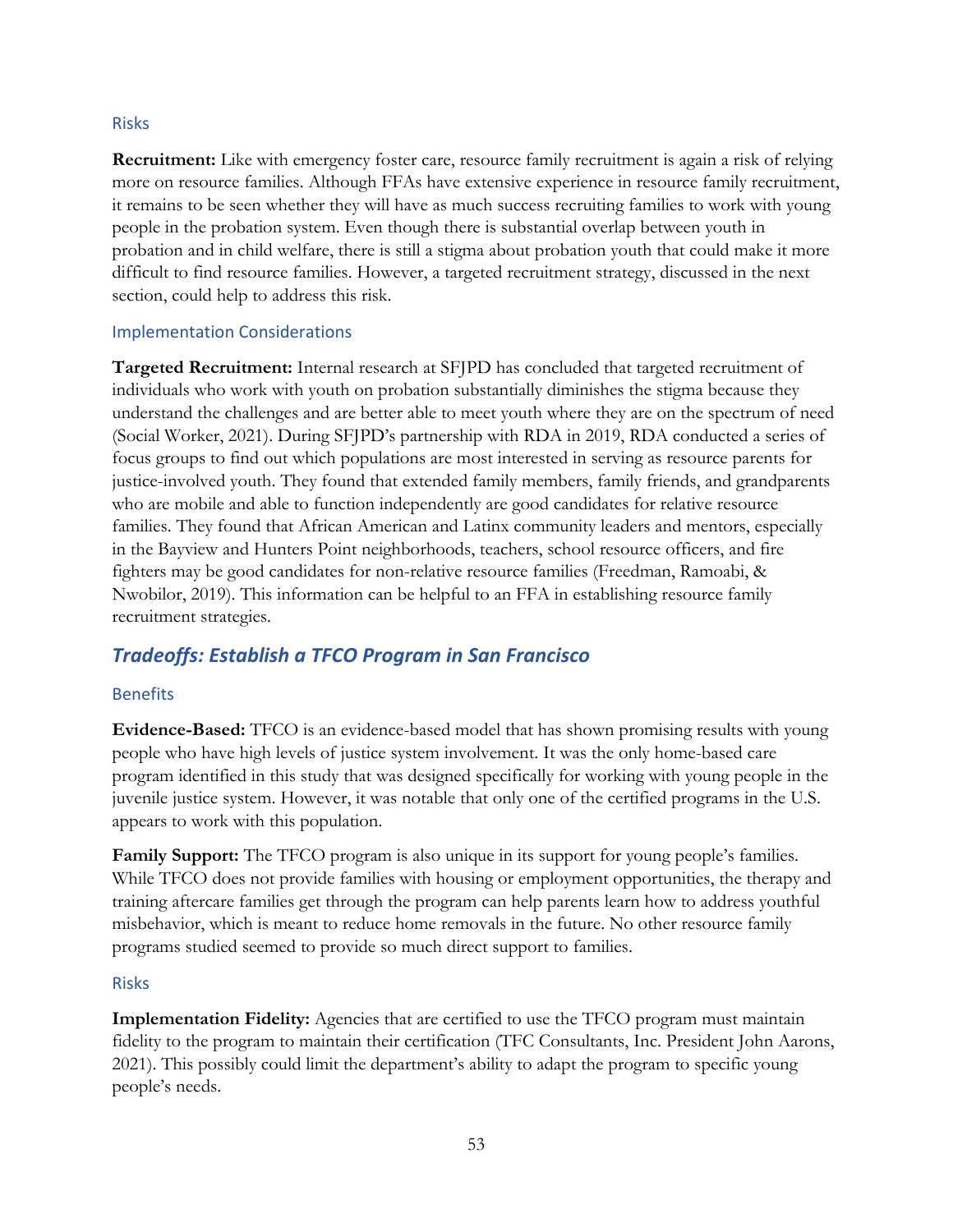**Youth Refusal:** There is also a risk, like Orange County experienced, that youth will refuse to participate in the program. However, youth on probation, especially those who have been in congregate care placements, may be more used to very structured programs that include high levels of surveillance. Furthermore, young people can refuse to participate in any program. It is unclear if they would refuse to participate in TFCO more than other options.

**After Care Family Requirement:** While the aftercare family services are a definite benefit of TFCO, youth are required to have an aftercare family to participate. The aftercare family does not have to be a young person's biological parents. It can include anyone from the young person's network who will commit to caring for them after placement is over. Youth can also participate in the program if they will exit into an independent living situation. Still, some youth may not have people who could serve as an aftercare family. In deciding whether to pursue TFCO, SFJPD should consider how many young people the aftercare family requirement could leave out.

#### Implementation Considerations

**Provider:** TFCO is a program model, not a provider. If SFJPD were to implement a TFCO program in San Francisco, the department would still need to find a way to recruit resource families and hire staff, either internally or through a contract. In Orange County, Social Services administers the program internally.

**Costs:** TFCO is an expensive program. Blueprints Programs estimates that it could cost over \$530,000 to implement ten TFCO beds in the first year. That would be around \$43,000 per youth for 7.5 months of treatment. A significant portion of the costs could be funded by the state and federal governments. The program would be somewhat less expensive in future years, when startup costs are already established (Treatment Foster Care Oregon, n.d.). Even at the high cost, the Washington State Institute for Public Policy found that compared to the cost of a congregate care placement and taking in the full impacts of the program, TFCO has a \$1.85 benefit to cost ratio (Benefit-Cost Results: Multidimensional Treatment Foster Care (MTFC) (vs. group homes) for court-involved youth, 2019). In considering the TFCO program, SFJPD should figure out exactly how much TFCO would cost compared to other ISFC programs available to the City.

## *Tradeoffs: Refer More Young People to Family and Me*

#### Benefits

**Currently Available:** A major benefit of Family and Me (FAM) is that it is an existing intensive foster care program that SFJPD can currently refer youth to. This is potentially the fastest pathway to placing more youth with resource families.

**Specialized Services:** It is also unique in its programming for CSEC youth and youth at risk of CSEC, which likely includes many adolescents, especially girls, on probation. This makes the program an especially good option for these youth. But also means that it will not serve all youth who could benefit from a resource family placement.

**AWOL Response:** Furthermore, the secondary caregiver component of FAM is promising. The shared caregiving model is based on the hub-home model piloted by Mockingbird in Washington and other similar programs across the U.S, which have been shown to decrease runaways and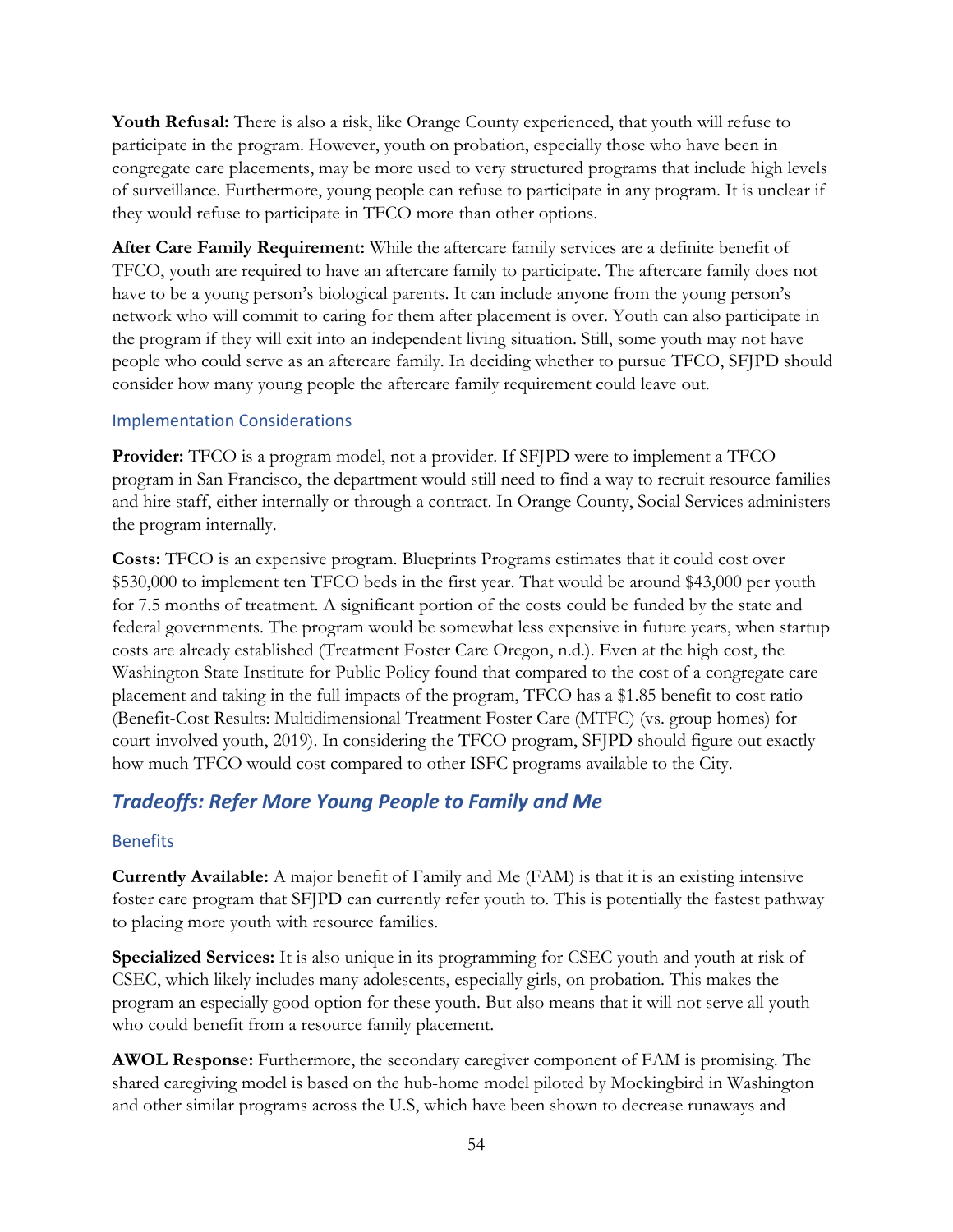increase the length of placement. In the FAM program, youth will be allowed to stay with the secondary caregiver if they need a break from the primary caregiver (or other people/things), which may give them a chance to cool off and regroup instead of running (FAM Director Bailey, 2021).

**Develop CSEC Expertise:** Freedom Forward, the organization that runs FAM, specializes in preventing sexual exploitation of youth and supporting survivors. There is an opportunity for SFJPD to learn from Freedom Forward about how to better support this population through a FAM partnership.

#### Risks

**Ongoing Funding Security:** The secondary caregiver feature of the FAM program is funded through a grant from the California Department of Social Services. The grant currently goes through mid-2022 at which point FAM could be at risk of losing funding for this part of the program if Freedom Forward is not able to secure another grant.

**Slow Matching:** So far, it has taken FAM a significant amount of time after a youth is referred to the program for them to be placed. No young people have been placed with families so far, but six youth have been referred. FAM is not an emergency placement program. They give youth opportunities to meet with resource families before moving in with them and allow for youth to live with family members or kin if they choose. This is part of their core values to prioritize youth voice and choice. This approach does seem beneficial from a service perspective, but for youth on probation it is problematic if they end up waiting in secure detention for a long period of time before the placement match. The extended matching process may be less problematic if SFJPD has an effective non-secure alternative to Juvenile Hall for youth in the pre-placement phase.

#### Implementation Considerations

**Communication:** Currently, an SFHSA staff member attends the monthly check-ins regarding FAM's implementation progress. There is no representative from SFJPD at these meetings (FAM Director Bailey, 2021). To stay updated on FAM's progress and learn about opportunities to better leverage this option for youth at SFJPD, the department could consider identifying a staff member to attend FAM's monthly check-in meetings.

## **VIII. Recommendations**

## <span id="page-55-0"></span>**Addressing Post-Disposition Time in Secure Detention**

The following are recommendations for how SFJPD can reduce the time youth spend in secure detention after they receive an out-of-home placement (OOHP) disposition.

**1. SFJPD should secure at least 15 temporary placement beds, whether family-based, congregate care, or a combination, for youth awaiting an OOHP match.**

The available point-in-time data show that at a maximum, there were 13 youth awaiting placement in Juvenile Hall in 2020. Counting only youth who were post-disposition, the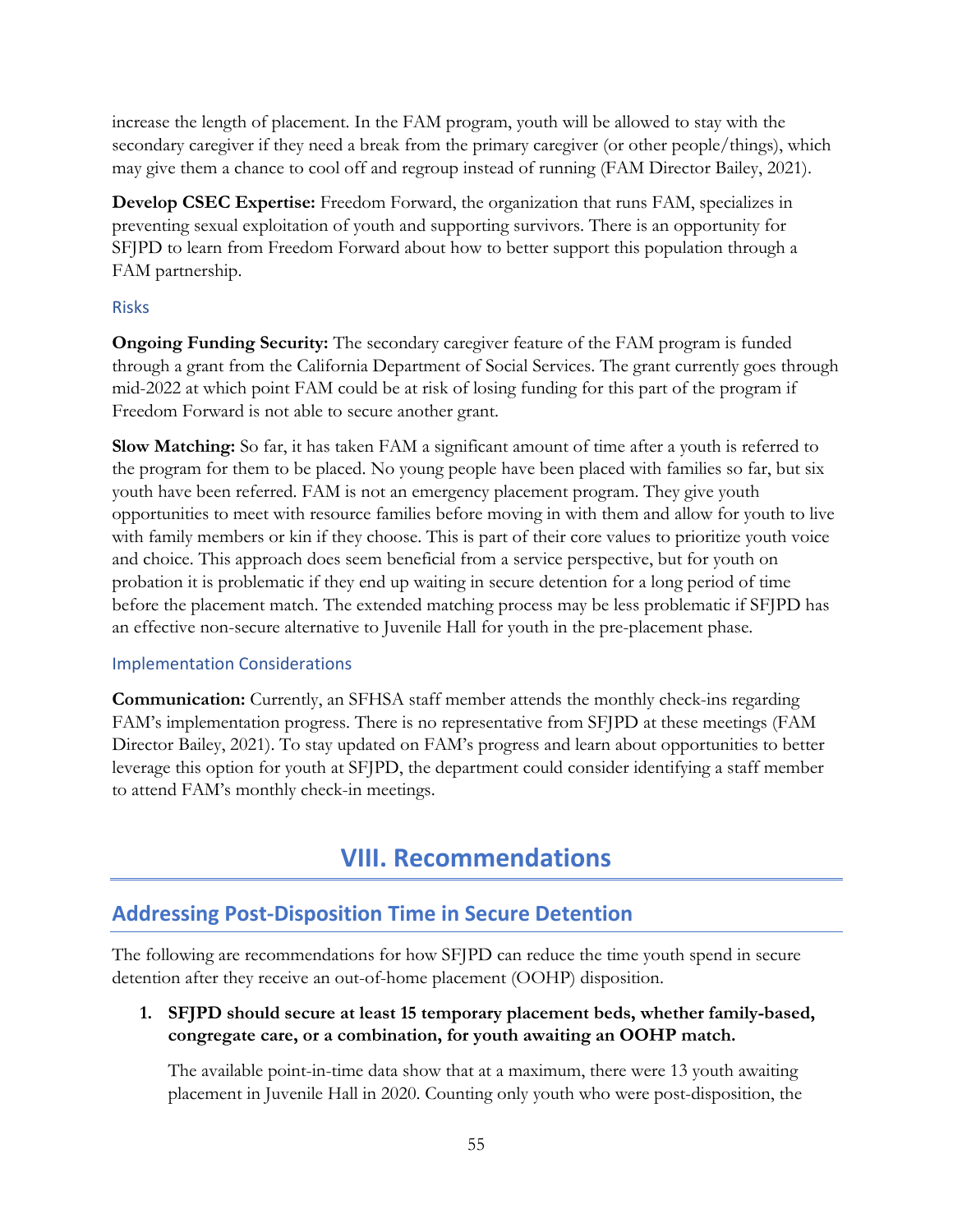maximum was nine. The year 2020 was unusual because of the COVID-19 pandemic. There were fewer youth in Juvenile Hall and fewer OOHP dispositions that year. However, data from January and February of that year, before the pandemic hit, and limited data from 2019, indicate that in non-pandemic months fifteen temporary beds would be enough.

While SFJPD should start by securing 15 temporary placement beds, the department should be open to securing additional beds if after the pandemic is over, they find that 15 beds are unable to meet the need.

#### **2. Youth should be able to stay in temporary placements for up to 90 days, with the goal that most youth will stay for three weeks or less.**

Analysis of Juvenile Hall booking data joined to OOHP disposition dates shows that on average, youth spend 25 days in secure detention after their disposition date. The  $75<sup>th</sup>$ percentile in the distribution was 32 days, showing that most youth are matched with a placement within a month. There were 20 individuals in the top 25 percent of the distribution and only one of them waited in Juvenile Hall after disposition for over 90 days.

While SFJPD can expect that most youth will only require a temporary placement for around three weeks. There will be some individuals who will need longer temporary placements. Allowing for youth to stay in a temporary placement for up to 90 days will cover the postdisposition waiting period for just about all youth, except for in very limited circumstances.

#### **3. SFJPD should contract with a Foster Family Agency to create an emergency foster care program modeled after SFHSA's contract with Alternative Family Services. SFJPD should prioritize this option for youth who are exiting secure detention into a temporary placement.**

SFHSA's emergency foster care program has been an effective temporary placement alternative to the Child Protection Center, an emergency congregate care shelter the City closed in 2019. The program is administered by Alternative Family Services, an FFA. SFJPD should model an emergency foster care program after the SFHSA program and contract with an FFA to administer it. In such a program, SFJPD will have a pool of resource families available to take in youth on or prior to their OOHP disposition date. Young people will be able to stay with the emergency resource family until they are matched with a longer-term placement.

This program will allow for youth to exit secure detention earlier. It will also provide an opportunity for more young people to be in a home-based setting more quickly. Homebased settings are preferable to congregate care because they allow for youth to create healthy adult attachments and avoid negative influence from delinquent peers. Home-based settings are also more conducive to better educational and less future court involvement. Under Continuum of Care Reform, county placing agencies, like SFJPD are required to consider home based placements before congregate care. An emergency foster care program will also allow for SFJPD to be in better compliance with CCR. For these reasons, SFJPD should prioritize placing youth in emergency foster care for temporary placements.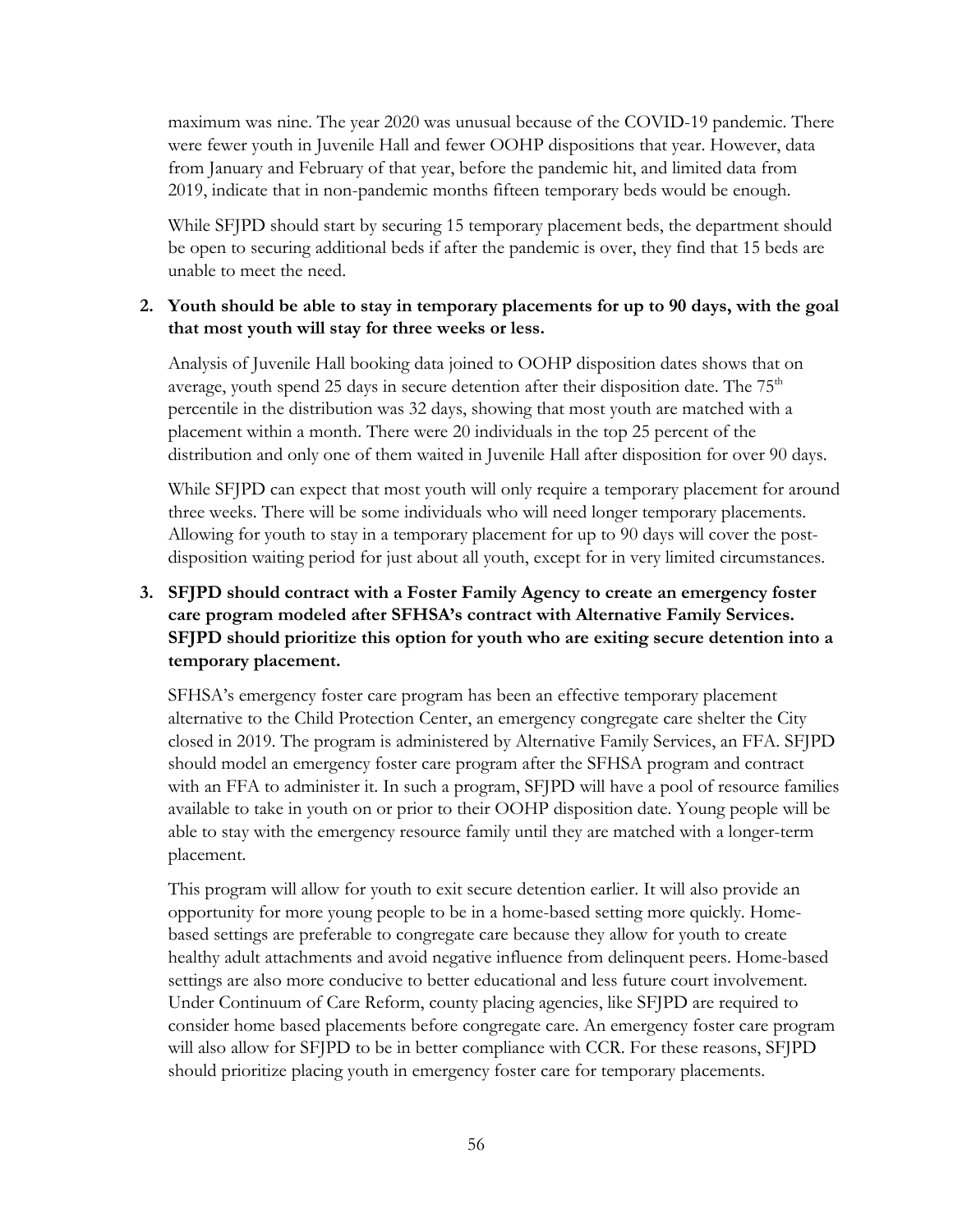Girls have a particularly hard time in congregate care. Girls run away from placement at a higher rate than boys. This is part of the reason the Girls' Home, the STRTP in San Francisco for girls, has been underutilized. Home-based placements provide girls with the relational attachments they are looking for. When appropriate, SFJPD should especially prioritize placing girls in emergency foster care. Data from 2019 and 2020 show that there were many fewer girls than boys in Juvenile Hall in the post-OOHP disposition period.

Home-based placements are also preferable for youth who have experienced commercial sexual exploitation. A resource parent can help CSEC youth understand how to identify healthy relationships. However, emergency placements for these youth are somewhat more complicated. It is not uncommon for abusers of CSEC youth to see them out while they are in placement. This poses challenges for the resource family and is sometimes a reason to place these youth further away from San Francisco.

#### **4. SFJPD should acquire temporary placement beds in a local STRTP where youth can stay during the pre-placement period. This option should be used for youth who cannot be placed in an emergency resource family.**

While emergency foster care is the preferred strategy for temporary placements, not all youth will realistically be suitable for an emergency foster care placement. Some youth have offense histories or behavioral and mental health needs that exceed the capacity of an emergency resource family. For this reason, SFJPD should also reserve local STRTP beds to serve as temporary placements.

One potential approach to securing temporary local STRTP beds is to convert beds in the Girls' Home for this purpose. The Girls' Home is currently underutilized and would likely serve more youth if it had temporary placement beds. As explained in the prior recommendation, girls are more likely to be successful in a home-based placement, so a combination of placement options that provide more opportunities for resource family placements could further reduce the need for the Girls' Home. Still, there will be a small number of girls who will need a temporary or longer-term placement in a local STRTP. If SFJPD were to convert the Girls' Home to a temporary placement location, they would need to find another local congregate care placement option for these girls.

Converting the Girls' Home is just one potential avenue that SFJPD could take to secure temporary STRTP placement beds. SFJPD could also work with Catholic Charities or Edgewood to create a new STRTP, contract with a different agency to create a new STRTP, or create a new county-run STRTP. More analysis is needed about the feasibility of each option.

SFJPD should expect that AWOLs from temporary placements will likely be an ongoing challenge with both emergency foster care and temporary placements in a local STRTP.

#### **5. SFJPD should consider allowing for youth to complete their placement in a temporary placement if it is going well. Doing so will likely increase the capacity needs in temporary placements.**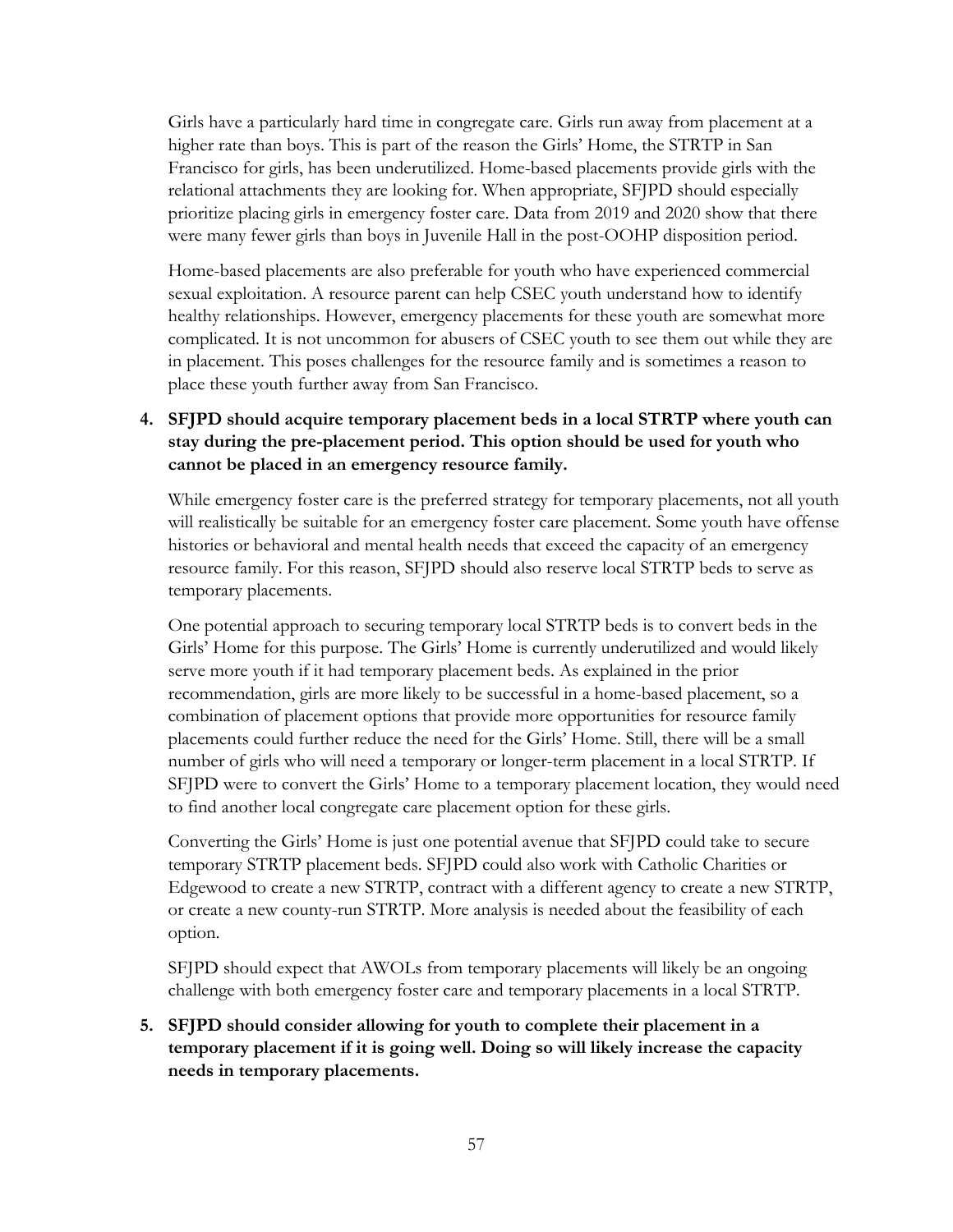Allowing youth who are doing well in a temporary placement to stay in that placement for their full placement will reduce the number of transitions they will experience in the placement process. Additionally, the temporary placement options proposed in this report are less restrictive than other placement options available to youth. For example, a local STRTP placement is in some ways less restrictive than an out-of-county STRTP placement because a young person is closer to their family and community. If SFJPD allows youth to stay in a temporary placement if they are doing well, there will most likely be more youth in less restrictive placements.

However, allowing youth to complete their placement in a temporary placement will also increase the capacity requirements for temporary placements because some placement beds would be occupied for much longer than the typical two to four weeks. Given the challenges that may come with recruiting resource families and securing temporary placement beds, SFJPD will need to further consider the feasibility of this recommendation.

I have not recommended that SFJPD pursue an emergency intensive services foster care program, like the Hub program at SFHSA, because, while this is a good option for youth with complex needs, it appeared to be an inefficient way to provide temporary placements. It is a very expensive model and serves youth who are difficult to place and ultimately need a longer-term placement option. Instead, the department could consider creating a program like the Hub for full-length placements for youth who require intensive services foster care. This study did not analyze that option in comparison to the other strategies to increase resource family placements.

## **Addressing Lack of Resource Family Placements**

The following are recommendations for how to increase the number of resource family placement options available to youth at SFJPD.

**6. SFJPD should contract with a Foster Family Agency to recruit and retain resource families. The FFA should help the department recruit non-relative, and ISFC certified resource families. The FFA should also provide supportive services to these resource families.**

In the child welfare context, this is a common model for connecting children and youth with resource families. Probation youth in OOHP are also part of the foster care system and there is significant overlap between these populations in terms of behaviors, needs, and individuals. Probation youth deserve to have the same range of placement options available to them as youth in the child welfare system.

While there are risks that resource family recruitment will be challenging because of stigma against system-involved youth, SFJPD has already identified targeted populations who may be more willing to take in these youth. Furthermore, FFAs specialize in resource family recruitment. Partnering with an FFA in this work is a much more promising approach than SFJPD's current recruitment strategy.

**7. SFJPD should continue to refer youth who have CSEC experience or are at risk of CSEC to Family and Me. However, these youth will need a temporary placement**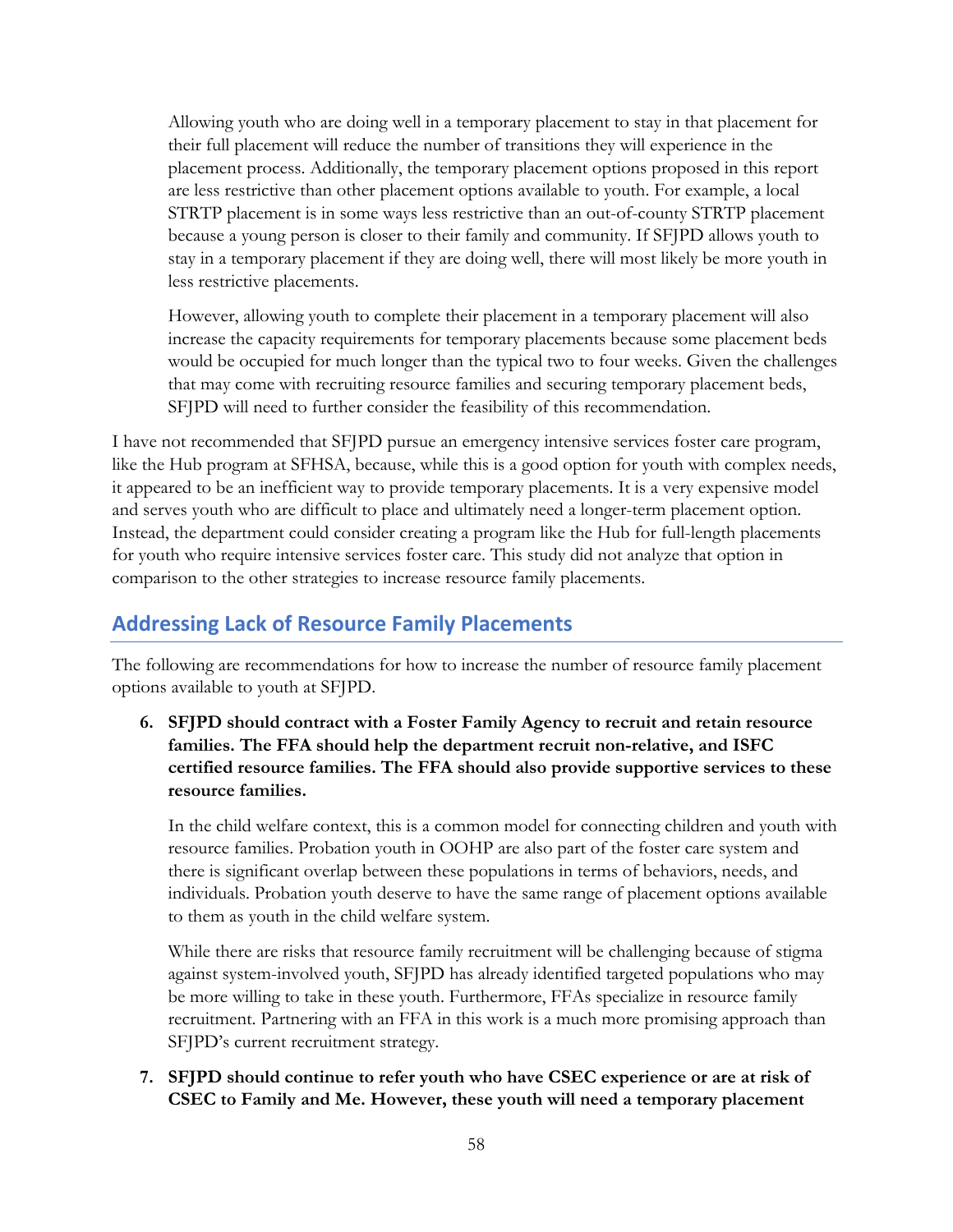#### **option while they are matched with a resource family so that they do not remain in custody during the matching process.**

FAM is an existing ISFC program that probation youth can already be referred to. About three probation youth have already been referred to the program. FAM is specifically designed to serve youth who have experienced commercial sexual exploitation (CSEC) or are at risk. While FAM is still a pilot and has yet to place any youth with a resource family, it is a promising model that has the potential to limit AWOLs in these placements by including a secondary caregiver. SFJPD should continue to refer youth in OOHP with CSEC experience or those at risk to FAM. Because commercial sexual exploitation is more common among girls on probation, this is particularly good option for girls.

However, the fact that the placement matching process has so far been long for youth referred to FAM will pose a challenge for SFJPD. There is a risk that some youth referred to FAM may have to wait in Juvenile Hall for a match with a resource family is made. Temporary placements, like those proposed in this report, can help ensure that these young people are not in secure detention during the placement matching period.

#### **8. SFJPD should designate a staff member to attend monthly Family and Me meetings to stay up to date on the progress of the program implementation.**

Freedom Forward, the agency that runs FAM, holds monthly meetings with partners to stay in communication about implementation progress. SFJPD currently does not have a liaison in these meetings. Designating a staff member to attend these meetings would allow for SFJPD to stay informed about FAM implementation and create an opportunity for the department to learn how to better identify and serve youth who have experienced commercial sexual exploitation.

#### **9. SFJPD should encourage existing resource families to use the City's Mobile Response Team as a source of support during crisis situations and to help prevent crises.**

Resource families already have access to the City's Mobile Response Team administered by the Seneca Family of Agencies. While resource families are already informed that they can use this resource, few have done so. Helping resources families understand that this resource can be available to them during crises and to help prevent crises may lead to more utilization of this resource. While the Mobile Response Team is not a designed to provide long-term care and does not appear to provide respite care services or other services specifically targeted towards resource families, this could be one way to increase support for existing resource families in the short-term.

I did not recommend that SFJPD establish a TFCO program for a few reasons. First, TFCO is a program model, not a service provider. Therefore, if SFJPD were to pursue this option, they would still need to find a way to recruit ISFC certified non-relative resource families to serve as TFCO parents and hire staff to serve as the TFCO treatment team. This could be done either through an FFA or in house. SFJPD could certainly go this route, but it seemed more complicated than working with an FFA that already has its own ISFC program design. The second reason I did not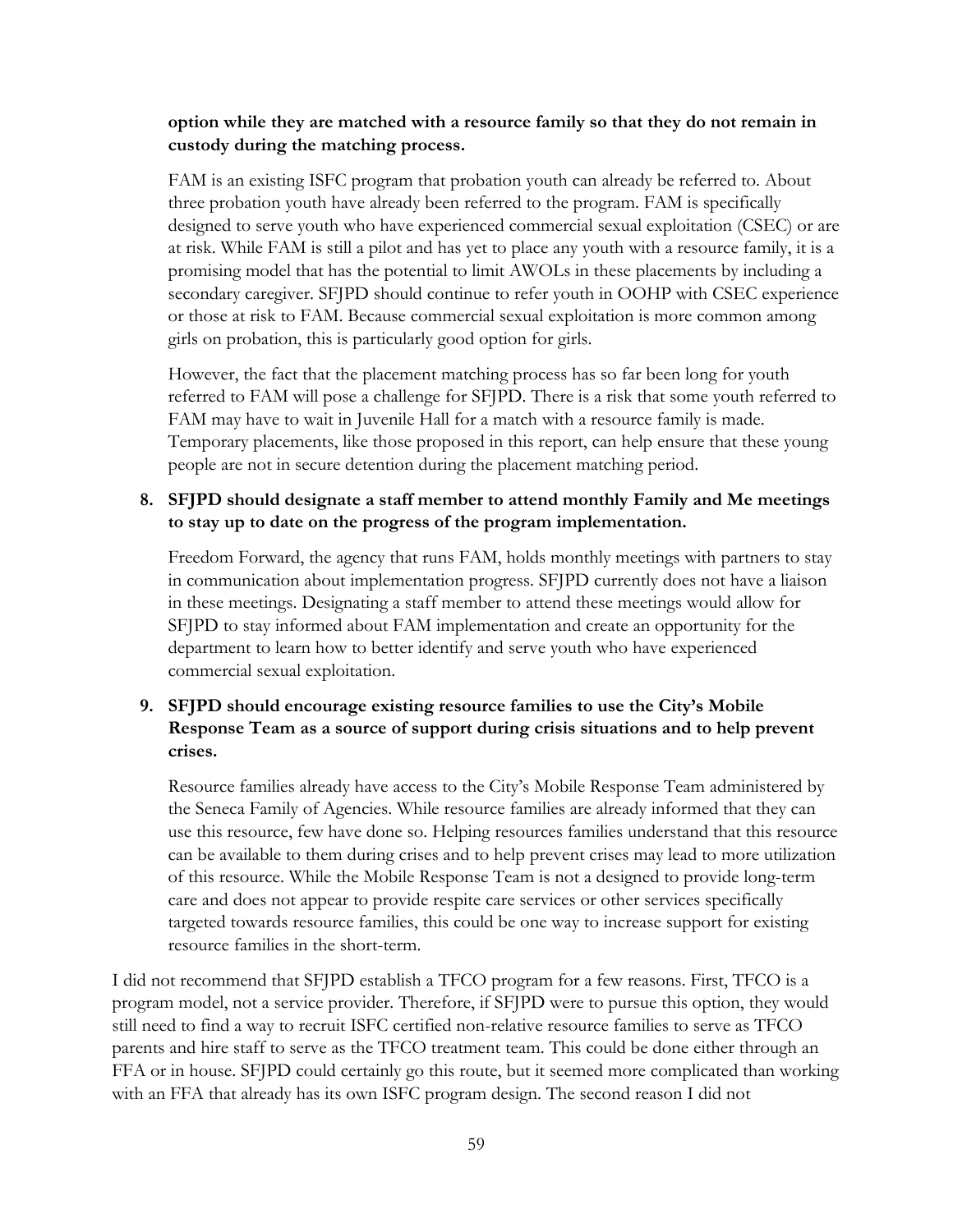recommend this option is that it was difficult to tell how different or more effective it is than ISFC services offered by an FFA, like Alternative Family Services. It is true that TFCO has been rigorously evaluated, but in lack of evaluations of other programs, it is hard to compare.

This is not to say establishing a TFCO program should be off the table. Rather, SFJPD would need to further investigate the specific programmatic differences between TFCO and other ISFC programs available to the department to understand if it is worth the investment to pursue TFCO.

## **Other Considerations**

**10. SFJPD should engage in a collaborative and inclusive process to develop the program design and implementation plans for all new placement options recommended above. Voices of family and youth impacted by the juvenile justice system should be centered.** 

In SFHSA's experience implementing emergency foster care, collaboration with staff at all levels of the department and with the FFA who administers the program was essential to the program's success. SFJPD should also use a collaborative process to plan for the design and implementation of the recommendations above.

Furthermore, this study, despite outreach attempts, including incentives, was not able to include interviews of youth with experience in OOHP or their families. Therefore, the analysis and recommendations do not thoroughly consider youth and family needs and desires as define by individuals themselves. This is a serious limitation of this study. Youth and family voices should be included in SFJPD's final decision about whether and how to implement these recommendations.

# **IX. Conclusion**

<span id="page-60-0"></span>As San Francisco moves towards major reforms to its juvenile justice system, reconsidering how the system treats young people at the deepest end of the system will be critical in creating a system that truly centers rehabilitation and racial equity.

A comprehensive look at the available data on youth in out-of-home placement (OOHP) in recent years highlights ongoing racial disparities among system-involved youth and high levels of overlap between the child welfare and juvenile justice systems in San Francisco. It also shows that young people in OOHP make up a small percentage of all youth involved in the San Francisco juvenile justice system and that those who are in OOHP have high levels of involvement with the Juvenile Court.

The recommendations set forth in this report will help San Francisco reduce the amount of time young people spend in secure detention and increase the number of OOHP youth who are in homebased settings. Both approaches will allow young people to learn and grow in less restrictive environments that are more conducive to positive youth development.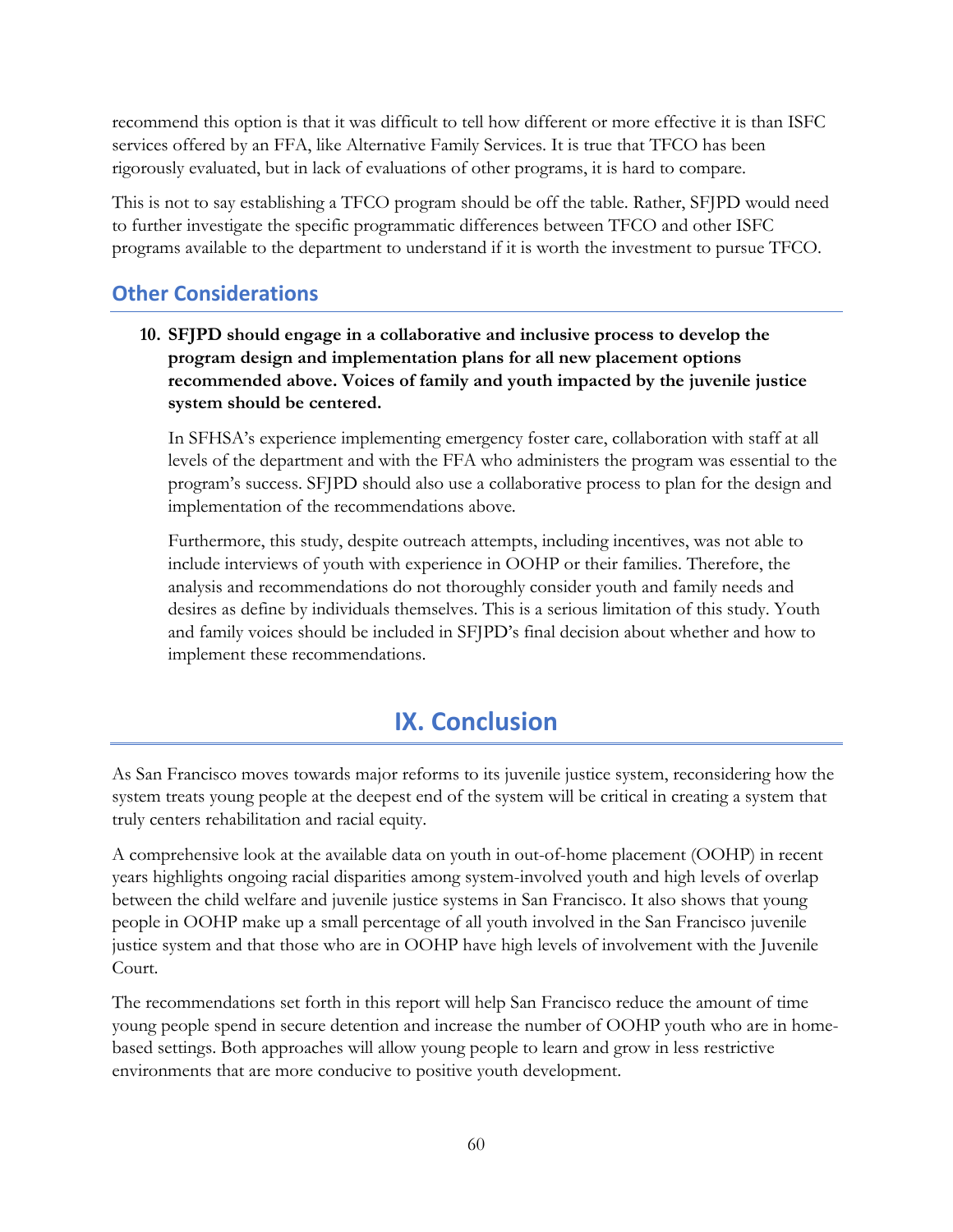Two additional challenges with OOHP stood out in the data and stakeholder interviews, which were beyond the scope of analysis in this report: consistently high AWOL rates and a lack of placements located in the City. Finding ways to address these challenges will be a necessary step in further improving the effectiveness of OOHP as a response to youthful misbehavior.

Finally, while the San Francisco juvenile justice system seems to remove young people from their homes in very limited circumstances, in the interest of keeping young people with their families and in their communities as much as possible, there are more nontraditional strategies to reduce OOHP the City could explore. For example, stakeholders I spoke to floated the idea of providing more resources (including financial resources) directly to families to help them overcome challenges in the home. Some jurisdictions throughout the nation have engaged in a deep-end reform process with the Annie E. Casey Foundation to reduce their use of OOHP (Leading with Race to Reimagine Youth Justice, 2020). These options could be a fruitful topic for future exploration as San Francisco moves towards more transformational reform.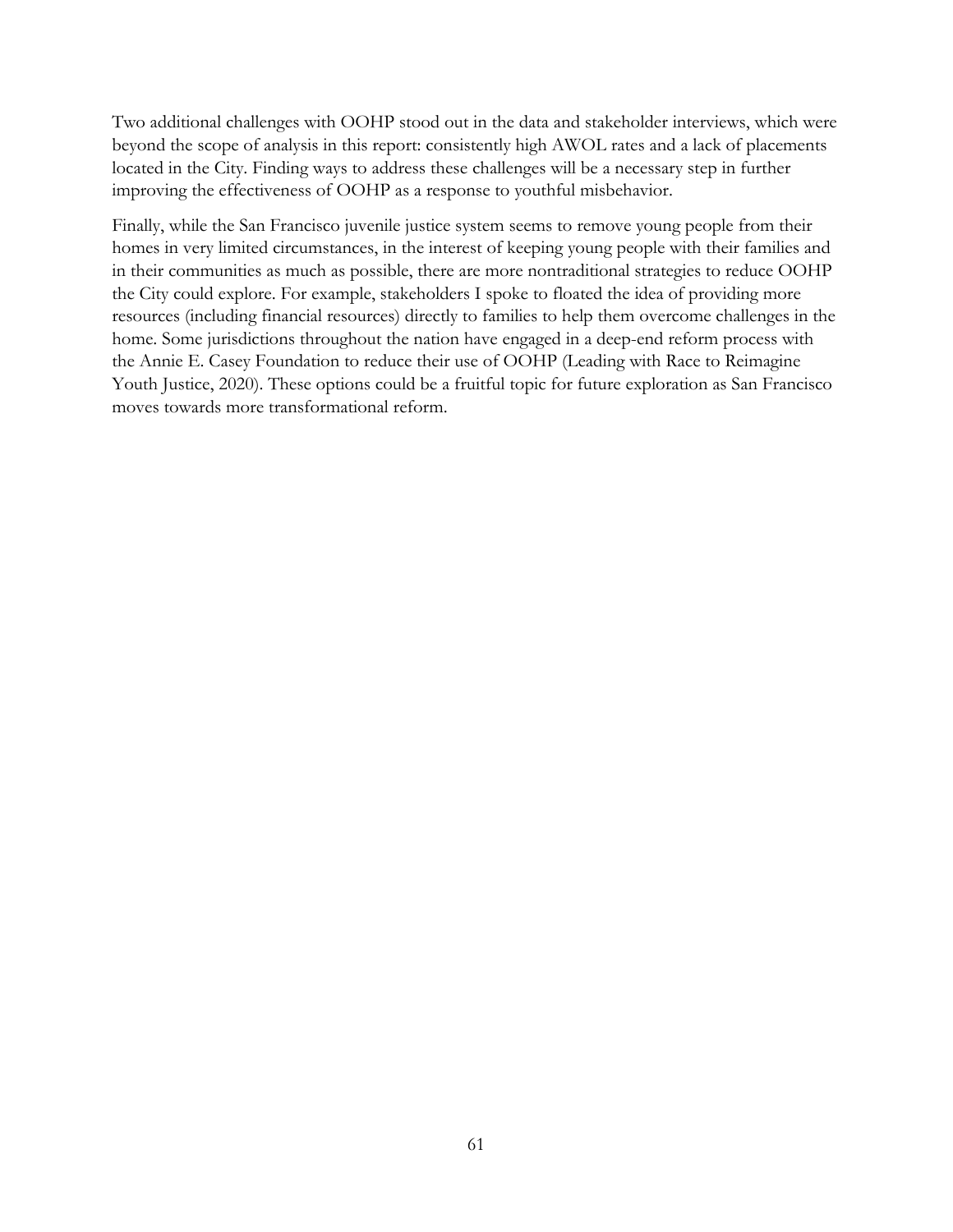# **Acknowledgements**

<span id="page-62-0"></span>This report was prepared for the San Francisco Juvenile Probation Department. I am grateful to Maria McKee for providing guidance and support throughout this project. Chief Probation Officer Katherine Weinstein Miller also provided essential support during this project.

The data analysis portion of this report would not be possible without the support of Alissa Skog, Irfan Malik, and April Chang at the California Policy Lab. James Baird at the San Francisco Human Services Agency also helped immensely with the CWS/CMS data analyzed herein.

This study draws heavily on information provided in a number of stakeholder interviews. In particular, I want to thank probation officers and other staff at the Juvenile Probation Department who made themselves available to answer many questions about San Francisco's juvenile justice system over the course of this project.

Thank you to the San Francisco Juvenile Probation Department and City Youth Now for supporting the funding of this project.

Finally, a big thank you to my APA Advisor Dan Lindheim and my colleagues at the Goldman School of Public Policy for all their guidance during this process.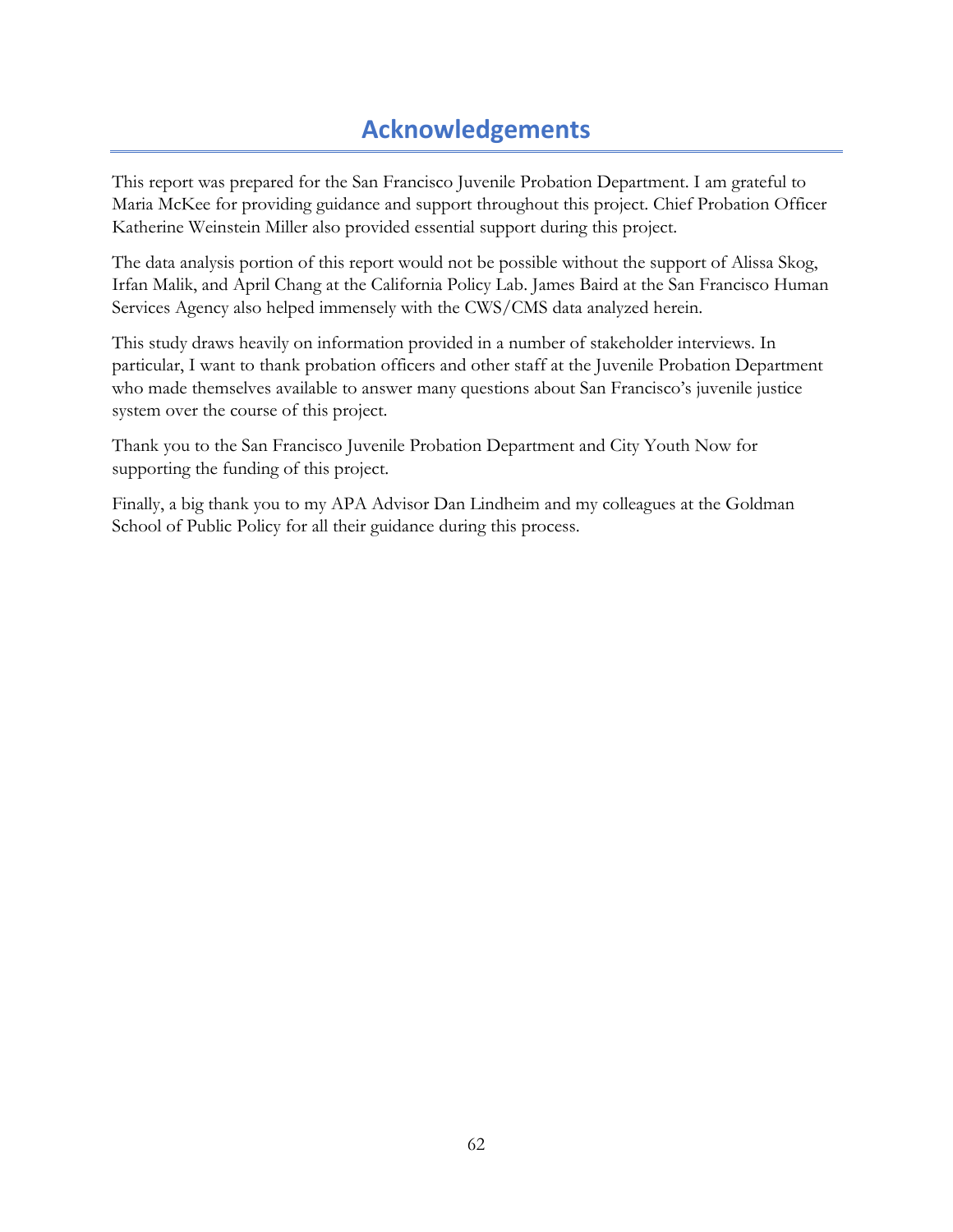## **References**

- <span id="page-63-0"></span>(2015). *Adverse Childhood Experiences, Toxic Stress and Implications for Juvenile Justice.* Center for Youth Wellness.
- Alternative Family Services CEO Jay Berlin. (2021, March 29). (R. McKinnon, Interviewer)

Alternative Family Services Chief Program Officer. (2021, April 2). (R. McKinnon, Interviewer)

- Baglivio, M., Epps, N., Sayedul Huq, M., Swartz, K., Sheer, A., & Hardt, N. (2014). The prevalence of Adverse Childhood Experiences (ACE) in the lives of juvenile offenders. *OJJDP Journal of Juvenile Justice*.
- (2019). *Benefit-Cost Results: Multidimensional Treatment Foster Care (MTFC) (vs. group homes) for court-involved youth.* Washington State Institute for Public Policy.
- (2019). *Boys' and Girls' Homes 2019 Year-End Impact Report.* Catholic Chartities.
- (2015). *California's Child Welfare Continuum of Care Reform.* California Department of Social Services.
- Castro Rodriguez, G. (2021, February 19). (R. McKinnon, Interviewer)
- Chamberlain, P., & Reid, J. B. (1998). Comparison of two community alternatives to incarceration for chronic juvenile offenders. *Journal of Consulting and Clinical Psychology*, 624-633.
- Chamberlain, P., Leve, L. D., & DeGarmo, D. S. (2007). Multidimensional treatment foster care for girls in the juvenile justice system: 2-year follow-up of randomized clinical trial. *Journal of Consulting and Clinical Psychology*, 187.
- Chief Probation Officer Miller, K. W. (2020, August 7). Letter to Superivsor Hillary Ronen Re. JPD Reponse to JJPA Budget Proposal. City and County of San Francisco Juvenile Probation Department.
- *Child Population, by Race/Ethnicity*. (2020, July). Retrieved from Kids Data: https://www.kidsdata.org/topic/33/child-populationrace/table#fmt=144&loc=265&tf=110&ch=7,11,726,10,72,9,73&sortColumnId=0&sortTy pe=asc
- Continuum of Care Reform Dashboard. (2020, November 6). California Department of Social Services.
- Dozier, M., Kobak, R., Sagi-Schwartz, A., Shauffer, C., IJzendoorn, M., Kaufman, J., . . . Zeanah, C. (2014). Consensus Statement on Group Care for Children and Adolescents: A Statement of Policy of the American Orthopychiatric Association. *American Journal of Orthopsychiatry*, 2019- 275.
- (2017). *Dual Status Youth Data Standards (AB 1911).* Judicial Council of California.
- (2020). *Eliminate Confinement as a Response to Probation Rule Violations.* Annie E. Casey Foundation.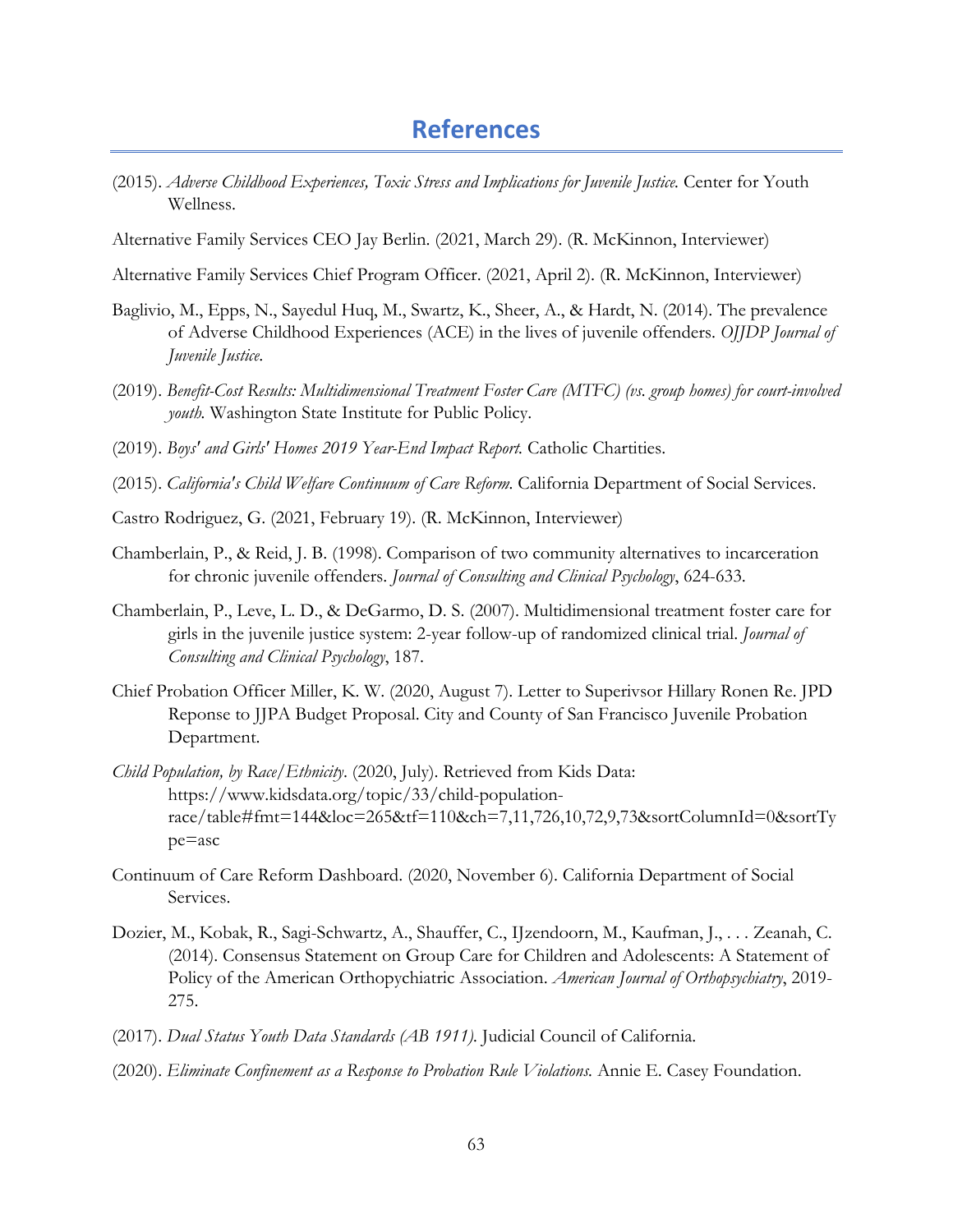- FAM Director Bailey, C. (2021, February 25). Freedom Forward Family & Me Program. (R. McKinnon, Interviewer)
- Fisher, T. (2021, March 18). Orange County Social Services Agency. (R. McKinnon, Interviewer)
- Former Supervising Probation Officer. (2021, January 14). San Francisco Juvenile Probation Department Placement Unit. (R. McKinnon, Interviewer)
- *Foster Family Agencies*. (n.d.). Retrieved from California Department of Social Services: https://www.cdss.ca.gov/inforesources/foster-care/foster-family-agencies
- Freedman, A., Ramoabi, T., & Nwobilor, N. (2019). *San Francisco Juvenile Probation Department Resource Family Recruitment Plan: Environmental Scan.* Resource Development Associates.
- Gass, H. (2015, November 10). *Juvenile incarceration rate has dropped in half. Is trend sustainable?* Retrieved from Justice Policy Institute: http://www.justicepolicy.org/news/9854
- Juvenile Hall Director. (2021, January 12). San Francisco Juvenile Probation Department. (R. McKinnon, Interviewer)
- Kerr, D. C., Leve, L. D., & Chamberlain, P. (2009). Pregnancy Rates Among Juvenile Justice Girls in Two RCTs of Multidimensional Treatment Foster Care. *Journal of Consulting Clinical Psychology*, 588-593.
- Klein, E. (2021). Covid's Future, Trauma's Long SHadow and California's Lessons: A Conversation with Dr. Nadine Burke Harris. *The Ezra Klein Show (Podcast)*. New York Times.
- (2020). *Leading with Race to Reimagine Youth Justice.* The Annie E. Casey Foundation.
- Leve, L. D., & Chamberlain, P. (2005). Association with delinquent peers: Intervention effects for youth in the juvenile justice system. *Journal of Abnormal Child Psychology*, 339-347.
- Leve, L. D., & Chamberlain, P. (2007). A randomized evaluation of Multidimensional Treatment Foster Care: Effects on school attendance and homework completing in juvenile justice girls. *Research on Social Work Practice*, 637-663.
- Lipsey, M. W. (2009). The Primary Factors that Characterize Effective Interventions with Juvenile Offenders: A Meta-Analytic Overview. *Effective Correctional Intervention*, 124-147.
- *Mayor London Breed Announces Expanded Mental Health Support for San Francisco Students*. (2021, January 29). Retrieved from Office of the Mayor: News Releases: https://sfmayor.org/article/mayor-london-breed-announces-expanded-mental-healthsupport-san-francisco-students
- *Minimum Age for Delinquency Adjudication - Multi-Jurisdiction Survey*. (2020, January 22). Retrieved from National Juvenile Defender Center: https://njdc.info/practice-policy-resources/stateprofiles/multi-jurisdiction-data/minimum-age-for-delinquency-adjudication-multijurisdiction-survey/
- (2021). *Monthly Statistics Through January 2021.* San Francisco Juvenile Probation Department.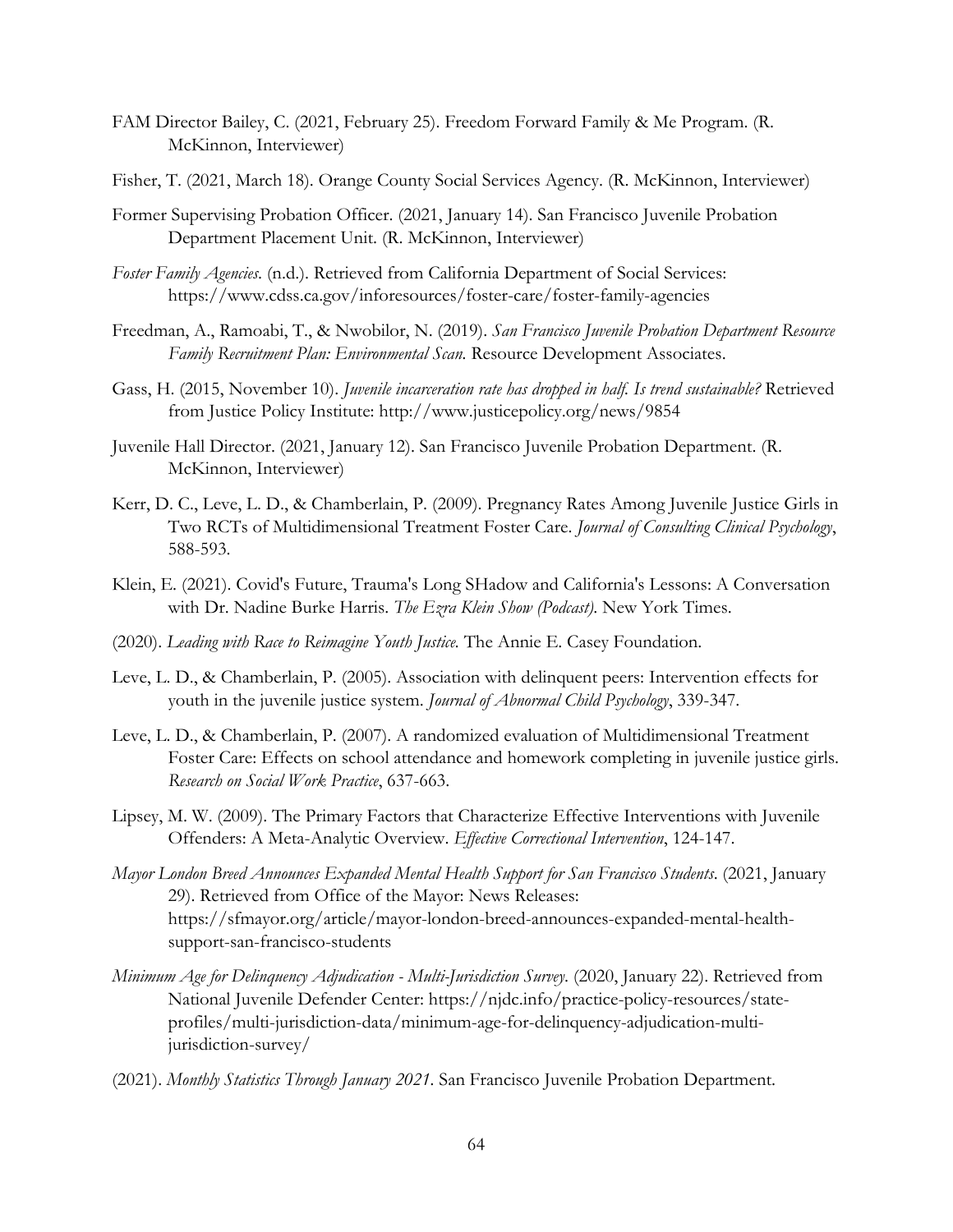Muhammad, D. (2019). *A Positive Youth Justice System.* National Institute for Criminal Justice Reform.

- (2016). *Overview of the Foster Care System in California.* Youth Law Center.
- (2019). *Overview of the Juvenile Justice System in California.* Youth Law Center.
- Palacios, E., & Desautels, M. (2021). *Home-Based Care for Probation Youth.* Youth Law Center.
- Probation Officer A. (2021, January 14). San Francisco Juvenile Probation Department. (R. McKinnon, Interviewer)
- Probation Officer B. (2021, January 25). San Francisco Juvenile Probation Department Placement Unit. (R. McKinnon, Interviewer)
- Program Director Burris, T. (2021, March 18). San Francisco Human Services Agency Family and Children's Services Division. (R. McKinnon, Interviewer)
- Program Manager Crudo, L. (2021, April 26). San Francisco Human Services Agency Family and Children's Services Division. (R. McKinnon, Interviewer)
- *Program Profile: Multidimensional Treatment Foster Care - Adolescents*. (2011, June 10). Retrieved from National Institute of Justice - Crime Solutions: https://crimesolutions.ojp.gov/ratedprograms/141
- (2021). *Racial Equity Action Plan 2021-2023.* San Francisco Human Services Agency.
- Ryan, J., Marie Marshall, J., Herz, D., & Hernandez, P. (2008). Juvenile delinquency in child welfare: Investigating group home effects. *Children and Youth Services Review*, 1088-1099.
- San Francisco Superior Court Judge. (2021, February 9). (R. McKinnon, Interviewer)
- (2020). *Short-Term Residential Therapeutic Program Interim Licensing Standards.* California Department of Social Services.
- *Short-Term Residential Therapeutic Programs (STRTP)*. (n.d.). Retrieved from Edgweood Center for Children and Families: https://edgewood.org/strtp/
- *Site Locations*. (n.d.). Retrieved from Treatment Foster Care Oregon: https://www.tfcoregon.com/locations/
- Social Worker. (2021, February 23). San Francisco Juvenile Probation Department. (R. McKinnon, Interviewer)
- (2019). *Specialized Types of Resource Families.* California Department of Social Services.
- Supervising Probation Officer. (2021, January 8). San Francisco Juvenile Probation Department Placement Unit. (R. McKinnon, Interviewer)
- TFC Consultants, Inc. President John Aarons. (2021, February 19). (R. McKinnon, Interviewer)
- *Treatment Foster Care Oregon*. (n.d.). Retrieved from Blueprints For Healthy Youth Development: https://www.blueprintsprograms.org/programs/31999999/treatment-foster-careoregon/print/